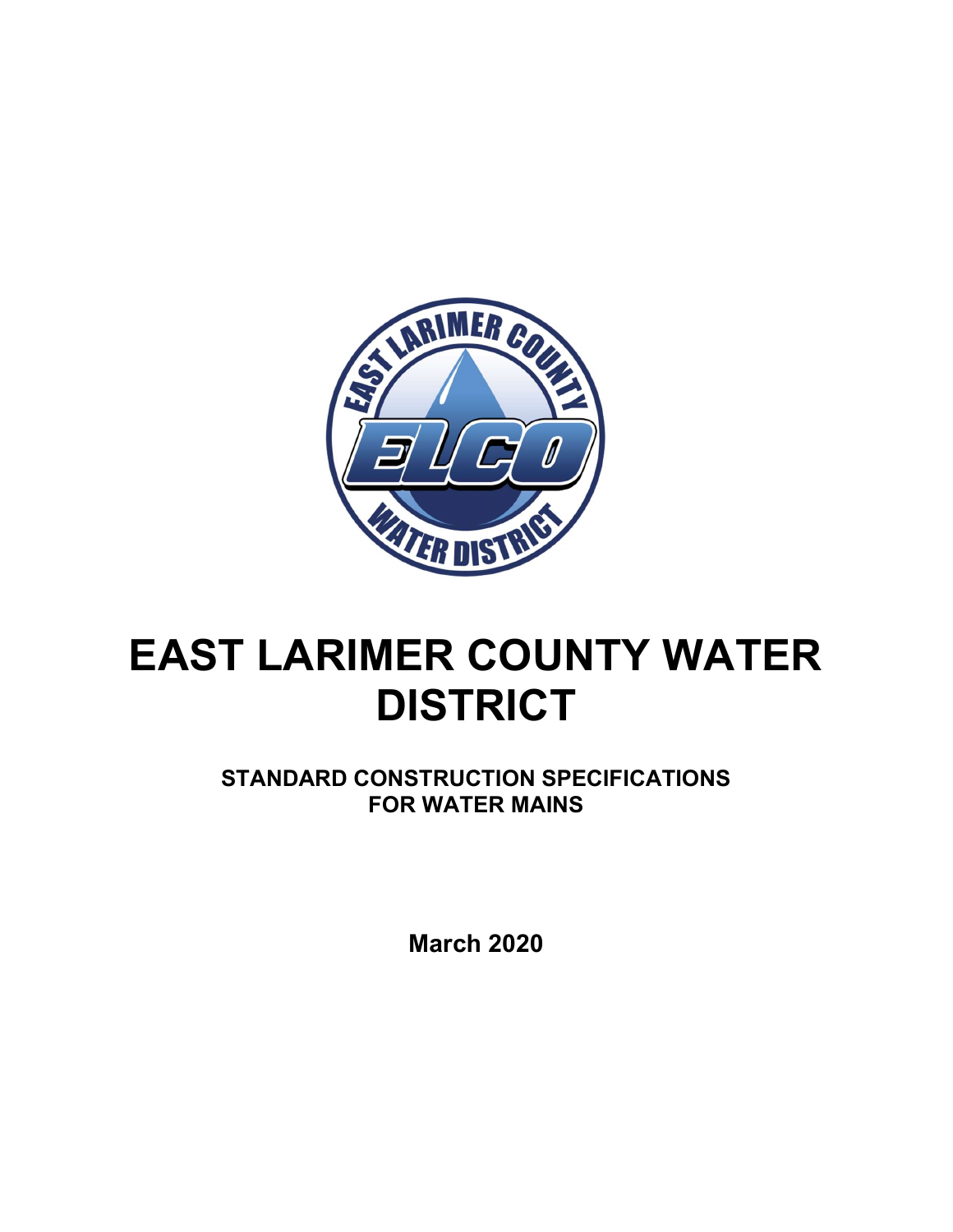# TABLE OF CONTENTS

| SECTION  |  |  |  |  |          |  |  | TITLE                                       |
|----------|--|--|--|--|----------|--|--|---------------------------------------------|
| $01010$  |  |  |  |  |          |  |  | Summary of Work                             |
| $01600$  |  |  |  |  | $\cdots$ |  |  | Materials, Equipment, and<br>Workmanship    |
| $01656$  |  |  |  |  |          |  |  | Disinfection of Domestic<br>Water Lines     |
| $01666$  |  |  |  |  |          |  |  | Testing the Piping System                   |
| 01710    |  |  |  |  |          |  |  | Site Cleanup                                |
| $01720$  |  |  |  |  |          |  |  | Project Record Drawings                     |
| $02221$  |  |  |  |  |          |  |  | Trenching, Backfilling<br>and Compacting    |
| 02224    |  |  |  |  |          |  |  | Pipe Boring and Jacking                     |
| $02225$  |  |  |  |  |          |  |  | Spanned Pipe Casing                         |
| $02575$  |  |  |  |  |          |  |  | Pavement Repair and<br>Resurfacing          |
| $02615$  |  |  |  |  |          |  |  | Ductile Iron Pipe                           |
| 02622    |  |  |  |  |          |  |  | Plastic Pressure Pipe                       |
| $02641$  |  |  |  |  |          |  |  | Valves                                      |
| 02644    |  |  |  |  |          |  |  | Fire Hydrants                               |
| $0.2645$ |  |  |  |  |          |  |  | Fire Line Service Mains                     |
| $02646$  |  |  |  |  |          |  |  | Service Lines, Meters,<br>and Appurtenances |
| $02713$  |  |  |  |  |          |  |  | Water Distribution<br>Systems               |
| 03300    |  |  |  |  |          |  |  | Cast-in-Place Concrete                      |
| 03400    |  |  |  |  |          |  |  | Precast Concrete                            |
|          |  |  |  |  |          |  |  | Standard Detail Drawings                    |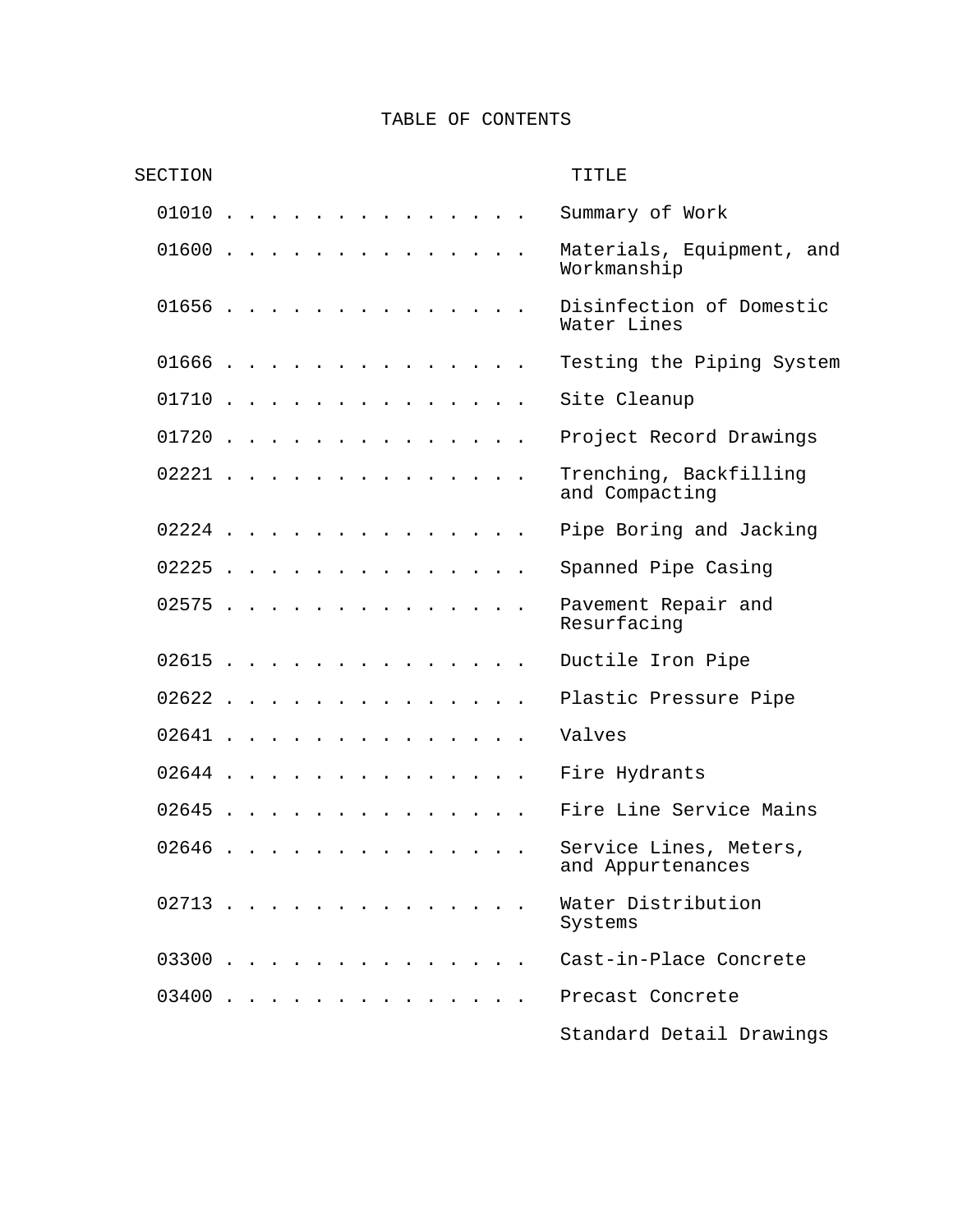SUMMARY OF WORK

## PART 1 - GENERAL

## 1.1 SCOPE

- A. The purpose of this document is to present the East Larimer County Water District's criteria for the construction of 6-inch through 16-inch water mains, water services and all appurtenances associated with these mains and services. It is to be used by Owners, Developers, Consultants or Design Engineers, and Contractors as guidelines for the design and construction of said mains, services, and appurtenances.
	- 1. In the case of water mains larger than 16-inch, the Owner, or his representative, shall submit construction specifications to the District for review, prior to the District's approval of construction drawings.
- B. These specifications are intended to be sufficiently detailed to provide adequate definition of the work to be performed and to insure the quality of that work.
	- 1. The contractor shall make himself thoroughly familiar with the provisions and the content of these Specifications.
- C. These specifications are composed of written Material Specifications and Standard Drawings. The interpretation of any section, or of differences between sections shall be made by the District.
	- 1. When a conflict occurs between or within standards, specifications, or drawings, an interpretation shall be made by the District.

# 1.2 SPECIFICATION DOCUMENTS

- A. Definitions.
	- 1. DISTRICT the authorized representative of the East Larimer County Water District.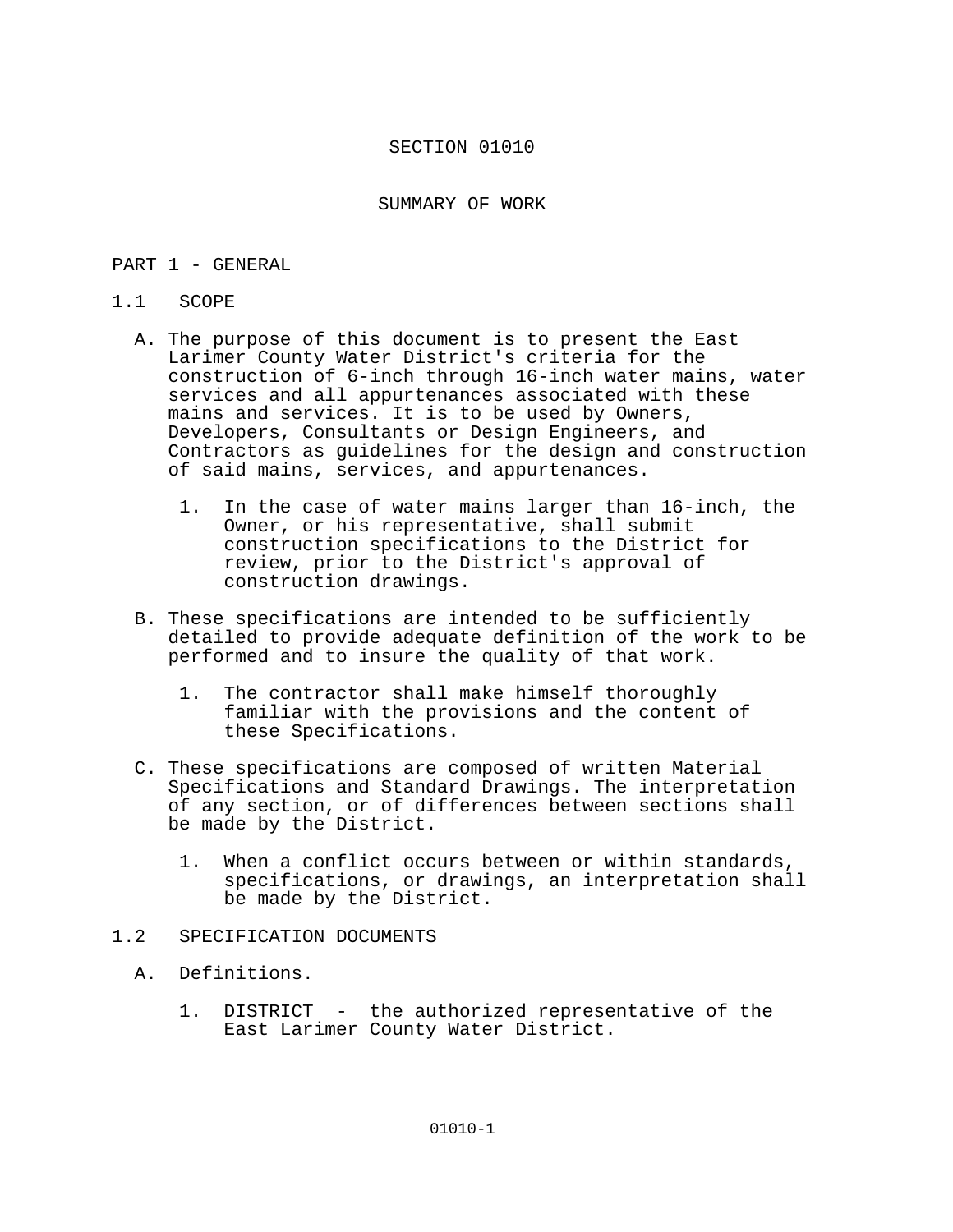- 2. OWNER the developer, corporation, association, partnership, or individual who has entered into an Agreement with the District and for whom the work is to be provided.
- 3. CONSULTANT the partnership, corporation, or individual who is registered as a professional engineer, according to Colorado statutes, and who is hired by the owner, and is empowered to act as his agent.
- 4. CONTRACTOR the corporation, association, partnership, or individual who has entered into an Agreement with the Owner to perform the work.
- 5. STANDARD STREET SPECIFICATIONS The current City of Fort Collins, Larimer County, or State Department of Transportation design criteria for streets, as project location dictates.
- 6. ENGINEER The Engineer of the District, or his authorized representative.
- 7. CONSTRUCTION INSPECTOR Authorized representative of the District, who is assigned to make inspections for contract performances, standards, and contract compliance.
- 8. CONSTRUCTION DRAWINGS Detailed and working drawings, including plan, profile, and detail sheets of proposed utility improvements, approved by the District.
- 9. PROJECT RECORD DRAWINGS Detailed drawings which show actual construction and contain field dimensions, elevations, details, changes made to the construction drawings by modification, details which were not included on the construction drawings, and horizontal and vertical locations of underground utilities.
	- a. Project Record Drawings are usually construction drawings which have been modified to contain the information listed above.
- 10. OR AN APPROVED EQUAL as approved to being equal by the District.
	- a. Reference Section 01600.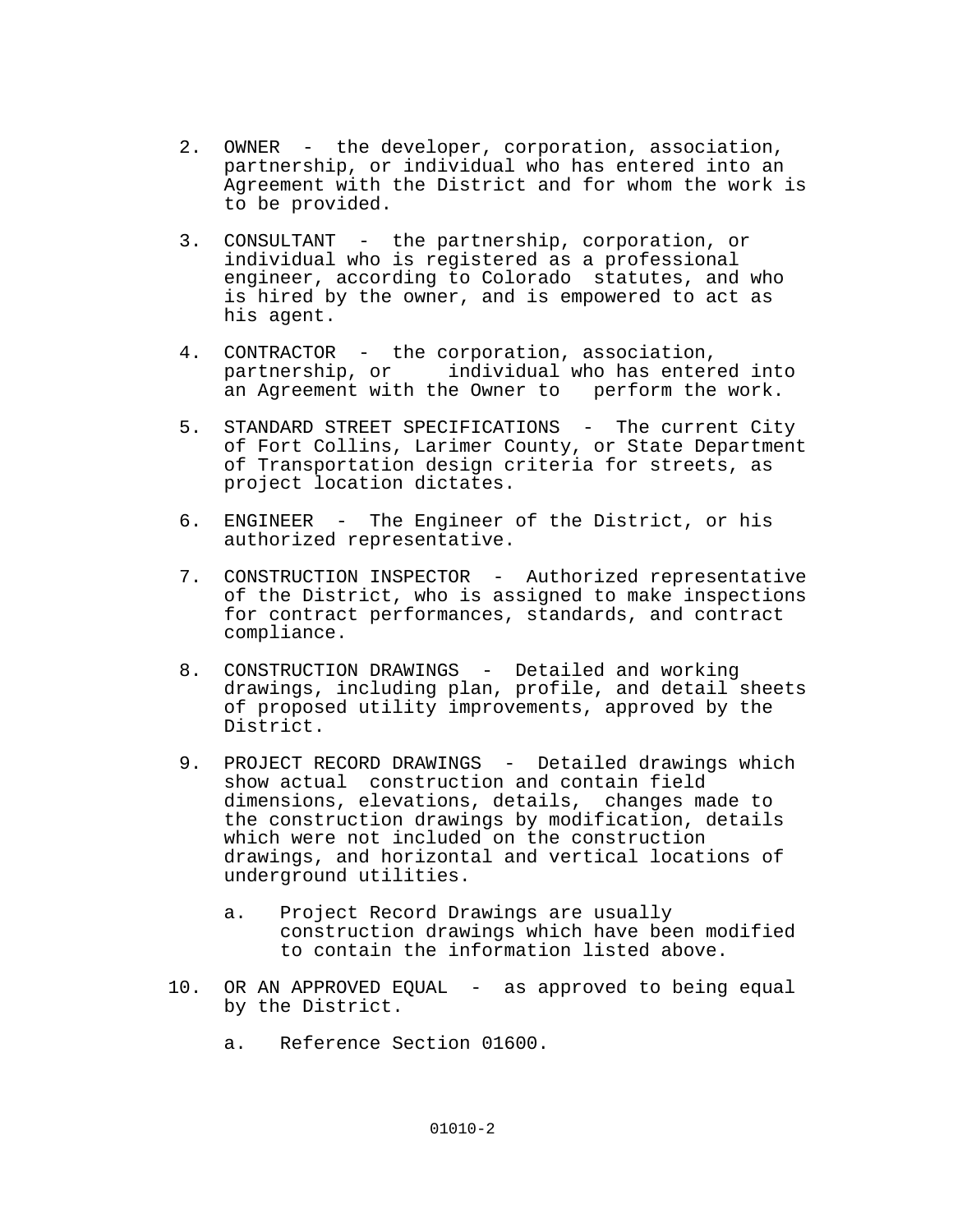- 11. PROVIDE furnish and install complete in place.
- 12. REMOVE remove and dispose.
- 13. SHALL a mandatory condition.
- 14. WORK the entire completed construction or the various separately identifiable parts required to be furnished. Work is the result of performing services, furnishing the labor and furnishing and incorporating materials and equipment into the construction.
- 15. AWWA American Water Works Association.
- 16. ACI American Concrete Institute.
- 17. ASTM American Society for Testing and Materials.
- 18. ANSI American National Standards Institute.
- 19. AASHTO American Association of State Highway and Transportation Officials.
- 20. CDOT STANDARDS Colorado Department of Transportation Standard Specifications for Road and Bridge Construction.
- B. Interpretation
	- 1. These Specification's contain many command sentences which are directed at the Contractor unless otherwise stated.
	- 2. The Contractor shall request clarification, in writing, of all apparent conflicts by contacting the District. The District will not be responsible for any explanations, interpretations, or supplementary data provided by others.
- 1.3 COORDINATION WITH THE DISTRICT
	- A. The Contractor is responsible for coordinating the work with the District.
	- B. Connections to existing pipelines.
		- 1. All connections shall be made at a time authorized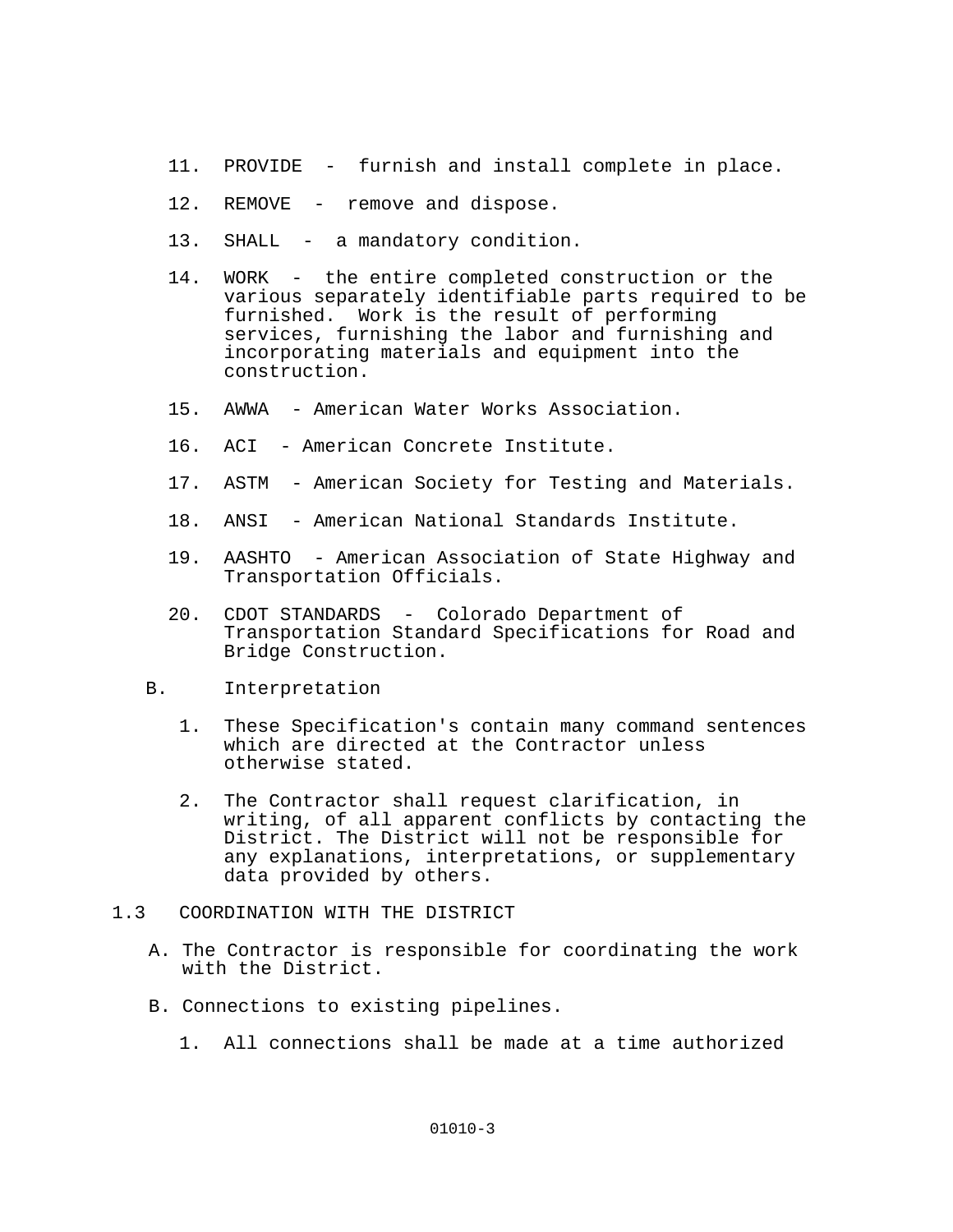by the District, which will least interfere with service.

- 2. Only the District shall operate existing valves, hydrants, curb stops, and other control units, including those used for filling and testing.
- 3. Reference Section 02713.

# 1.4 WORK SEQUENCE

- A. Contractor shall coordinate the sequence of activities, taking in to account work by others; possible easement requirements; Local, State, and Federal permit requirements; and District Construction Sequence. Note that any County or City road access permit(s) as required for the project shall be the responsibility of and obtained by the Contractor. Any Federal or State road access permit(s) as required for the project shall be the responsibility of and obtained by the District.
- B. Contractor shall coordinate the beginning of work, excavation near ditches, railroads, road cuts, pipe filling, chlorination testing and pressure testing with the District, and any affected agencies, such as ditch companies, Public Service Company, Platte River Power Authority, etc. prior to beginning construction.
- C. Contractor shall coordinate backfilling operations and testing with the District.
- 1.5 NOTIFICATIONS
	- A. Contractor shall contact the District, the Engineer, all utilities, and other concerned agencies, at least 48 hours (exclusive of holidays and weekends) prior to working in areas near underground utilities.
	- B. Contractor shall pothole and verify location of all existing utilities prior to commencing construction to avoid conflicts.
	- C. Contractor shall give the Engineer and the District 24 hours (exclusive of holidays and weekends) notice prior to inspections and testing.
	- D. Contractor shall notify the District, as well as the City, County or State, a minimum of one week prior to beginning work in any public right-of-way.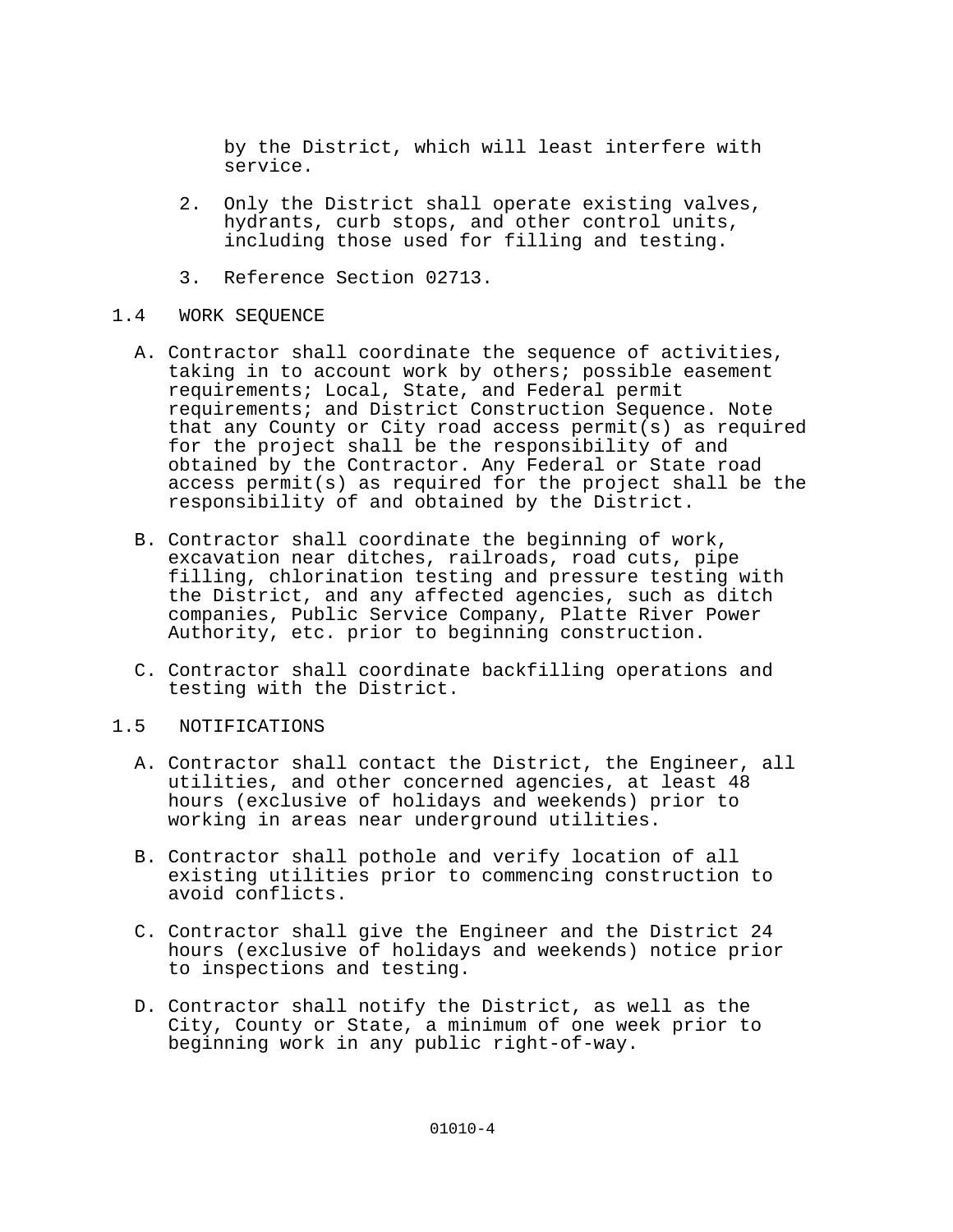# 1.6 SAFETY AND PROTECTION

- A. Contractor shall be responsible for initiating, maintaining and supervising all safety precautions and programs in connection with the work. Contractor shall take all necessary precautions for the safety of, and shall provide the necessary protection to prevent damage, injury or loss to:
	- 1. Employees on the work and other persons who may be affected.
	- 2. The work and materials or equipment to be incorporated therein, whether in storage on or off the site.
	- 3. Other property at the site or adjacent thereto, including, but not limited to trees, shrubs, lawns, walks, pavements, roadways, structures and utilities not designated for removal, relocation or replacement in the course of construction.
- B. Contractor shall comply with all applicable laws, ordinances, rules, regulations and orders of any public body having jurisdiction for the safety of persons or property or to protect them from damage, injury or loss; and shall erect and maintain all necessary safeguards for such safety and protection.

# 1.7 SPECIAL REQUIREMENTS

A. Any employee(s) of the pipeline Contractor, or any Contractor-assigned sub-contractor, who do not perform work in a proper and skillful manner shall, at the written request of the District, be removed from the project by the Contractor and shall not be on the project without written approval of the District.

Should the Contractor fail to remove the identified person(s) or fail to furnish skilled and experienced personnel, or proper personnel for the successful performance of the work, the District may suspend the work by written notice until compliance is achieved.

 B. All items and work not covered by these specifications shall be discussed with the District, and the contractor shall receive approval from the District, in writing, prior to commencing the work.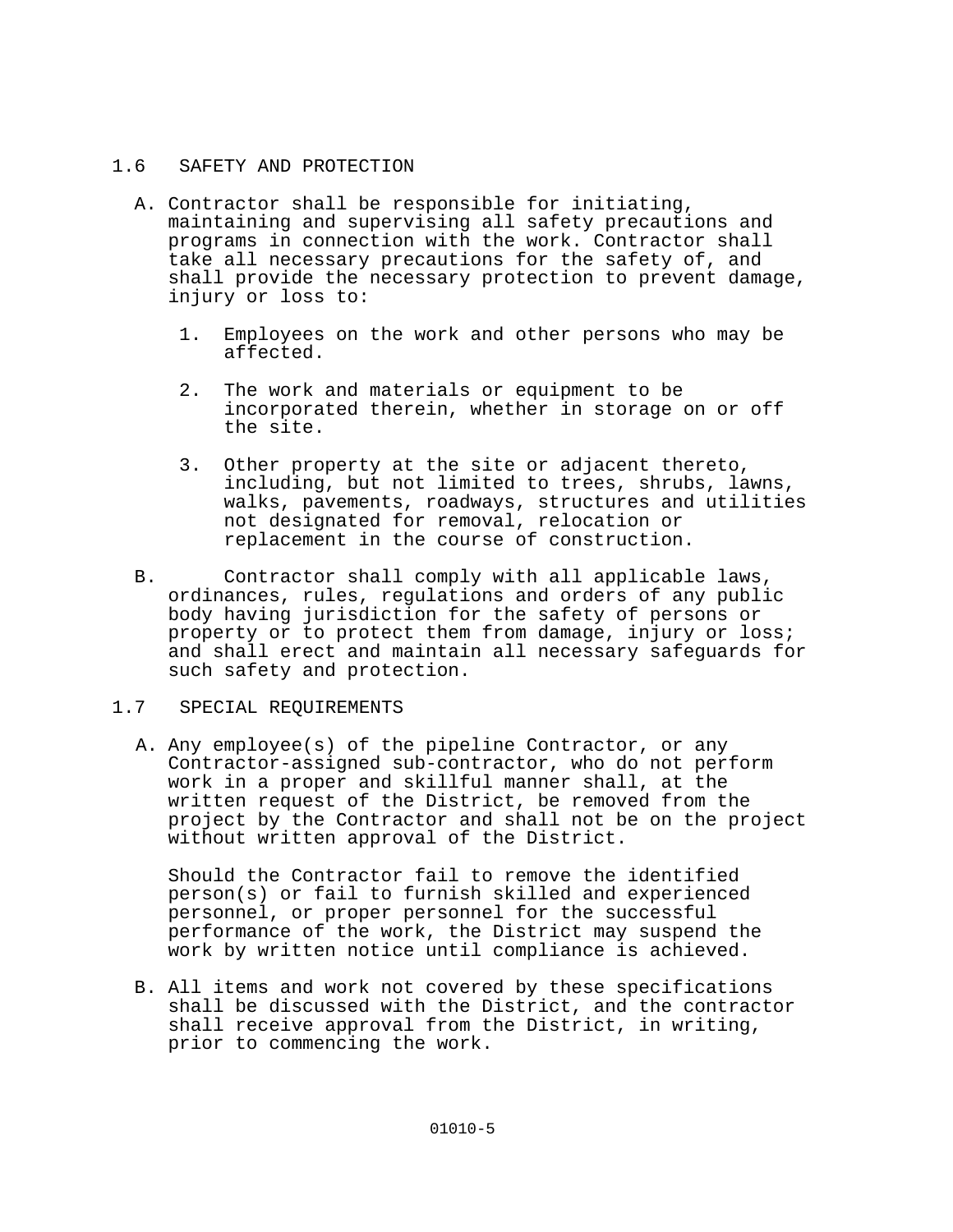- C. All work must be accepted by the District prior to being placed in service.
- D. District furnished material.
	- 1. If the District furnishes any materials, the Contractor shall be responsible for such materials once they have been picked up or delivered to the job site.
	- 2. Contractor shall repair, in a manner acceptable to the District, or replace any 'District furnished material', which has been damaged or stolen, at his own expense.
	- 3. The Contractor is responsible for the careful inspection of District furnished material at the time of delivery.
	- 4. The District is responsible for the quality and operational design aspects of any District furnished material.
	- E. Landscaping Adjacent to District Waterlines: No landscaping (bushes, shrubs, trees or other plantings) that has a mature height of over 3 feet  $(3-ft)$ shall be placed within ten feet (10-ft) of any District waterline (distribution main, service line, meter, etc.). The District shall have the right to remove any landscaping that violates this standard, at any time such landscaping is discovered, and shall not be required to replace the removed landscaping.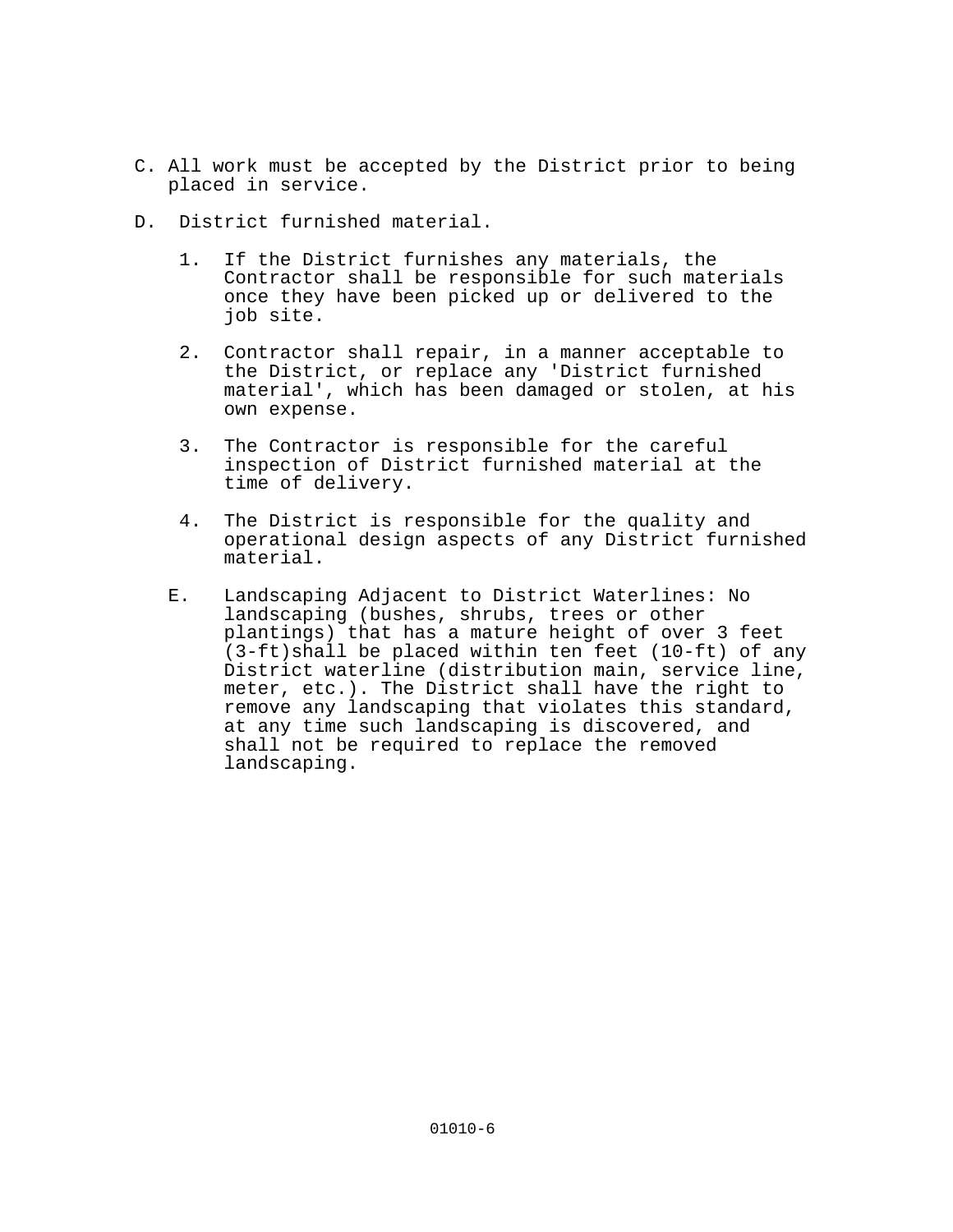# MATERIALS, EQUIPMENT AND WORKMANSHIP

## 1.1 MATERIALS AND EQUIPMENT

- A. Contractor shall furnish all materials, equipment, labor, and all other facilities and incidentals necessary for the execution, disinfection, testing, and completion of the work, with the exception of any such items furnished by the District.
	- 1. Reference Section 01010 and 02646.
- B. All materials and equipment shall be of good quality and new, except as otherwise provided in these specifications.
	- 1. When requested by the District, the Contractor shall furnish satisfactory evidence (including manufacturer's certification) as to the kind and quality of materials and equipment, and their compliance with these specifications.
		- a. The District shall test any manufacturer's material it deems necessary.
		- b. It is the Contractor's responsibility to insure the manufacturer's materials meet these specifications.
- C. All materials and equipment shall be installed and used in accordance with the instructions of the applicable manufacturer, fabricator, supplier or distributor, except as otherwise provided in these specifications.
- D. The specification of materials and equipment shall be understood to be representative of a quality of performance, operation and construction acceptable to the District.
	- 1. The District shall evaluate all written requests for product substitution.
		- a. Such requests shall include detailed product literature and a description of benefits which might be achieved by this substitution.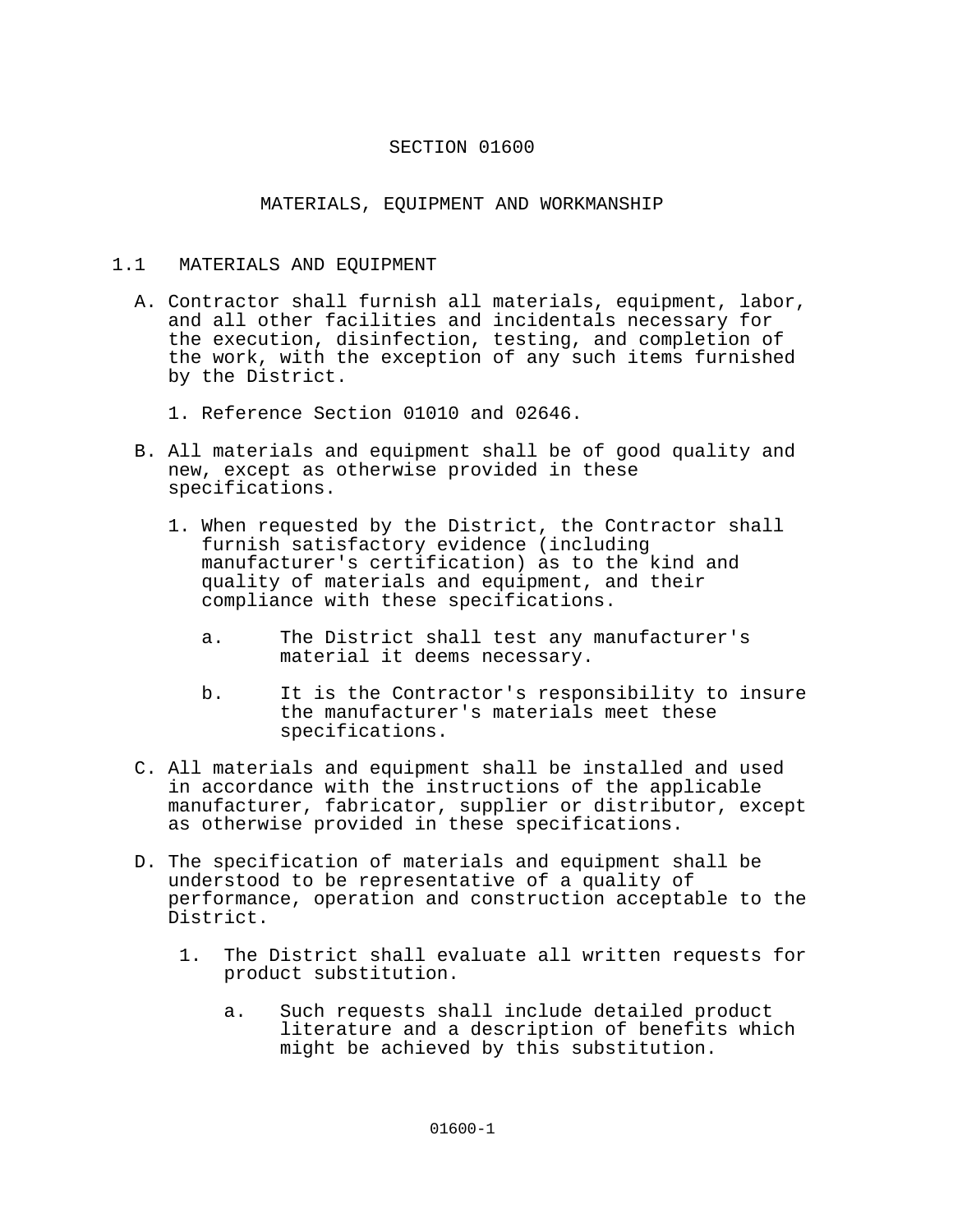- E. In approving materials or equipment for installation, the District assumes no responsibility for injury or claims resulting from failure of the materials or equipment to comply with applicable National, State, and local safety codes or requirements, or the safety requirements of a recognized agency; or failure due to faulty design concepts, or defective workmanship.
- 1.2 WORKMANSHIP
	- A. Contractor shall provide competent, disciplined, suitably qualified personnel to lay out the work and perform the construction.
	- B. The construction standards, tests and methods outlined in these specifications are considered adequate to produce the product desired by the District.
		- 1. The District may evaluate alternative methods of construction upon written request.
			- a. Requests for alternative methods of construction shall include detailed descriptions of the equipment, methods and controls needed for the alternative, and a description of the benefits which might be achieved by this substitution.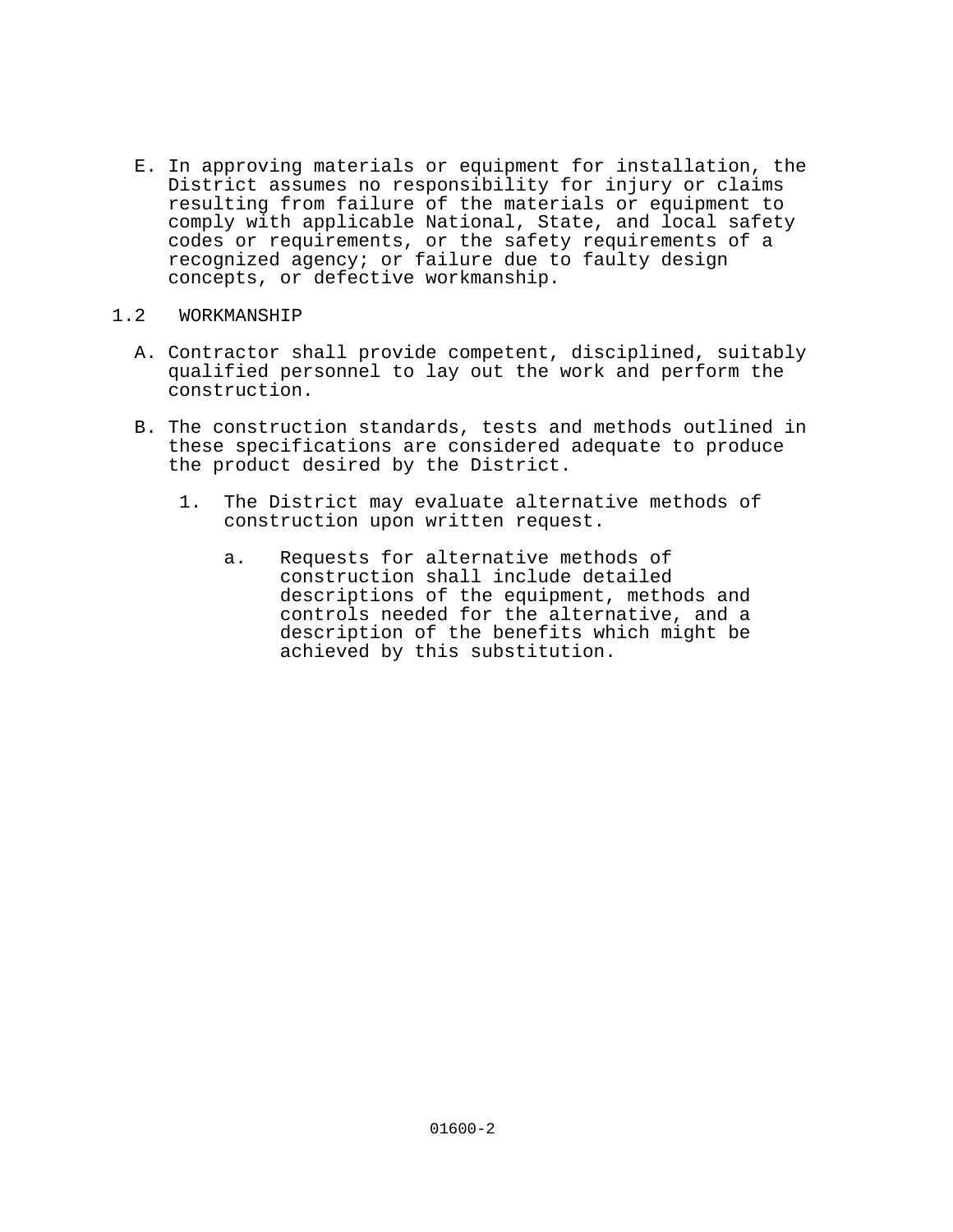# DISINFECTION OF DOMESTIC WATER LINES

## PART 1 - GENERAL

- 1.1 DESCRIPTION
	- A. This section covers the filling and disinfection of potable water distribution lines.
	- B. The District alone shall operate existing valves to prevent the disinfectant solution from flowing back into the line supplying the water or into adjacent parts of the in-service distribution system.
- 1.2 PRODUCT DELIVERY, STORAGE AND HANDLING
	- A. Reference the Forwards to AWWA B300-80 and AWWA C651-86.
- PART 2 PRODUCTS
- 2.1 MATERIALS
	- A. Hypochlorites.
		- 1. Reference AWWA B300-87.
	- B. Adhesive.
		- 1. Permatex No. 2.
- PART 3 EXECUTION
- 3.1 GENERAL
	- A. The contractor shall flush and satisfactorily disinfect new water lines prior to placing them in service, in accordance with AWWA C651-86.
	- B. Filling pipe:
		- 1. The District shall operate existing valves to fill the pipe, open air blow-offs, and hydrants.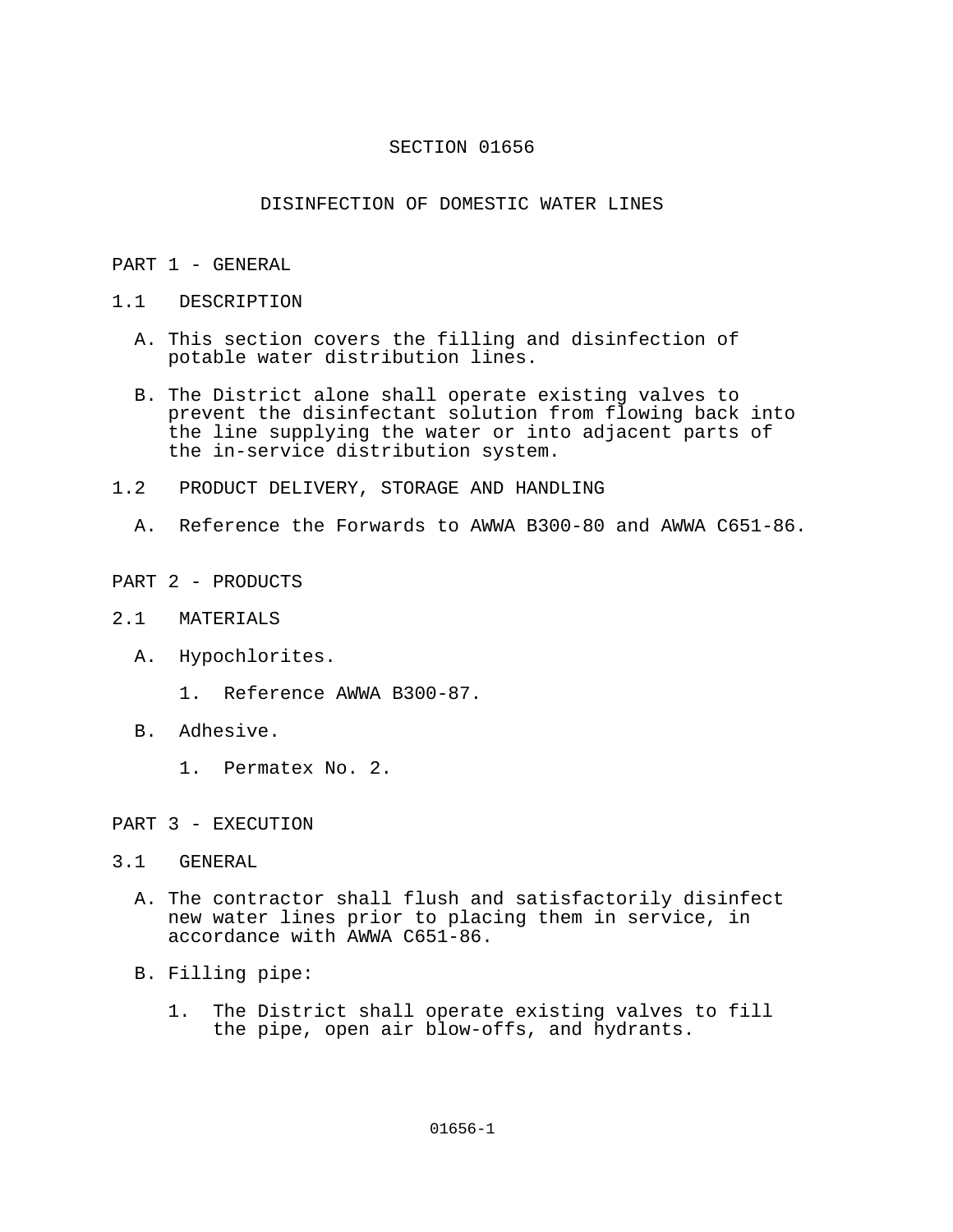# 3.2 PRELIMINARY FLUSHING

- A. The District shall flush pipelines at a minimum velocity of 2.5 ft./sec., in order to remove foreign material prior to disinfection.
	- 1. Preliminary flushing shall not be performed if the tablet method of disinfection is approved by the District.
- 3.3 METHODS
	- A. General.
		- 1. The District shall:
			- a. Determine the disinfection method to be used.
			- b. Approve the method for disposal of flushing water.
			- c. Sample and test flows from the pipe system extremities until clear, potable water is obtained.
	- B. Tablet method.
		- 1. The tablet method consists of placing calcium hypochlorite granules and tablets in the water main during construction, and filling the main with potable water when installation is completed.
			- a. The tablet method shall not be used if trench water or foreign material has entered the water line, or if the water temperature is below forty-one degrees Fahrenheit (five degrees Celsius).
				- i. If trench water or foreign material has entered the water line, or if the water temperature is below forty-one degrees Fahrenheit, the continuous-feed method of chlorination shall be used.
			- b. Calcium hypochlorite granules shall be placed at the upstream end of the first section of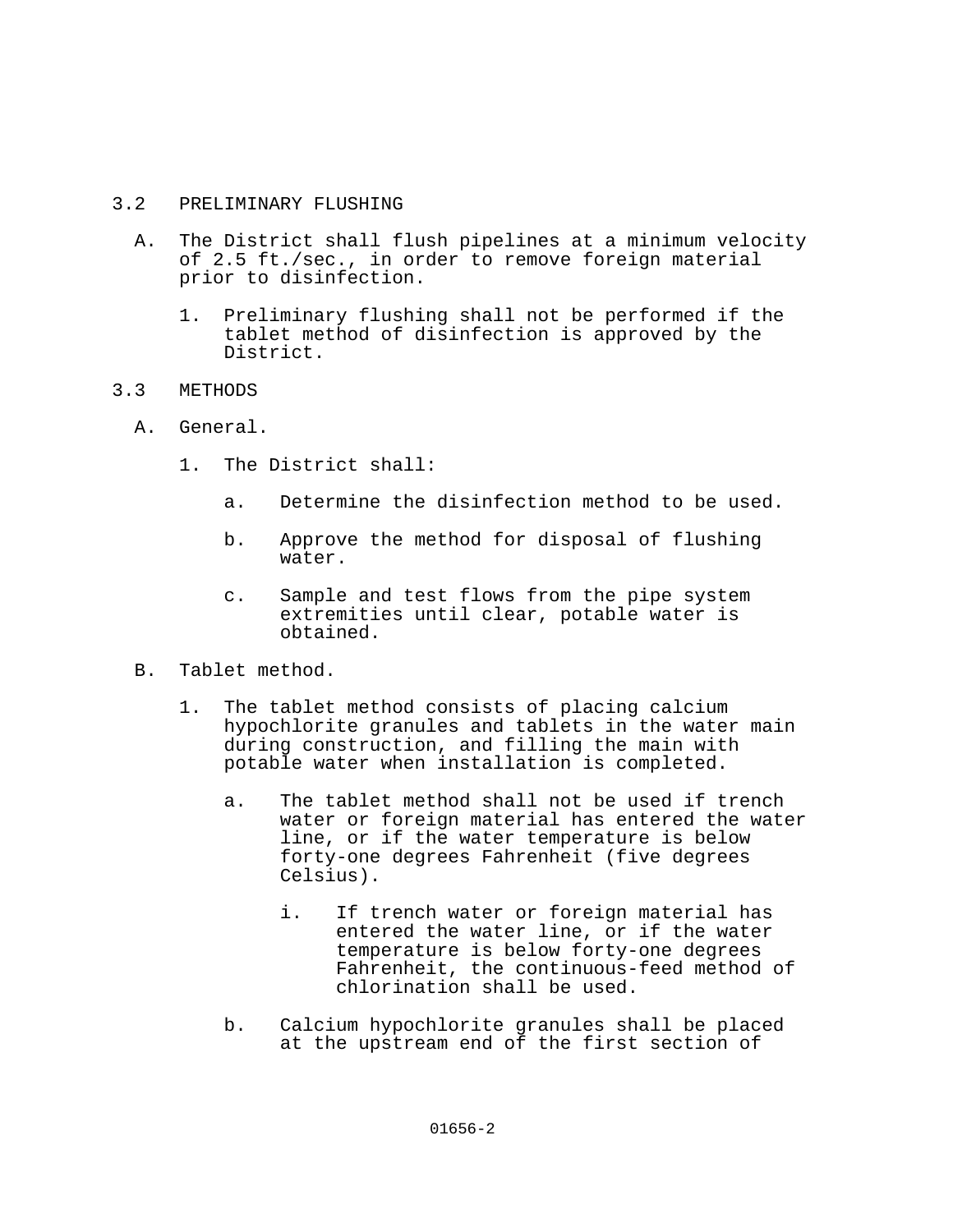pipe, at the upstream end of each branch main, and at 500 foot intervals.

- i. Reference Table 1, AWWA C651-86.
- c. 5-gram calcium hypochlorite tablets shall be placed in each section of pipe, hydrant, hydrant lateral, and other appurtenances.
	- i. Reference Table 2, AWWA C651-86.
- d. Tablets and granules shall be placed in sufficient number and amount to produce a minimum chlorine concentration in the treated water of 50 milligrams per liter.
- e. Except in hydrants and joints, tablets shall be attached with an approved adhesive, and shall be on the top of the interior of the pipe in such a manner that there is no adhesive on the tablet except on the broad side of the tablet next to the pipe surface.
	- i. Reference paragraph 2.1.B.
- f. The District shall introduce water into the pipes at a velocity of less than 1 ft./sec.
- g. The chlorinated water shall be retained in the lines for a minimum of 24 hours, at which time the treated water must contain no less than 25 milligrams per liter of chlorine throughout the entire length of the main.
- C. Continuous-feed method.
	- 1. The continuous-feed method of disinfecting water mains consists of placing calcium hypochlorite granules in the main during construction, completely filling the main to remove all air pockets, flushing the completed main to remove the particulates, and filling the main with potable water chlorinated so that after a 24 hour holding period in the main, there will be a free chlorine residual of not less than 10 milligrams per liter.
		- a. Calcium hypochlorite granules shall be placed in the pipe sections during construction.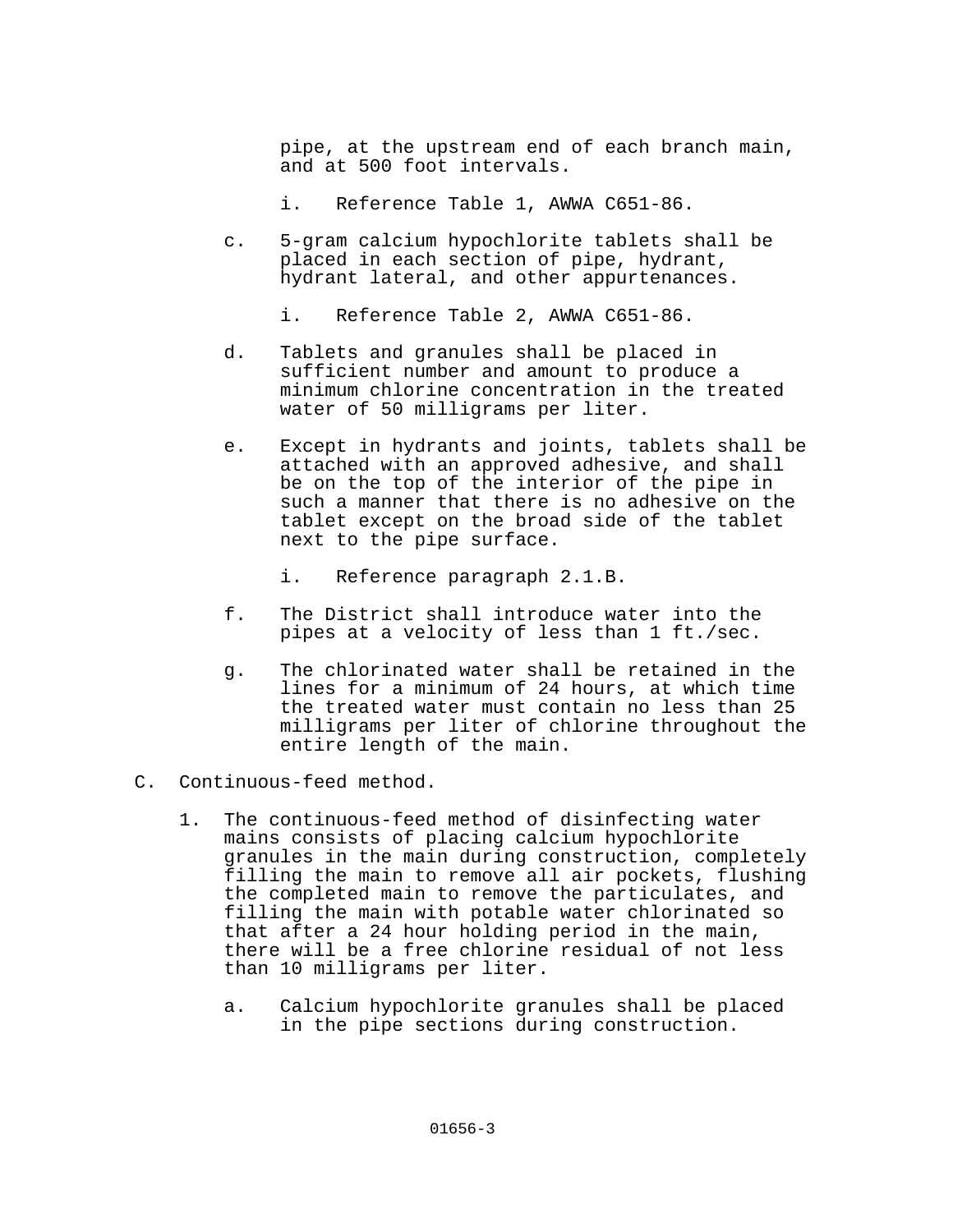- i. Reference Section 3.3.B.1.c.
- b. Preliminary flushing shall occur.
	- i. Reference Section 3.2 and AWWA C651-86.
- c. Chlorinated water shall be introduced into the water lines at a constant, measured rate so that the chlorine concentration is maintained at a minimum of 25 milligrams per liter of free chlorine.
	- i. The entire main shall be filled with the chlorine solution.
	- ii. Reference Table 4 of AWWA C651-86.
- d. The chlorinated water shall be retained in the main for a minimum of 24 hours, at which time the treated water must contain no less than 10 milligrams per liter of free chlorine residual throughout the entire length of the main.
- D. Slug Method.
	- 1. The slug method of disinfecting water lines shall be used only at the direction of the District.
		- a. Reference AWWA C651-86.

#### 3.4 FINAL FLUSHING

- A. After chlorination, the District shall assist the contractor to flush the chlorinated water from the water lines until the chlorine concentration is no higher than that prevailing in the system, or is less than 1 milligram per liter, whichever is higher.
- 3.5 BACTERIOLOGICAL TESTS
	- A. An accredited water quality control laboratory, as previously approved by the District, shall collect samples from the pipeline after final flushing, and prior to placing water lines in service, to test for bacteriological quality to show the absence of coliform organisms. Payment for testing shall be the responsibility of the Contractor.
	- B. The number and frequency of samples shall be determined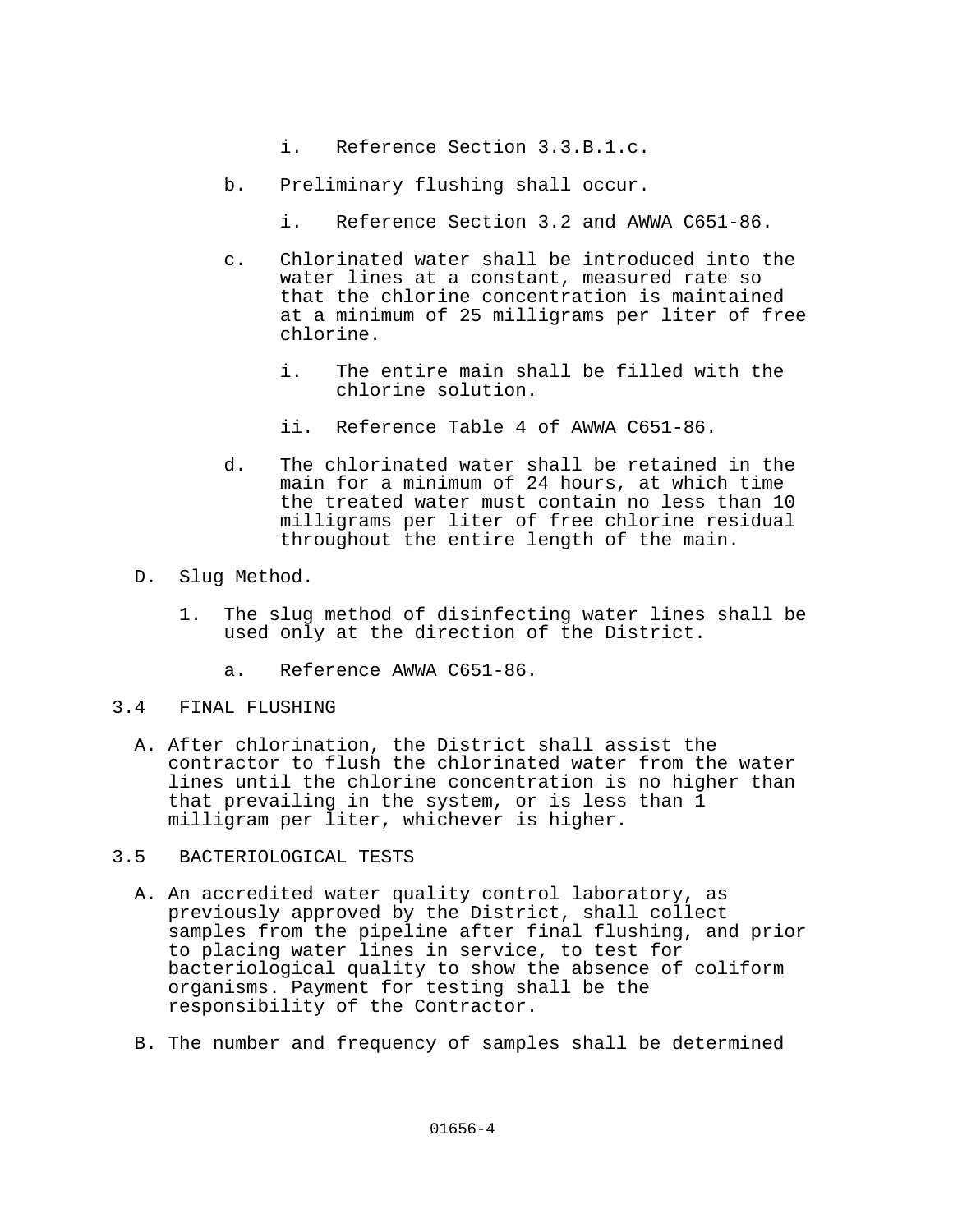by the approved laboratory based upon AWWA C651-86.

 1. In no case shall the number of samples be less than one (1).

# 3.6 REPETITION OF PROCEDURE

- A. If the initial disinfection, or subsequent disinfections, fails to produce satisfactory samples, the main shall be reflushed and resampled. If the samples are still not satisfactory, the main shall be rechlorinated by the continuous-feed or the slug method of chlorination until satisfactory results are obtained.
- B. If the residual is less than 25 milligrams per liter, as stated in Paragraph 3.3, the water lines shall be rechlorinated by the continuous-feed or slug method of chlorination and retested.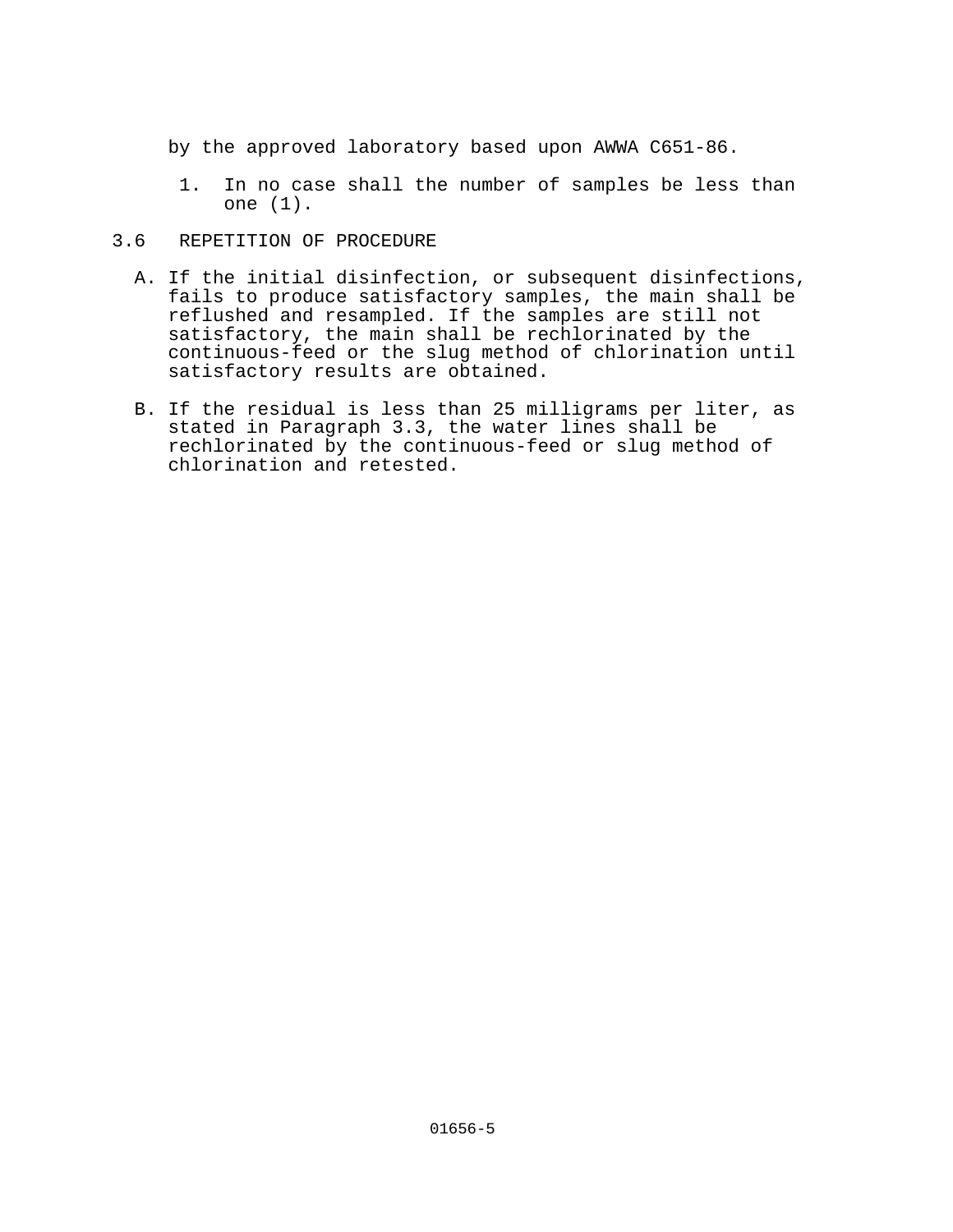#### TESTING PIPING SYSTEM

- PART 1 GENERAL
- 1.1 DESCRIPTION
	- A. This section covers the hydrostatic testing of water distribution lines.
	- B. Once the pipeline has been filled and disinfected, and backfilling has been completed and approved, a pressure test shall be conducted.
		- 1. The contractor shall provide all equipment and personnel to perform the hydrostatic test. Pressure testing equipment shall be approved by the District prior to commencing testing.
			- a. Test equipment shall be able to maintain a continuous internal pipe pressure of 150 psi. and accurately measure leakage from the pipe over a 2 hour, minimum, test period.
			- b. The maximum allowable pressure gauge increment shall be 5 psi.
			- c. A water meter shall be used to measure the amount of water used in pressurizing the system.
		- 2. The District will record times, leakage readings and pressure over the test period.
	- C. Testing shall not occur until at least 7 days have elapsed since the last concrete thrust restraint was cast.
		- 1. A minimum of 72 hours shall elapse if high-early-strength cement is used.
	- D. Testing shall not occur until after the pipeline has been chlorinated and flushed.
	- E. Pipe shall remain filled with water for a minimum of 24 hours prior to the hydrostatic pressure test.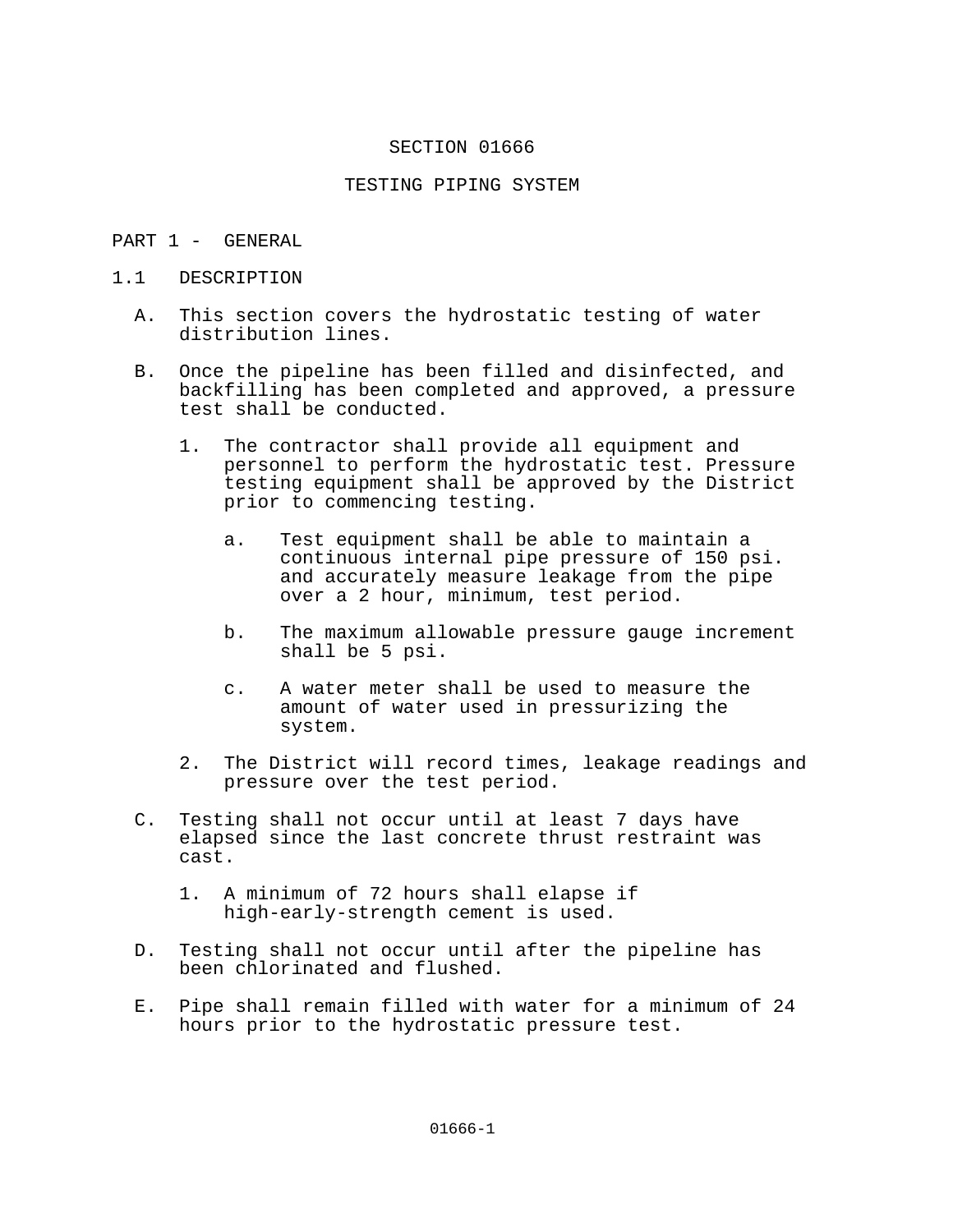F. Unless prior permission is given by the District, the hydrostatic pressure test shall be performed against all valves within the new piping system.

## 1.2 PRESSURE TEST

- A. "Leakage" is the quantity of water that must be added to the pipeline to maintain a pressure of within 5 psi of the specified test pressure, after the air has been expelled and the pipe has been filled with water.
- B. Test pressure.
	- 1. For steel pipe, ductile iron pipe, cast iron pipe, and PVC pipe, the minimum test pressure shall be 200 psi.
	- 2. A residual pressure of within 5 psi of the test pressure shall be maintained for a minimum of 2 hours.
- C. The maximum allowable leakage for each test section of ductile iron pipe, cast iron pipe, steel pipe, and PVC pipe is determined by the following formula:

| 1/2                       |  | where: $L = maximum$ allowable |
|---------------------------|--|--------------------------------|
| $L = ND(P)$<br>$_{\rm H}$ |  | leakage, in gallons.           |
| 7400                      |  | N = number of joints in        |
|                           |  | the length of                  |
|                           |  | pipeline.                      |
|                           |  | $D =$ nominal pipe             |
|                           |  | diameter, in                   |
|                           |  | inches.                        |
|                           |  | $P = average test pressure$    |
|                           |  | during the leakage             |
|                           |  | test, in psi.                  |
|                           |  | H = number of test hours.      |
|                           |  |                                |

- $1.$ 1. Reference AWWA C600-77.
	- D. Testing and Leakage.
		- 1. Unless prior written permission is given by the District, a test section shall not be any longer than the length of pipe between adjacent line valves.
- 1.3 PASSING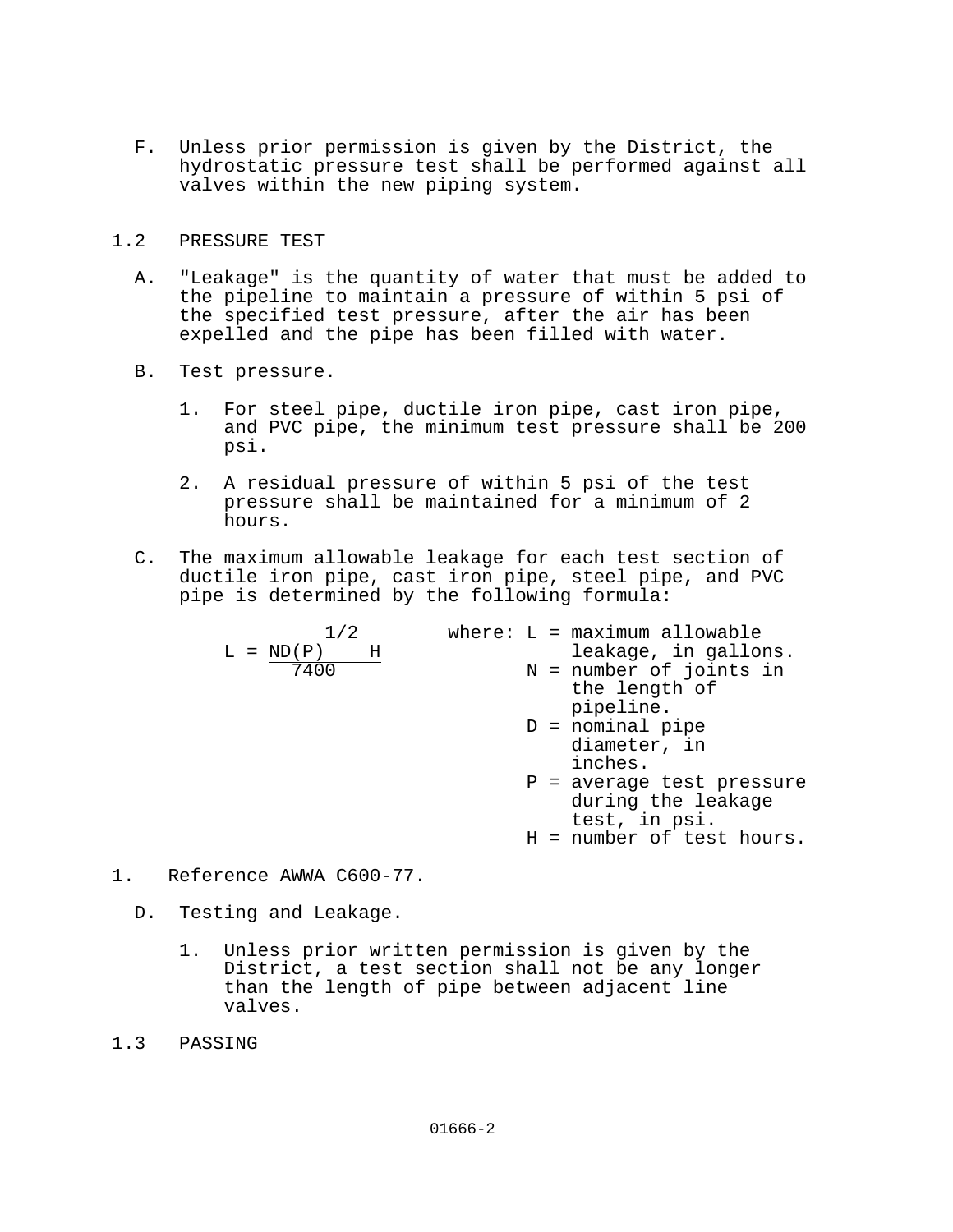- A. If the tests disclose leakage greater than that specified the defective materials and joints shall be located and repaired.
	- 1. The tests shall be repeated until the leakage is less than the maximum allowed.
- B. With the exception of obvious leaks, passing of the pressure test shall be on the basis of maximum allowable leakage per section tested.
- C. All visible leaks shall be repaired regardless of maximum allowable leakage.
- 1.4 WET TAP PRESSURE TEST
	- A. All wet taps of live mains shall be pressure tested after the tapping valve has been installed and the tap is completed.
	- B. Test Pressure.
		- a. The pressure test of the tapping valve shall be completed with a minimum test pressure of 200 psi.
		- b. A residual pressure of within 5 psi of the test pressure shall be maintained for a minimum of 5 minutes.
	- C. Passing.
		- a. If the tests disclose leakage greater than that specified the defective materials and connection shall be immediately repaired.
		- b. The pressure test shall then be repeated until the leakage is less than the maximum allowed.
		- c. All visible leaks shall be repaired regardless of maximum allowable leakage.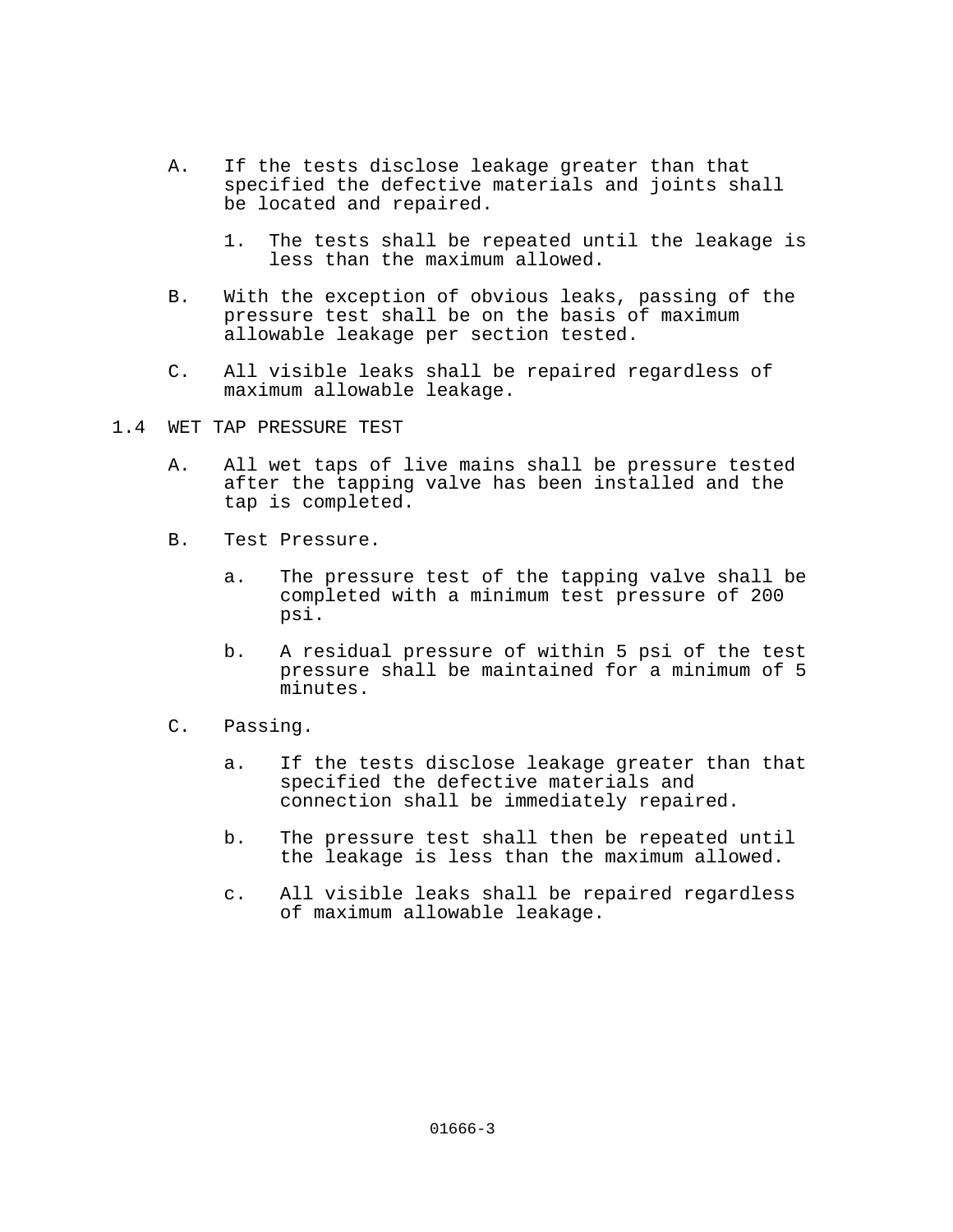## SITE CLEANUP

# 1.1 GENERAL

 A. Site cleanup shall be executed during the progress of the work, and at the completion of the work.

1.2 EXECUTION

A. Construction materials shall be neatly stored.

 B. Containers shall be provided for the collection of waste material and debris.

- 1. Containers shall be stored out of the right-of-way.
- C. Volatile wastes shall be stored in clearly marked, covered metal containers and removed daily.
- D. Construction material, equipment, waste containers, construction buildings, parking etc., shall only be allowed within the limits of the construction easement.
	- 1. Any off-site storage of construction material, equipment, waste containers, construction buildings, parking, etc. shall be allowed only after the Contractor has obtained the written permission of the property owner.
- E. Upon completion of the construction, the job site shall be restored to its original condition.
	- 1. Contractor shall restore any land that will not be paved with asphalt, or concrete, to its original condition.
		- a. All topsoil shall be restored to its original quality.
		- b. Any areas which are stripped of vegetation prior to or during construction shall be reseeded.
	- 2. All exterior paved surfaces shall be broom cleaned, and left in good repair.
- 1.3 DISPOSAL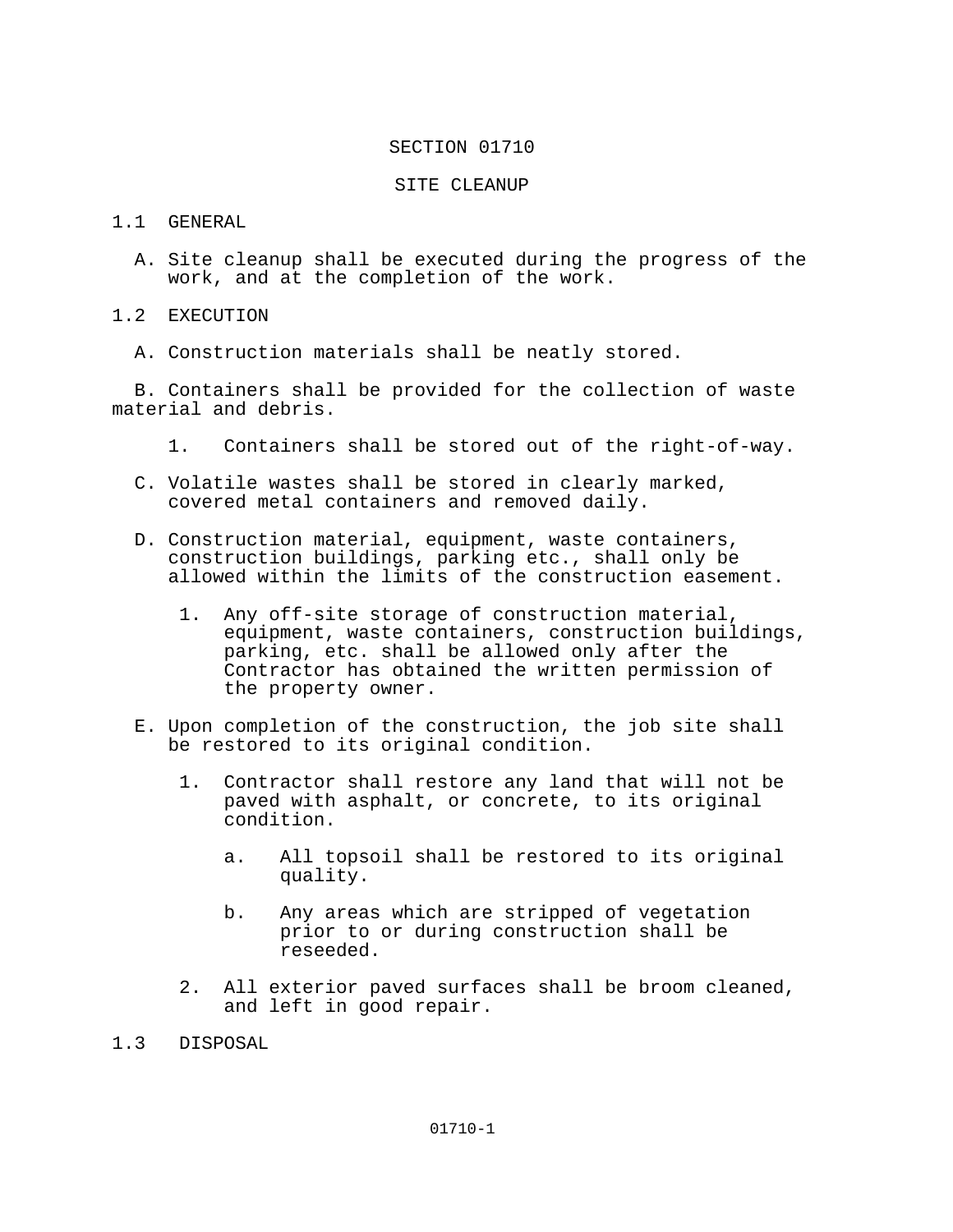- A. In order to maintain an orderly site, waste material and debris shall be removed periodically.
	- B. Volatile wastes shall be removed daily.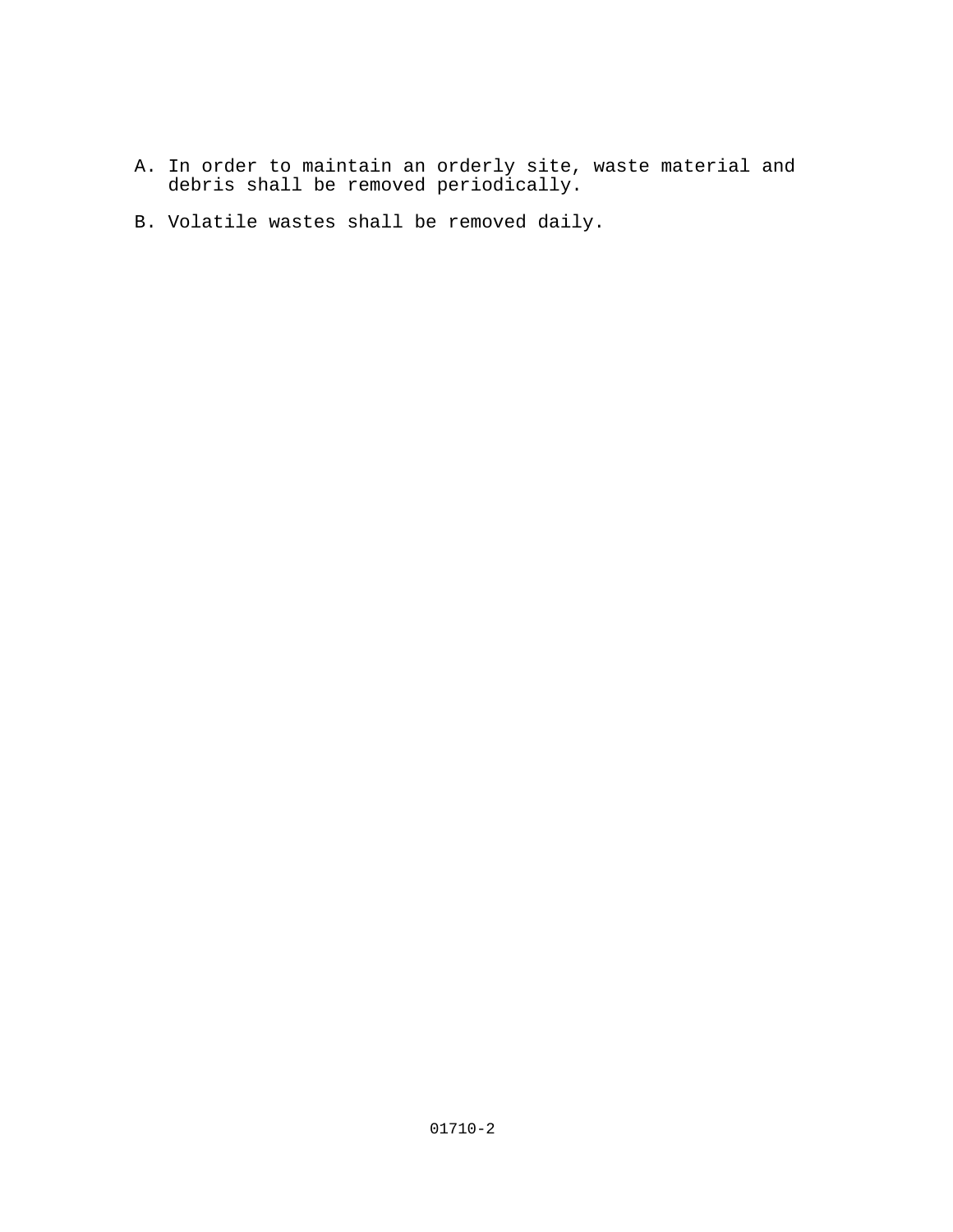## PROJECT RECORD DRAWINGS

## 1.1 RECORDING OF DRAWINGS

- A. Accurate Project Record Drawings shall be compiled by the Contractor and provided to the District prior to Preliminary acceptance of the Work.
- B. Each sheet of the drawings shall be labeled "DRAWINGS OF RECORD" in neat large printed letters.
- C. Construction information shall be recorded concurrently with construction progress.
- D. Project Record Drawings shall be marked legibly and with an indelible pen.
- E. Project Record Drawings shall record actual construction and contain the following:
	- 1. Field dimensions, elevations, and details.
	- 2. Changes which are made by a modification.
	- 3. Details which are not on the original Construction Drawings.
	- 4. Horizontal and vertical locations of underground utilities and appurtenances referenced to a minimum of three permanent surface improvements.
	- 5. Depths of various elements of work in relation to project datum.
- 1.2 MAINTENANCE OF PROJECT RECORD DRAWINGS DURING CONSTRUCTION
	- A. Project Record Drawings shall be stored apart from documents used for construction.
	- B. Project Record Drawings shall be maintained in a clean, dry, legible condition and in good order.
		- 1. Project Record Drawings and any documents used for the preparation of said Drawings shall not be used for construction purposes.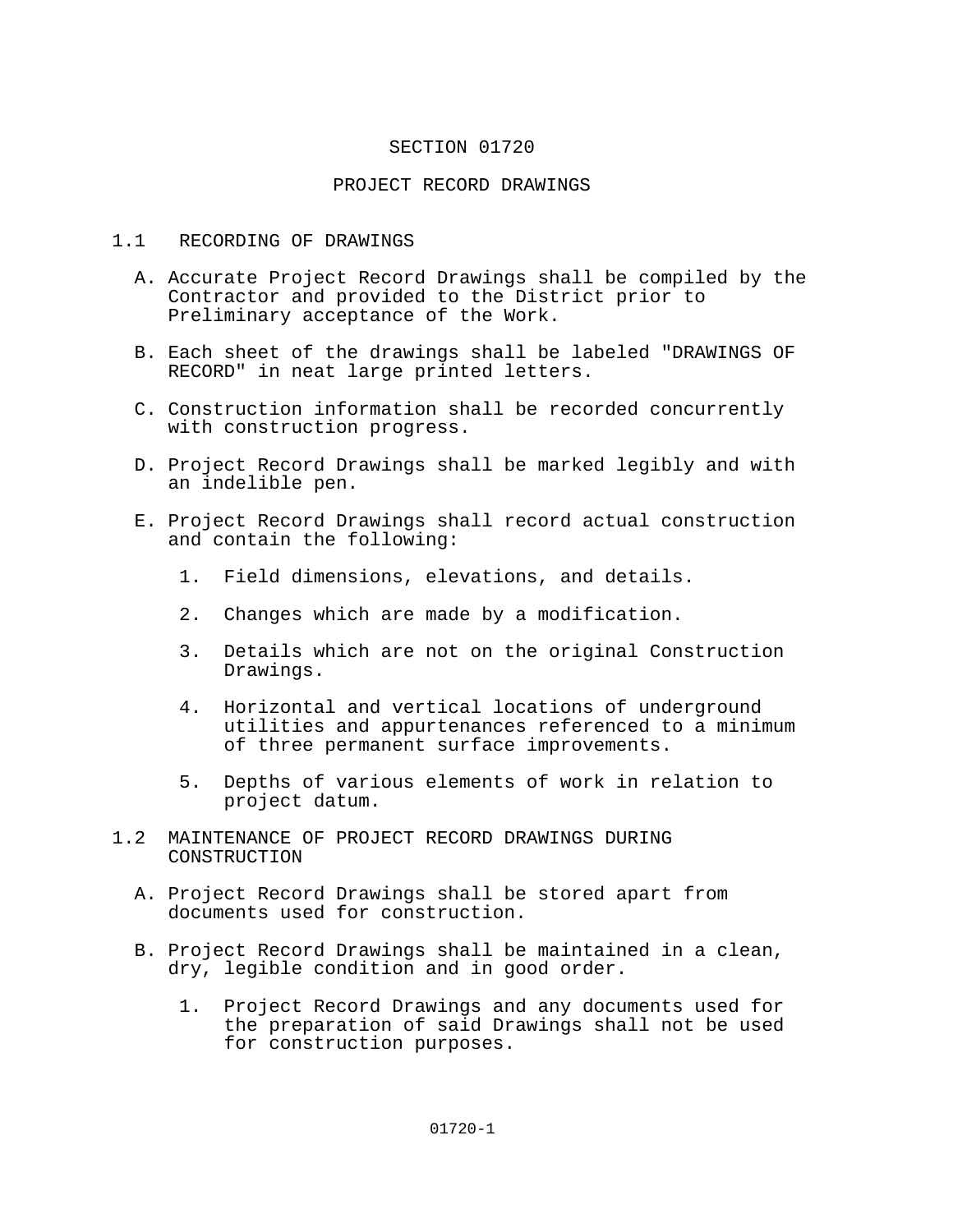# 1.3 SUBMISSION

- A. Project Record Drawings shall be submitted to the District with a transmittal letter, in duplicate, containing:
	- 1. Date.
	- 2. Project title.
	- 3. Contractor's name, address and telephone number.
	- 4. Developer's name, address, and telephone number.
	- 5. Title and number of each Record Document.
- B. Project Record Drawings shall be submitted on 24" x 36", 3 mil (minimum) reproducible, double-matte mylar.
	- 1. No acceptance of the utility lines will be made until the Project Record Drawings are received and accepted by the District.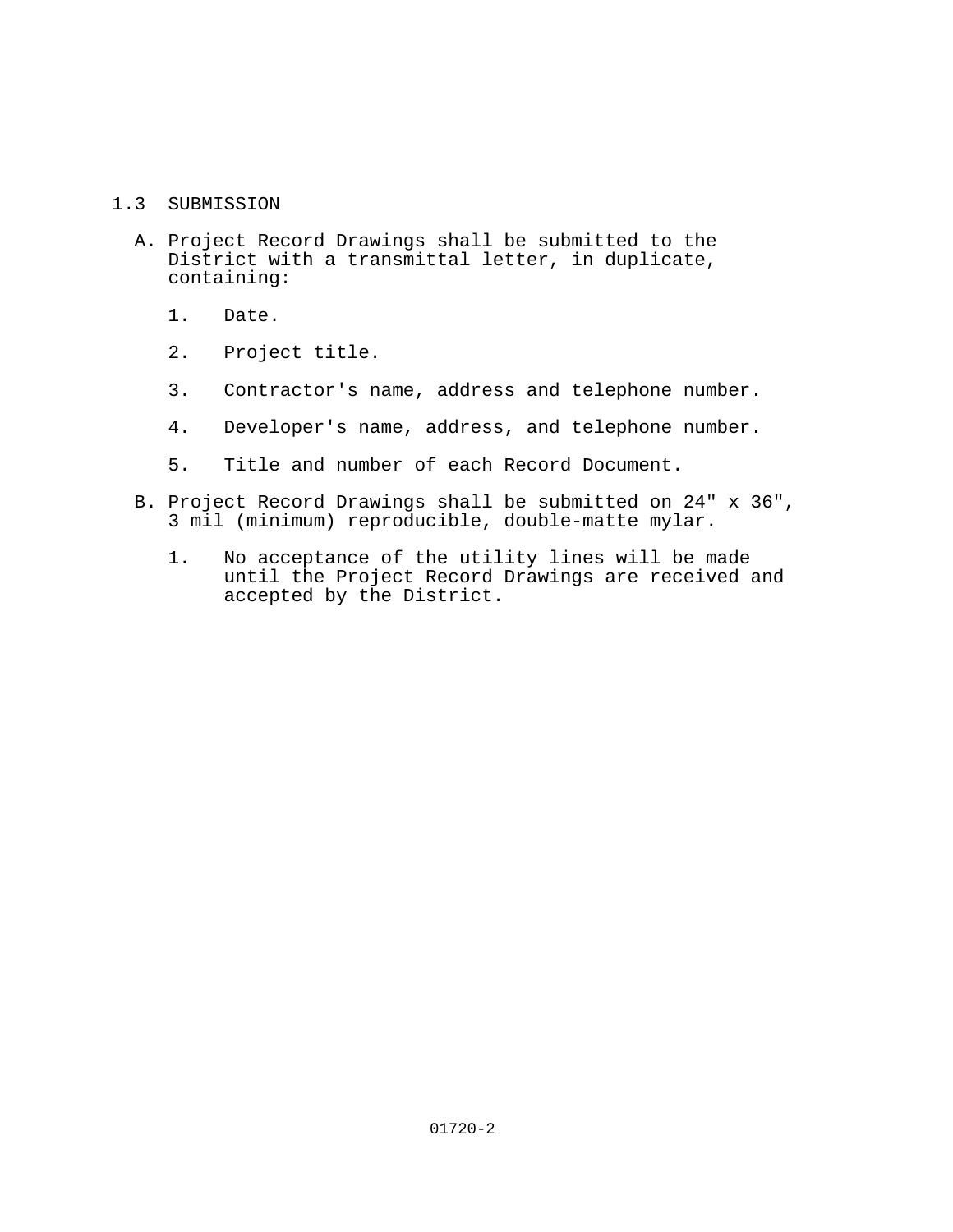## TRENCHING, BACKFILLING AND COMPACTING

## PART 1 - GENERAL

# 1.1 DESCRIPTION

 A. This section covers construction staking, excavation and trenching; including subsurface drainage, dewatering, preparation of subgrades, pipe bedding, backfilling, compacting, and finish grading for underground pipelines, service lines and appurtenances.

## 1.2 QUALITY ASSURANCE

- A. Soil compaction tests shall be performed in accordance with:
	- 1. ASTM D698 Standard Method of Test for Moisture Density Relations of Soils.
	- 2. ASTM D2049 Standard Method of Test for Relative Density of Cohesionless Soils.
- B. Construction Staking.
	- 1. Construction staking shall be performed with qualified, competent personnel.
	- 2. All survey notes and construction staking notes shall be entered into bound, hard cover field books.
	- 3. Staking of the work shall be at a maximum of 50 foot stations.
	- 4. Offsets shall be staked so that vertical and horizontal alignment may be checked.
	- 5. All survey data, which is developed by the Contractor or the Developer's Engineer in performing surveys which are required by the work, shall be available to the District for examination throughout the construction period.

# 1.3 JOB CONDITIONS

A. Drainage and groundwater.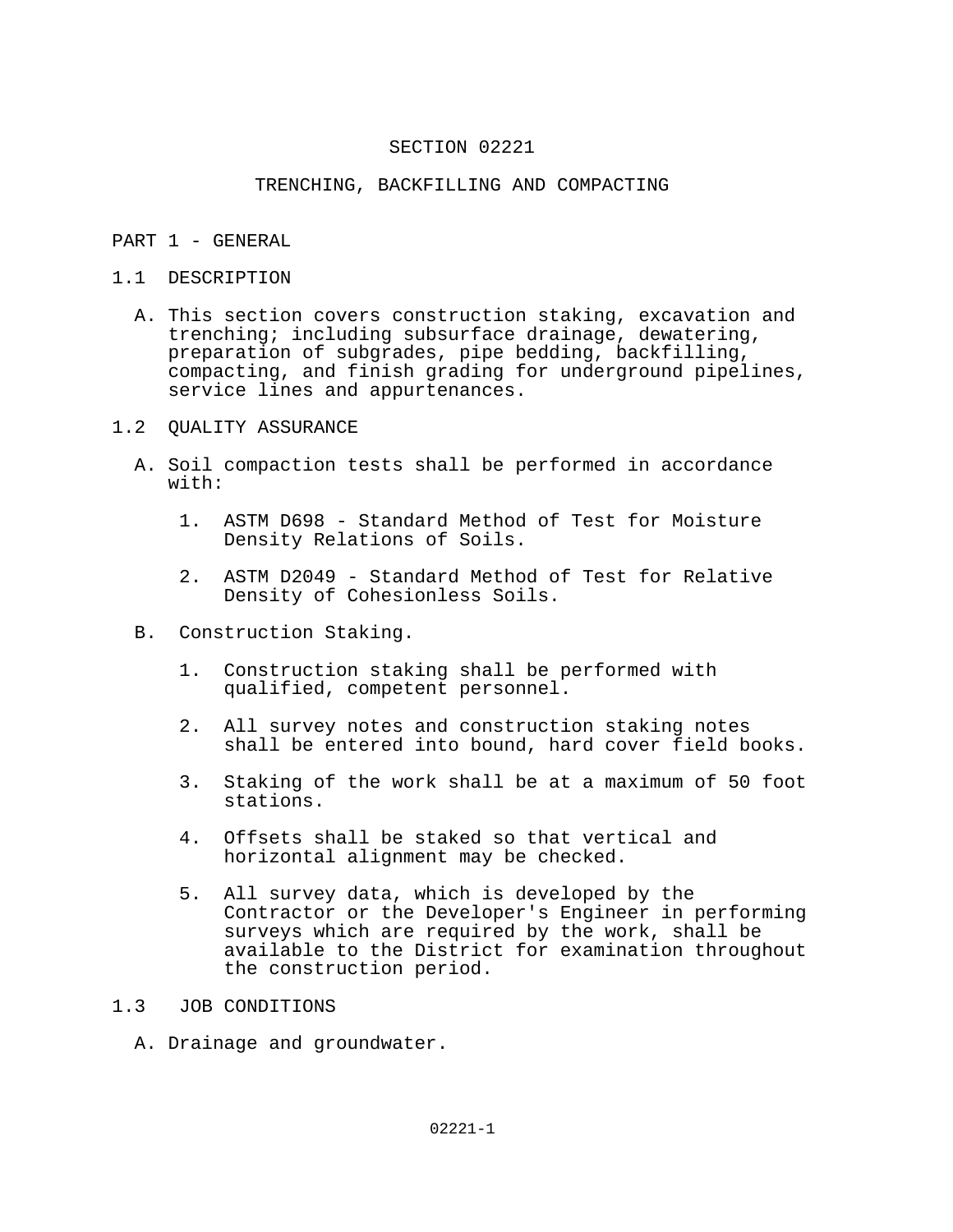- 1. All excavations and trenches shall be kept free from excess groundwater during construction.
- 2. Any water which is encountered in the trench shall be removed to the extent necessary to provide a firm subgrade, to permit joints to be made in the dry, and to prevent the entrance of water into the pipeline.
- 3. Surface runoff shall be diverted as necessary to keep excavations and trenches free from water during construction.
- 4. The excavation or trench shall be kept free from water until the structure, or pipe to be installed therein, is completed to the extent that no damage from hydrostatic pressure, flotation, or other cause will result.
- 5. Water shall be prevented from entering into previously constructed pipe.
- 6. The pipe under construction shall not be used for dewatering.
- B. Sequencing.
	- 1. Pipeline installation shall be performed within 300 linear feet of trench excavation limit.
		- a. If construction is occurring in an open field, this distance may be amended, at the District's discretion.
	- 2. Initial trench backfill shall be performed within 50 linear feet of pipeline installation.
		- a. If construction is occurring in an open field, this distance may be amended, at the District's discretion.
	- 3. Where excavation is a hazard to automotive or pedestrian traffic, the amount of open trench and the time duration of that opening is to be minimized.
		- a. The contractor shall coordinate the amount and duration of road closure with the appropriate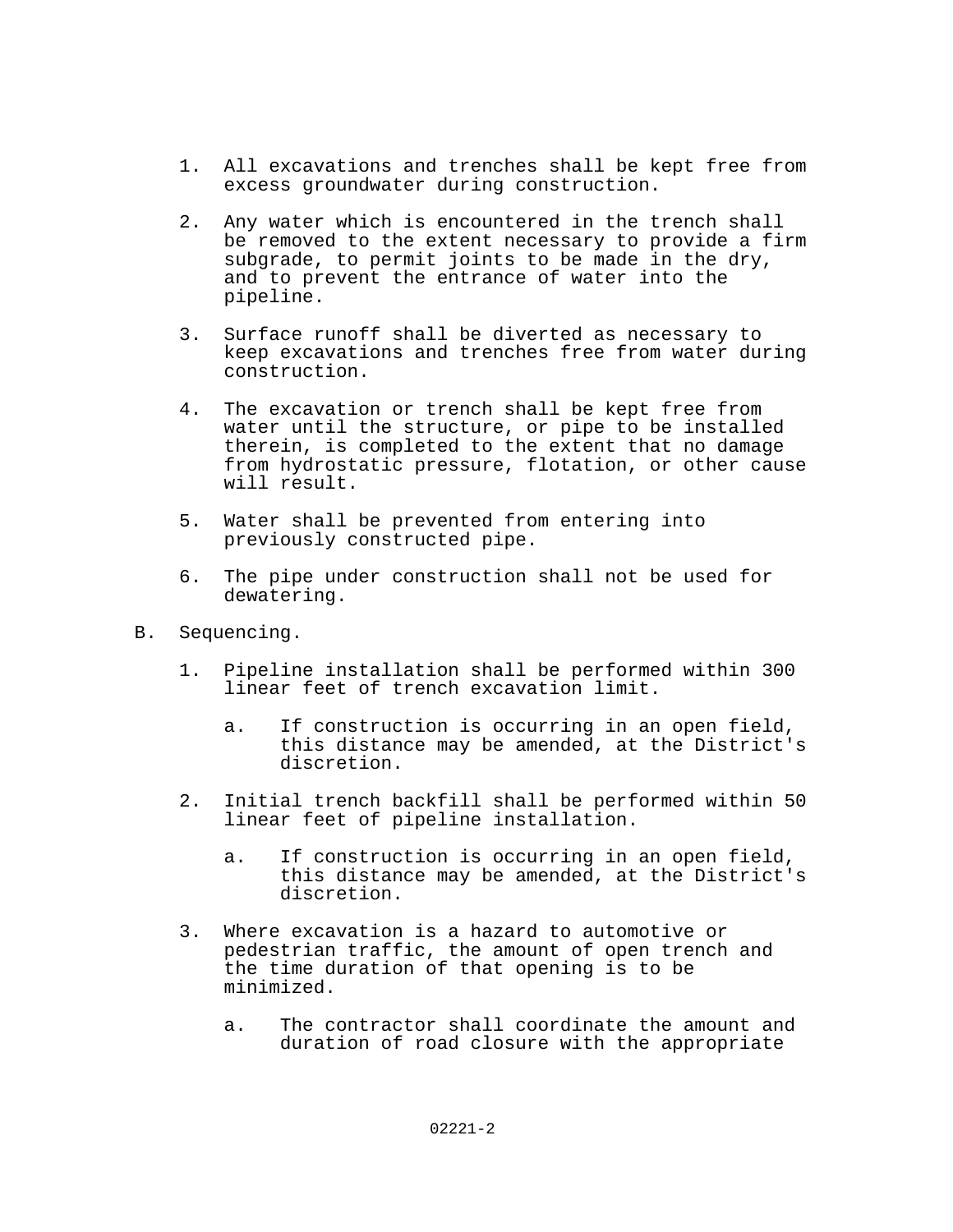Traffic Department.

- C. Underground obstructions.
	- 1. It shall be the responsibility of the Contractor to field verify all existing Drawing of Record information obtained from the District.
	- 2. Contractor shall notify each affected utility owner and request utilities to be field located by surface reference at least 48 hours prior to trenching or excavation.
	- 3. In situations where conflicts may exist, the contractor shall expose and verify the size, location, and elevation of underground utilities and other obstructions, sufficiently in advance of construction to permit changes to be made to the Construction Drawings.
		- a. In the case of a conflict, the Contractor shall notify the District and the affected utility company.
		- b. In the case of a conflict, the proposed work may be modified at the District's discretion.
	- 4. Existing improvements, adjacent property, utilities, trees, and plants that are not to be removed shall be protected from injury or damage resulting from the Contractor's operations.
	- 5. If the Contractor removes any underground obstructions, the following shall apply:
		- a. Drainage culverts may be salvaged, stored and reused in the original location, if prior approval is obtained from the appropriate agency.
			- i. All other underground obstructions shall be replaced with new materials.
			- b. The area in which the underground obstruction was located shall be restored to original condition, or better.
- 1.4 MAINTENANCE AND CORRECTION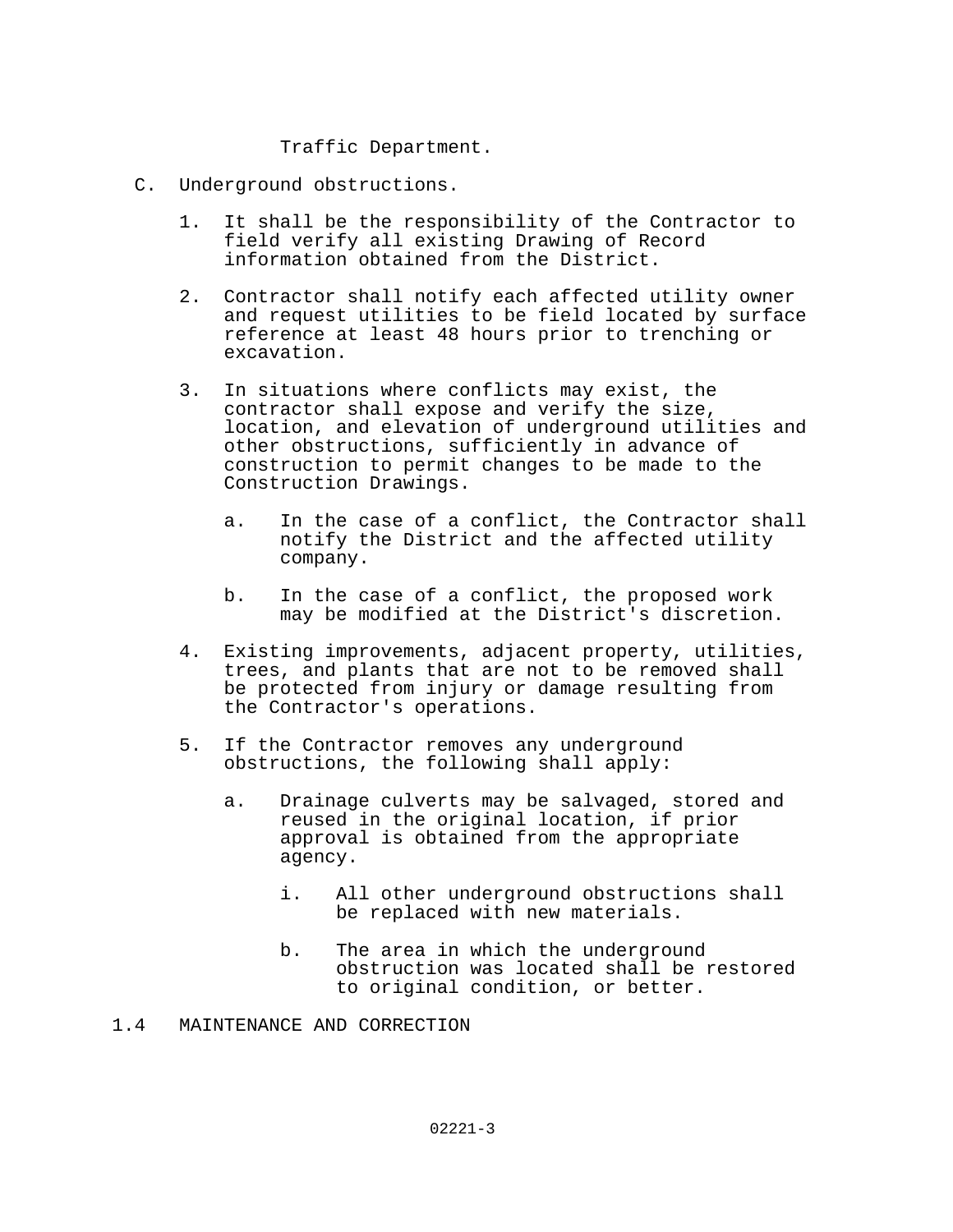- A. Contractor shall maintain and repair all trench settlement and make necessary repairs to pavement, sidewalks or other structures which may be damaged as a result of backfill settlement.
	- 1. Contractor shall warrant work for a period of two (2) years after completion and preliminary acceptance of the work. At end of the two year warranty period a final inspection shall be completed by the District and, if no problems are noted, final acceptance will be given.
- B. Contractor may perform such maintenance and repairs by subcontract.
	- 1. If the contractor chooses to subcontract the warranty work, he shall submit to the District, a copy of the subcontract, or the work authorization, as evidence of the contractor's faithful intention to perform any repairs which may become necessary during the two-year warranty period.

## PART 2 - MATERIALS

## 2.1 STABILIZATION MATERIAL

- A. If the existing soil in the trench bottom is judged to be unsuitable by the District, the top 6-inches of the pipe subgrade shall be removed and replaced with a stabilization material.
	- 1. Stabilization material is crusher-run rock, conforming to ASTM D448, or CDOT #357.

| STZE        | PERCENT PASSING |
|-------------|-----------------|
| $\Omega$ II | $95 - 100$      |
| יי 1        | $35 - 70$       |
| $1/2$ "     | $10 - 30$       |
| #4          | 5<br>$() -$     |

- B. Acceptable types of filter fabric and their manufacturers are:
	- 1. Mirafi 140 and 500 x, by "Celanese".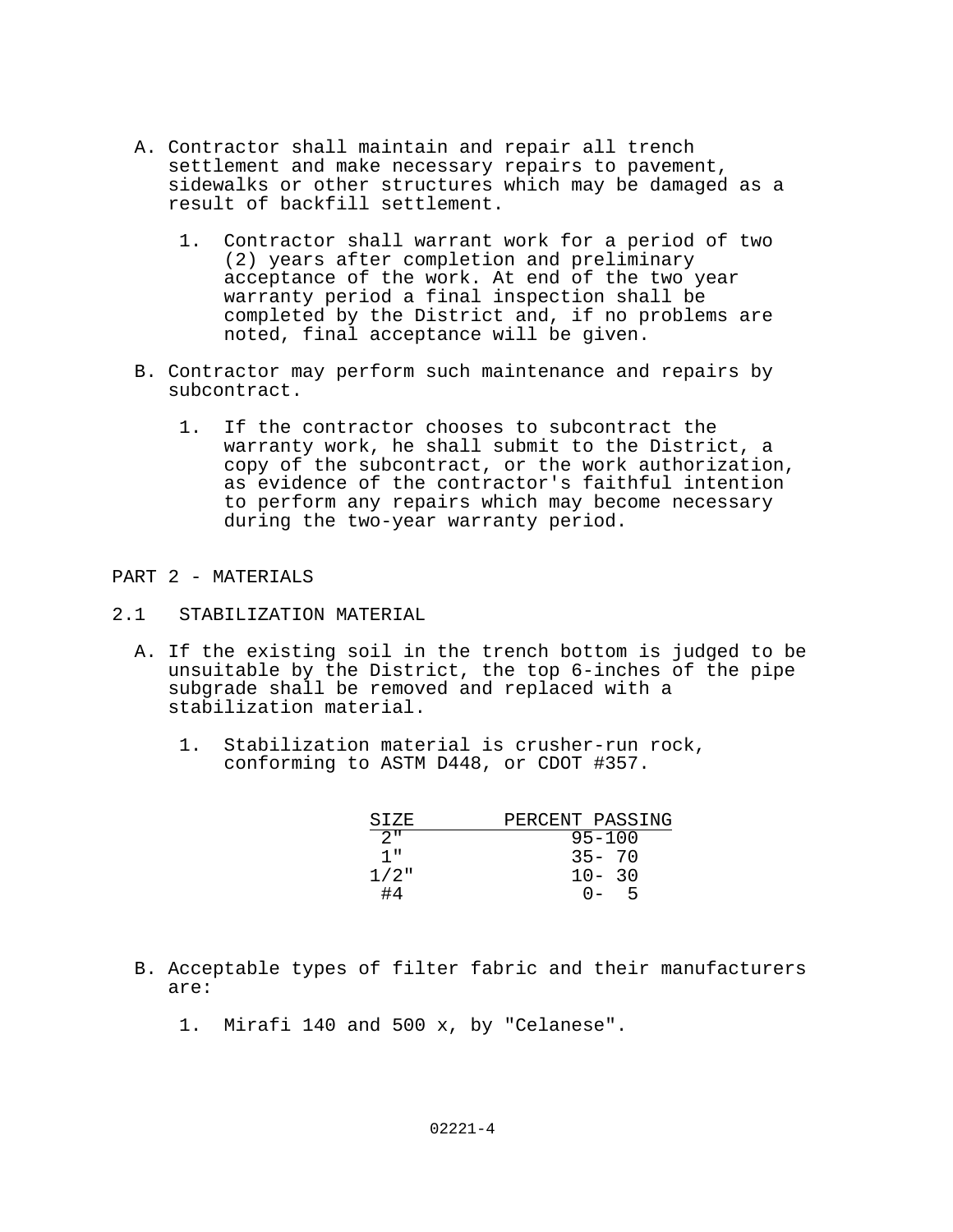- 2. Bidim C-28 and C-34.
- 3. True Tex M G-100, by "True Temper".
- 4. Fibretex Grade 150, by "Crown Zellerbach".

# 2.2 BEDDING MATERIALS

- A. Granular material.
	- 1. Uniformly graded material, conforming to CDOT #67.

| PERCENT PASSING |
|-----------------|
| 100             |
| $90 - 100$      |
| $20 - 55$       |
| $0 - 10$        |
| 5<br>$\Omega -$ |
|                 |

- B. Select soil.
	- 1. Excavated material which is free from rocks, clods, and stones greater than  $1 \frac{1}{2}$  inch in any dimension, and which meets other requirements of trench backfill material.
	- 2. Granular material.
		- a. Reference paragraph 2.2.A.
- C. Barrier material.
	- 1. Soil Classification.
		- a. GC clayey gravels, gravel-sand-clay mixtures.
		- b. SC clayey sands, sand-clay mixtures.
		- c. CL inorganic clays of low to medium plasticity, gravelly clays, sandy clays, silty clays, clean clays.
		- d. Material may be finely divided, suitable, job excavated material free from stones, organic matter and debris.
- D. Hydrant gravel.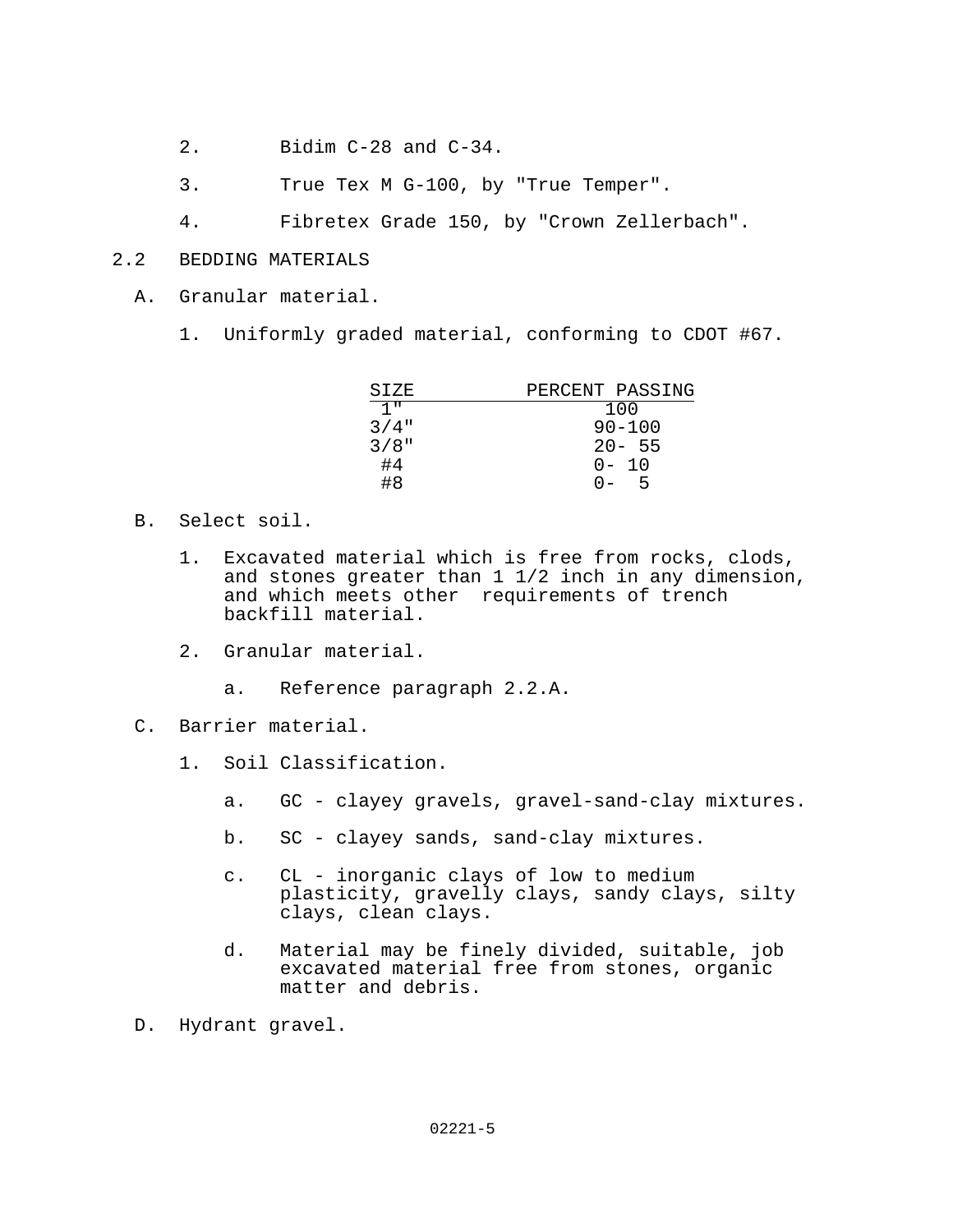- 1. Reference Section 02644.
- 2.3 TRENCH BACKFILL MATERIAL
	- A. Trench backfill material shall be placed from a point 12-inches above the pipe to 12-inches below the ground surface or to the bottom of the pavement subgrade, whichever is greater.
	- B. Trench backfill material shall be either soil excavated from the trench, or imported soil.
		- 1. Any soil used for trench backfill, shall be free from frozen matter, stumps, roots, brush, other organic matter, cinders or other corrosive material, debris, and any rocks or stones which are larger than 6-inches, in any dimension.
			- a. Rocks or stones which are larger than 3-inches, in any dimension, shall not be placed within one foot of pavement subgrade, or within one foot of the finished surface of unpaved areas.
			- 2. If imported soil is used for trench backfill, it shall meet CDOT specifications for Class #2.
- PART 3 EXECUTION
- 3.1 PREPARATION
	- A. Topsoil shall be stripped from areas which are to be disturbed by construction and stockpiled .
		- 1. Topsoil shall be segregated from non-organic trench excavation material, and debris.

# 3.2 TRENCHING

- A. Trenches shall be excavated by open cut methods, except where boring or tunneling is indicated, shown on drawings, or approved by the District.
- B. Trench width shall be maintained to within 3 inches of that specified on plans.
- C. Care shall be used when operating mechanical equipment in locations where it may cause damage to trees, buildings, culverts, or other existing property, utilities, or structures above or below ground.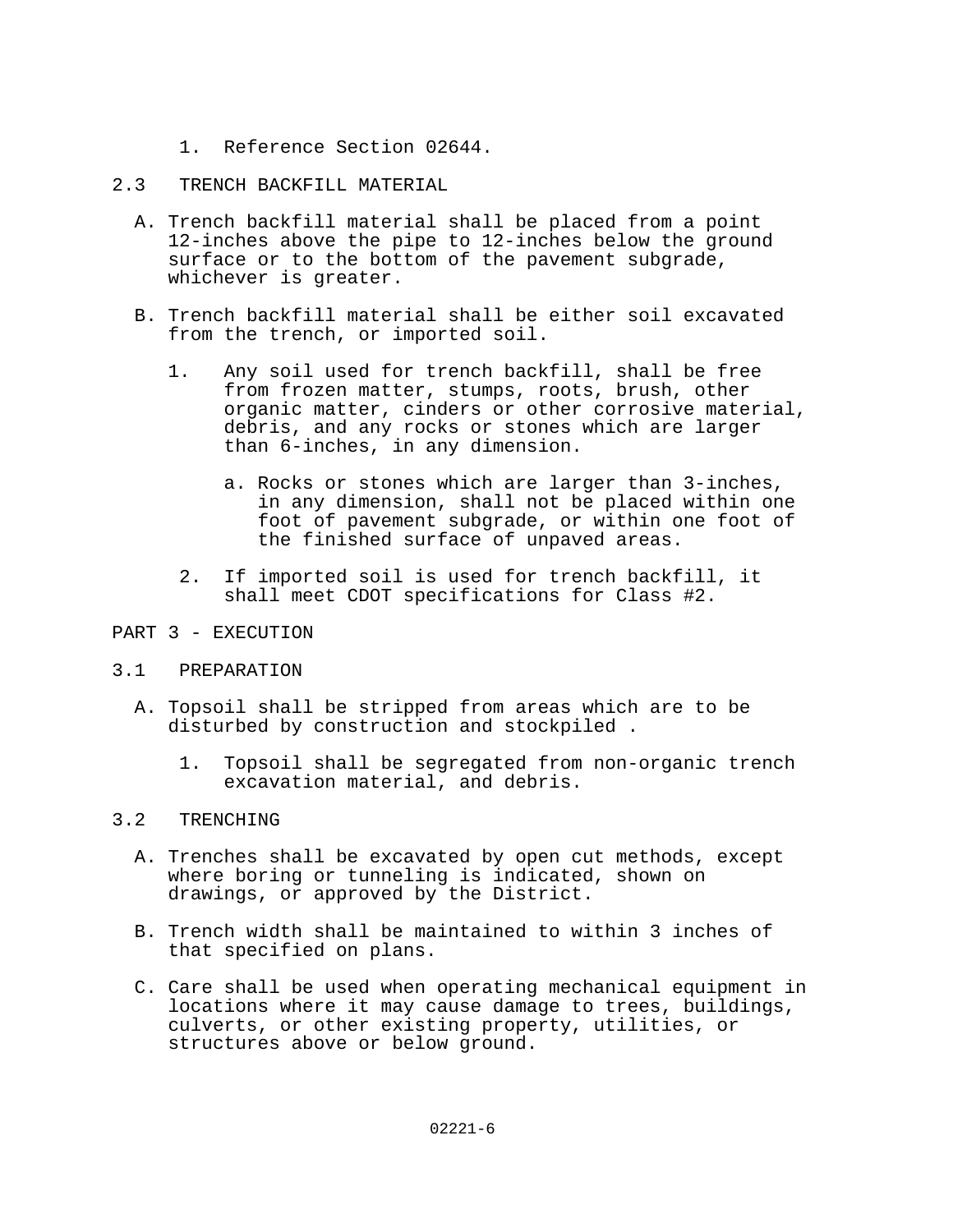- D. Mechanical equipment shall be designed and operated in such a manner that the bottom elevation of the trench can be controlled with uniform trench widths and vertical sidewalls which extend from the bottom of the trench to an elevation one foot above the top of the installed pipe.
- E. Trench alignment shall be sufficiently accurate to permit pipe to be aligned properly with an 8 inch minimum clearance between the pipe and the sidewalls of the trench.
	- 1. The trench sidewall shall not be undercut in order to obtain clearance.
- F. Contractor shall over-excavate a minimum of six inches below the bottom of the pipe wherever the trench bottom is rock, shale, or other unsuitable material.
	- 1. Over-excavation shall be backfilled and compacted with acceptable Granular Material.
		- a. Reference paragraph 2.2 A.
- G. Preparation of trench bottom.
	- 1. Trench bottoms shall be graded uniformly to provide clearance for each section of pipe.
	- 2. Loose material, water, and foreign objects shall be removed from the trench.
	- 3. The contractor shall provide a firm subgrade, which is suitable for application of bedding material.
	- 4. Wherever unstable material is encountered in the bottom of the trench, said material shall be over-excavated to a depth suitable for construction of a stable subgrade.
		- a. The depth suitable for construction of a stable subgrade shall be determined by the Engineer.
		- b. The over-excavation shall be backfilled with stabilization material and compacted as required by the District.
			- i. Reference paragraph 2.1.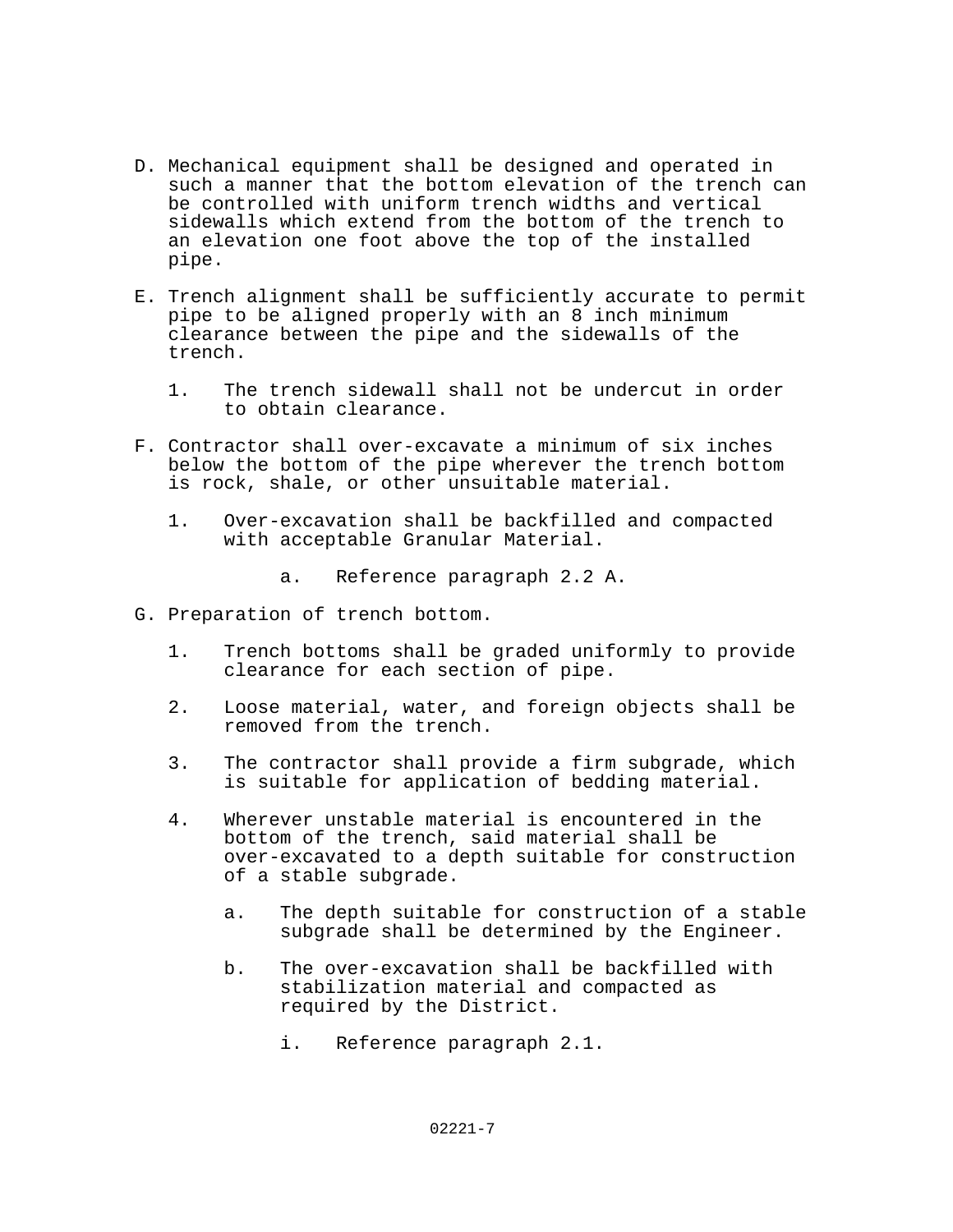- H. Stockpiling excavated materials.
	- 1. Suitable material for backfilling shall be stockpiled in an orderly manner, and a minimum of 2 feet from the edge of the trench.
	- 2. Excess excavated materials not suitable or not required for backfilling shall be removed and disposed.
	- 3. Excavated material shall not be stockpiled against existing structures or appurtenances.
- I. Limiting trench widths.
	- 1. Trenches shall be excavated to a width necessary to provide an 8-inch minimum working space between the pipe and the trench walls for proper pipe installation, joining, and bedding.
	- 2. The maximum trench width at an elevation 12 inches above the top of the installed pipe, shall be 2 barrel diameters of the pipe, or 32 inches, whichever is greater.
		- a. If the width of the trench, 12 inches above the top of the pipe, exceeds the maximum allowable trench width, a higher strength pipe or special pipe bedding shall be provided, as required by soil loading conditions and as determined by the District.
	- 3. If PVC pipe is used and the maximum cover over the pipe exceeds 17 feet, a granular material shall be placed to an elevation of 1 foot above the top of the pipe, and compacted to 95% of maximum relative density, as per ASTM D2049.

# 3.3 PIPE BEDDING

- A. Placement and compaction.
	- 1. Reference Pipe Bedding Detail.
	- 2. Bedding material shall be distributed and graded to provide uniform and continuous support beneath the pipe at all points between bell holes, or pipe joints.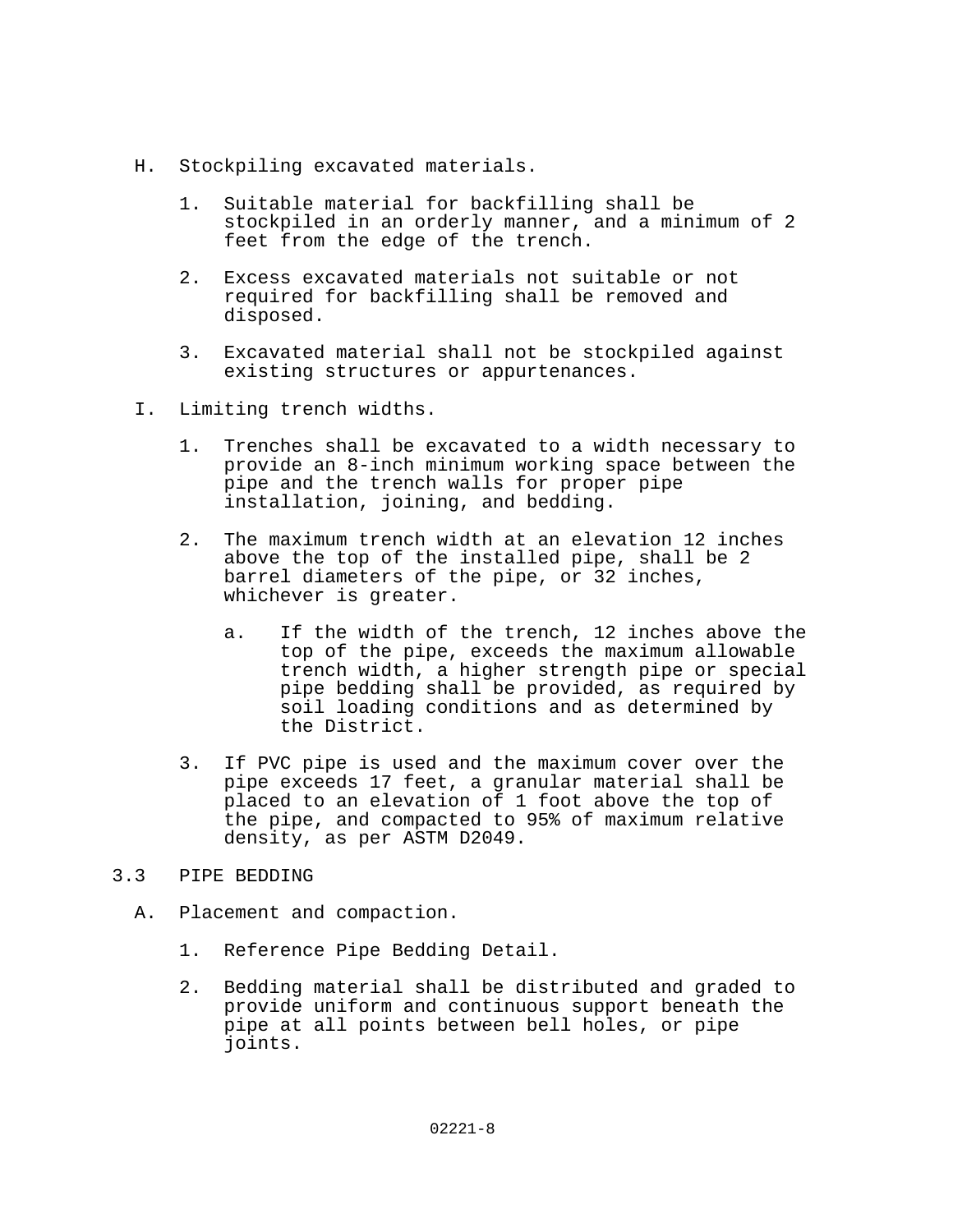a. Pipe shall not be supported by the bells.

- 3. To prevent vertical or lateral displacement of pipe, 3/4" CDOT #67 specification washed rock bedding material shall be deposited and compacted uniformly and simultaneously a minimum of four inches (4") under and on each side to top of pipe. Note - In unstable conditions; i.e., rock, water, wet soils, etc., the District may require CDOT #357 specification bedding.
- 4. Granular bedding material shall be compacted in accordance with these Specifications.
- B. Ground water barriers shall be constructed in such a manner as to impede passage of water through bedding material for the full depth of the granular bedding material, and the full width of the trench.
	- 1. Ground water barriers shall be approximately four (4) feet long and spaced not more than 400 feet apart.
	- 2. Material shall be as specified by the ditch company which controls the irrigation ditch.
		- a. If there is no ditch company, the District shall determine the material to be used.
- 3.4 BACKFILLING AND COMPACTION
	- A. Trenches shall be backfilled promptly after the pipe has been installed and inspected.
		- 1. Backfill around manholes and valve boxes shall be compacted with hand-operated equipment.
		- 2. Reference paragraph 1.3.B.2.
	- B. Sheeting removal (if the Contractor elects to use sheeting).
		- 1. Do not remove sheeting prior to backfilling.
		- 2. Use effective methods to protect the construction, other structures, utilities and properties during sheeting removal.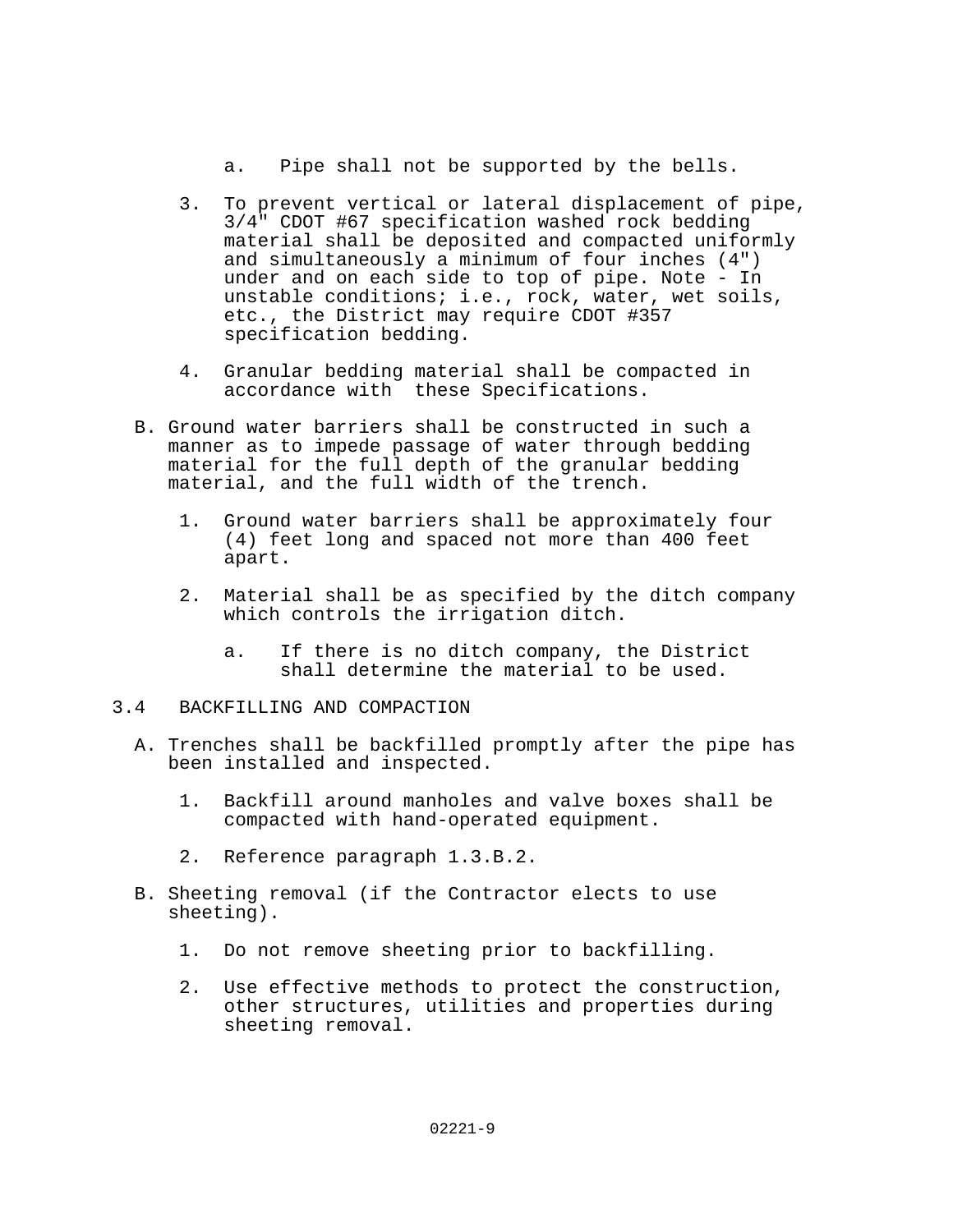- 3. Voids left by sheeting removal shall be filled with dry sand.
- 4. Sheeting which is left in place shall be cut off at an elevation 1-1/2 feet below the finish grade of unpaved areas, or the subgrade of paved areas.
- C. Backfill material shall be deposited in uniform horizontal layers which may not exceed six (6) inches (compacted depth), in all areas.
	- 1. Other thickness may be used with the prior written approval of the District.
- D. Methods and equipment which are appropriate for the backfill of material shall be employed.
	- 1. Backfill equipment or backfilling methods which transmit damaging shocks to the pipe, are not to be used.
- E. Compaction shall not be performed by jetting or water settling.
- F. If compaction can not be obtained with job excavated material; trench backfill material shall be imported.
- G. Topsoil shall be replaced to the depth of stripping over all areas which are to receive vegetation.
- H. Excess excavated materials and materials not suitable for backfill shall be removed from the site.
- 3.5 FIELD QUALITY CONTROL
	- A. Field compaction control.
		- 1. Field tests will be conducted to determine compliance of compaction methods with specified density in accordance with ASTM D2922 (Tests for Density of Soil and Soil-Aggregate In Place by Nuclear Methods).
		- 2. Compaction tests shall be performed at a depth of 1.5 feet above the top of the pipe and in 1 foot vertical increments up to the finish grade.
			- a. Compaction tests shall be performed at least once every 100 linear feet, as measured along the length of the pipe.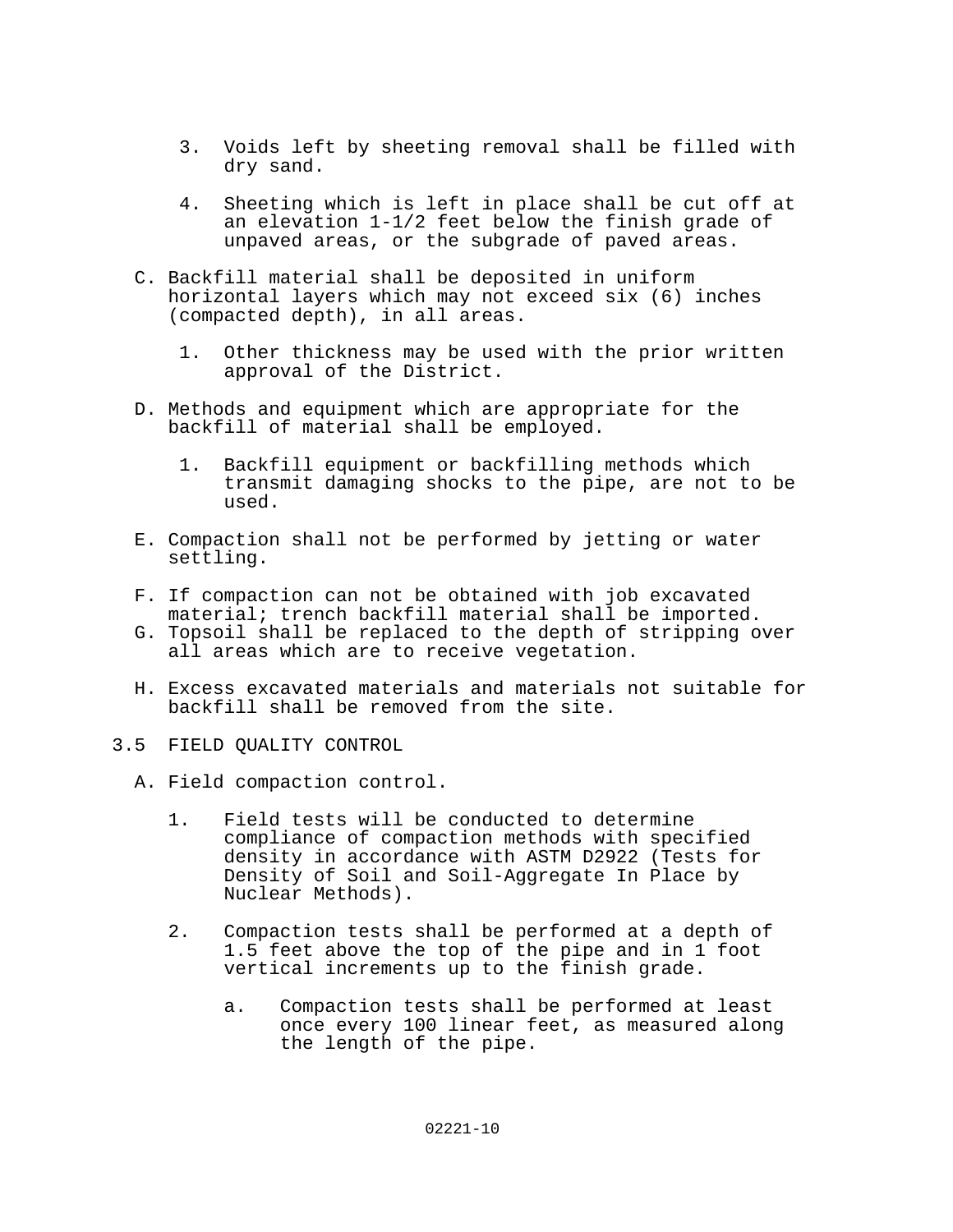- b. If the District determines that reliable and uniform results are produced by the contractor's construction techniques, the frequency of testing may be changed to once every 300 feet.
- B. Compaction shall be to the following minimum densities: (Reference ASTM D698 or AASHTO T99 unless otherwise indicated).
	- 1. Barrier material: 95% of maximum density.
	- 2. Pipe bedding.
		- a. Compacted granular material: 80% of maximum relative density (ASTM D2049).
		- b. Carefully compacted select soil: 90% of maximum density.
		- c. Barrier material: 95% of maximum density.
	- 3. Trench backfill.
		- a. Paved roadways, sidewalks and other areas which are to be paved.
			- i. Top four feet: 95% of maximum density.
			- ii. Remainder of trench: 90% of maximum density.
		- b. Gravel roadways: 95% of maximum density.
		- c. Fields and all other areas: 90% of maximum density.
		- d. Under footings, foundations or structures: 100% of maximum density.
		- e. All other locations: 95% of maximum density.
- C. Moisture content.
	- 1. All compacted backfill shall be within 2% (+/-) of the optimum moisture content of the soil as determined by ASTM D698.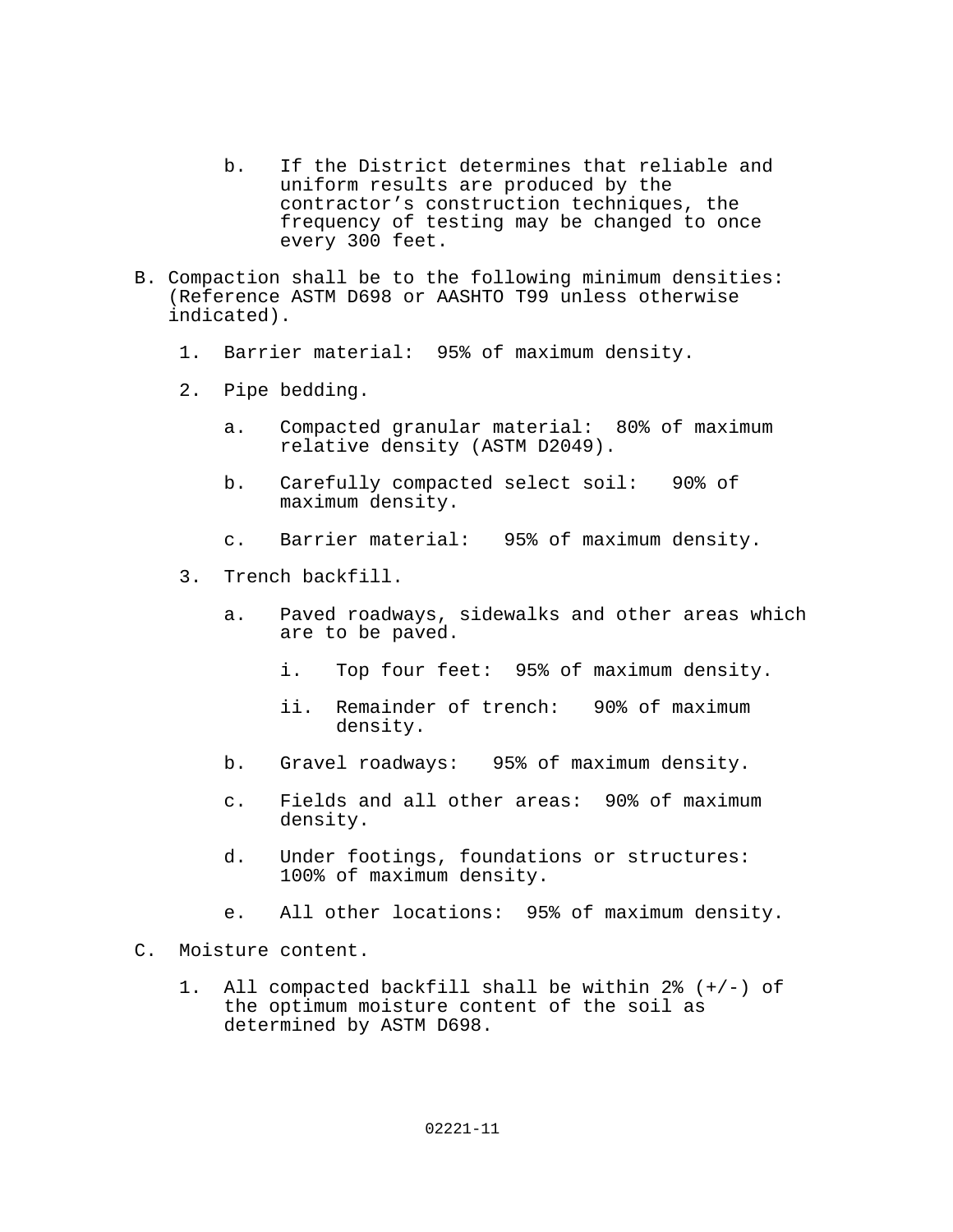2. Water shall be added to the material, or the material shall be harrowed, disced, bladed, or otherwise worked to insure a uniform moisture content, as specified.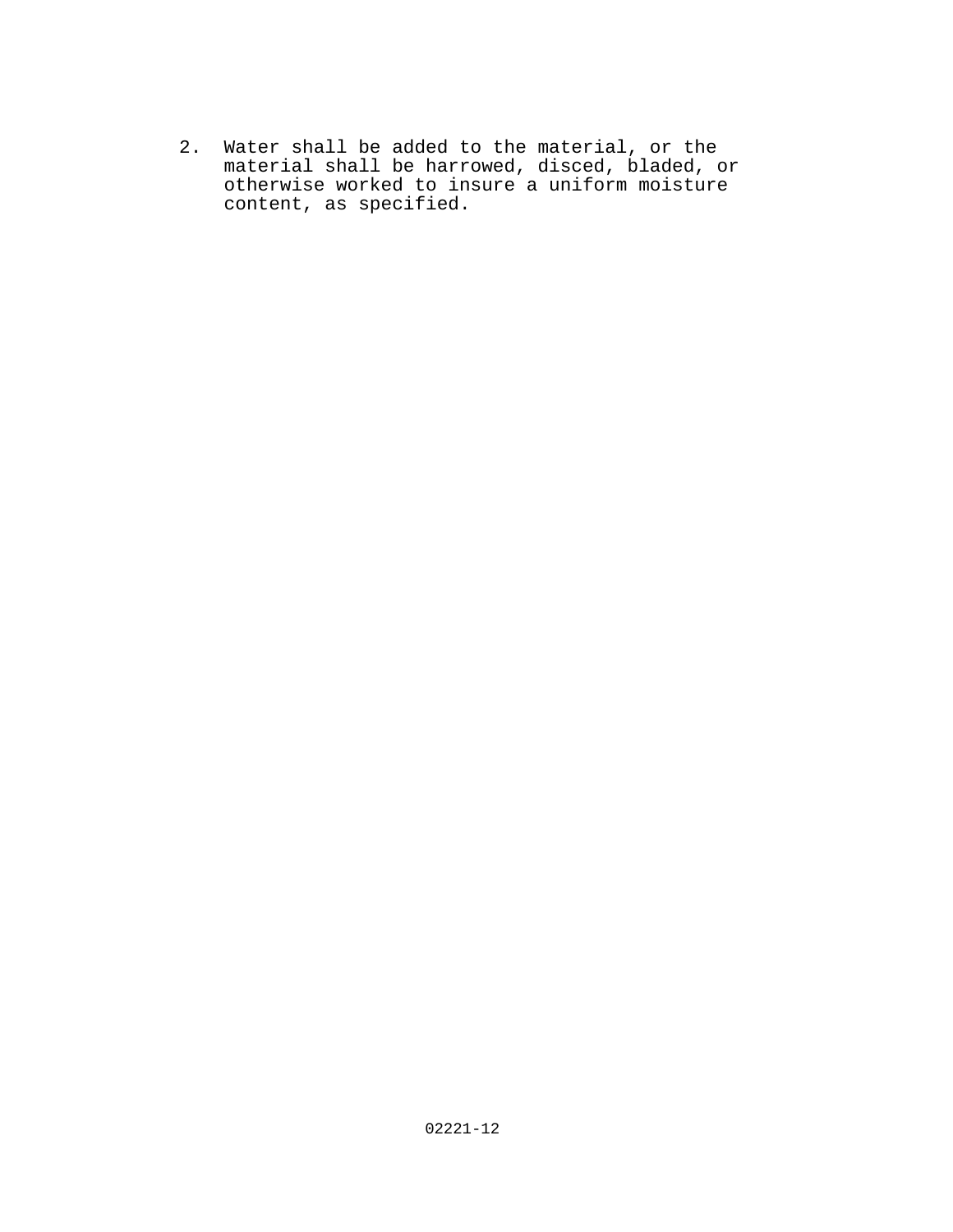## PIPE BORING AND JACKING

## PART 1 - GENERAL

- 1.1 DESCRIPTION
	- A. This section covers the furnishing and the installation of buried casing pipe, installed either by open-cut, boring or jacking.
- 1.2 QUALITY ASSURANCES
	- A. Design Criteria.
		- 1. Specified thickness for pipe and casings are based upon the superimposed loads and not upon the loads which may be placed on the pipe as a result of jacking operations.
			- a. Increased pipe strength shall be provided as necessary to withstand jacking loads.
	- B. Construction Criteria.
		- 1. Contractor shall obtain the necessary permits from the appropriate entities (County, City, railroad, ditch company, etc), prior to commencing construction. The District shall be responsible for obtaining Federal or State road access permit(s).
		- 2. Contractor shall obtain the bonds or the indemnity which are required by the permits, for protection against any damage and interference, with traffic and service, which are caused by the construction activities.
- PART 2 PRODUCTS
- 2.1 CASING PIPE SMOOTH STEEL
	- A. The minimum yield point of smooth steel casing pipe shall be 35,000 psi.
	- B. The minimum wall thickness of smooth steel casing pipe shall be as as determined by the agency granting the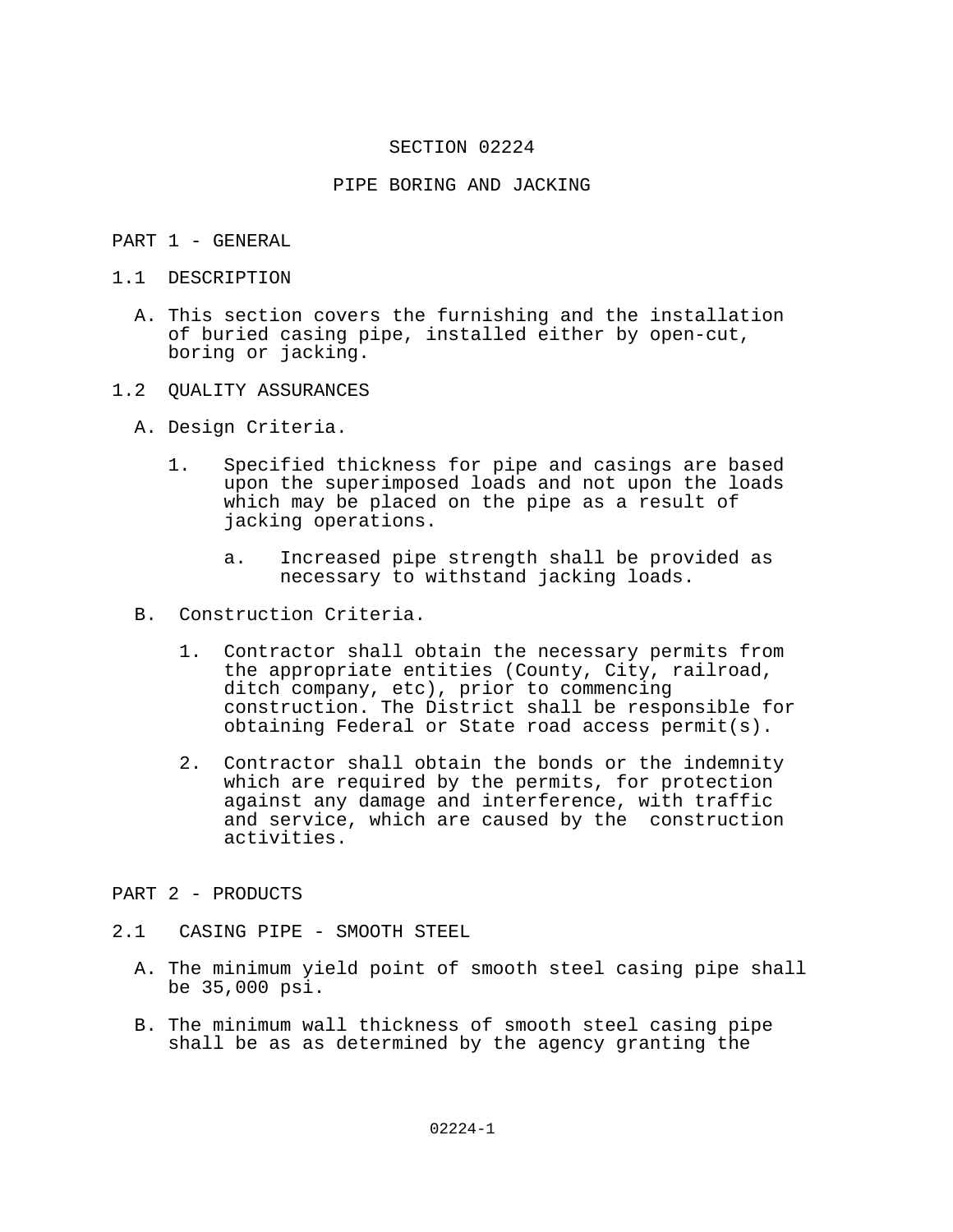crossing permit. In no event shall the minimum wall thickness be less than 3/8".

- C. The ends of smooth steel casing pipe shall be beveled for field welding.
- D. Buried smooth steel casing pipe shall have a coal-tar enamel exterior coating, which conforms to AWWA C203-86, Section 2 (when required by the Construction Drawings).
	- 1. If the Contractor elects to omit the coal-tar enamel exterior coating, 1/16 inch shall be added to the required thickness of the casing pipe.

## 2.2 ACCESSORIES

- A. Casing Seals.
	- 1. Casing seals shall be prefabricated with high density rubber and stainless steel straps.
	- 2. The acceptable type and manufacturer of casing seals are:
		- a. Pipeline Seal and Insulator Co., Model W.
		- b. Or an approved equal.
- B. Chocks.
	- 1. Chocks are required for support of all cased carrier piping and shall be prefabbed as available from Powerseal as Model 4810, or approved equal.
- C. Grout.
	- 1. Grout shall consist of 1 part Portland Cement and 3 parts sand.
- PART 3 EXECUTION
- 3.1 CASING INSTALLATION
	- A. General.
		- 1. Vertical and horizontal offset staking shall be provided at both ends of bored or jacked crossings.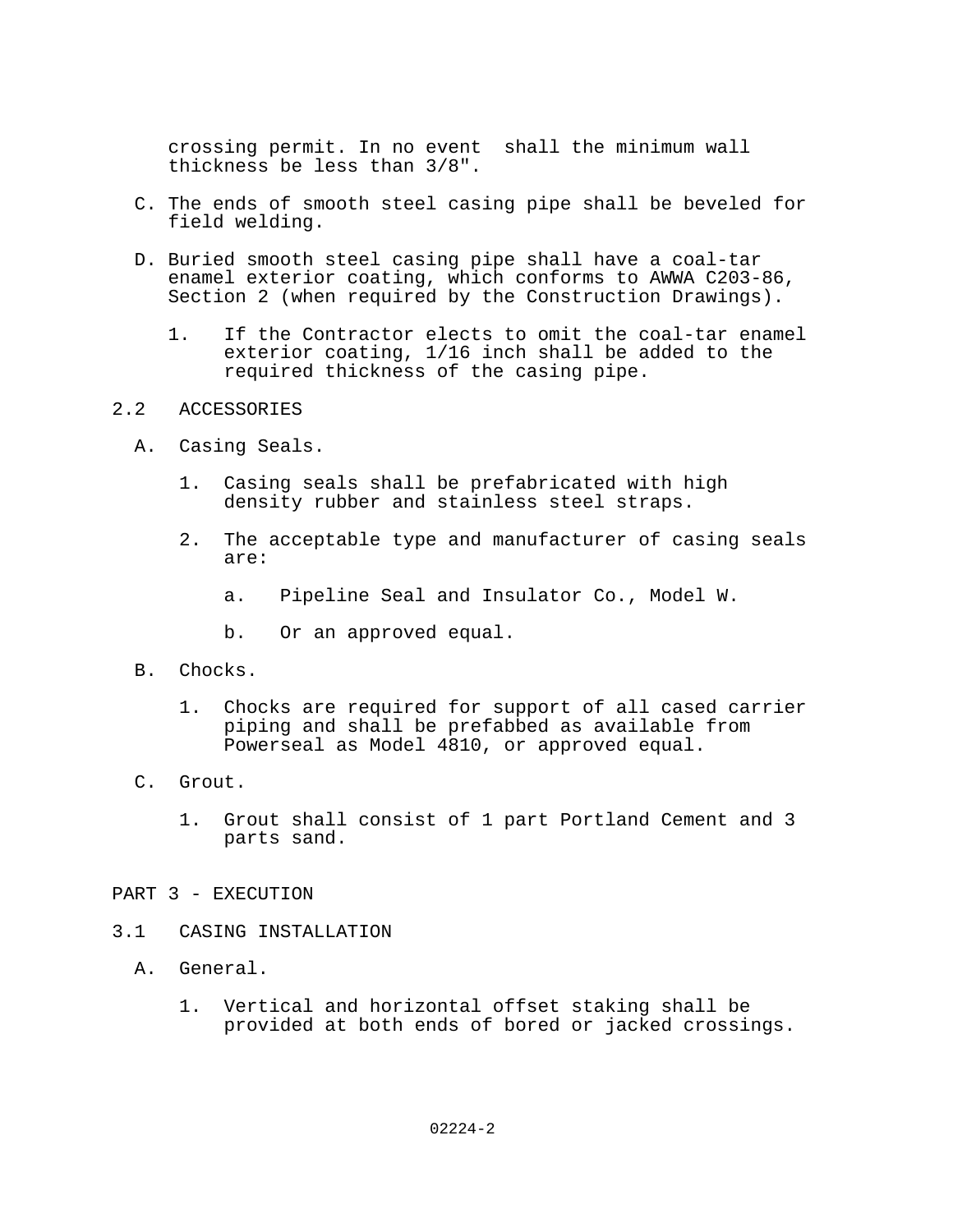- a. Horizontal alignment shall not be deviated from by more than 6 inches.
- b. Grade shall not be deviated from by more than 3 inches, as measured from the pipe invert.
- 2. Open trench excavation shall not be permitted where boring or jacking is specified.
- 3. The earth which is displaced by the casing, shall be removed from the construction site.
- 4. Wherever it is indicated in the Construction Drawings, the casing shall be installed by open-cut methods.
	- a. Reference Section 02221.
- B. Smooth Steel Pipe.
	- 1. Adequate equipment shall be provided so as to insure a smooth, continuous, and uniform casing with no exterior voids.
	- 2. Each section of pipe shall be welded with a full penetration butt weld around the entire circumference of the joint to form a watertight continuous conduit capable of resisting all stresses, including jacking stresses.
- C. Grouting.
	- 1. All spaces between the casing and the earth shall be filled with grout.
	- 2. Grouting operations shall be performed in a sequence which will preclude any deflections which exceed 5 percent of the tunnel diameter.
	- 3. After the grout is in place, each hole shall be plugged in order to prevent the backflow of grout.
- 3.2 CARRIER PIPE INSTALLATION
	- A. Reference Section 02615.
	- B. Support chocks shall be individually attached to the pipe as specified by the manufacturer.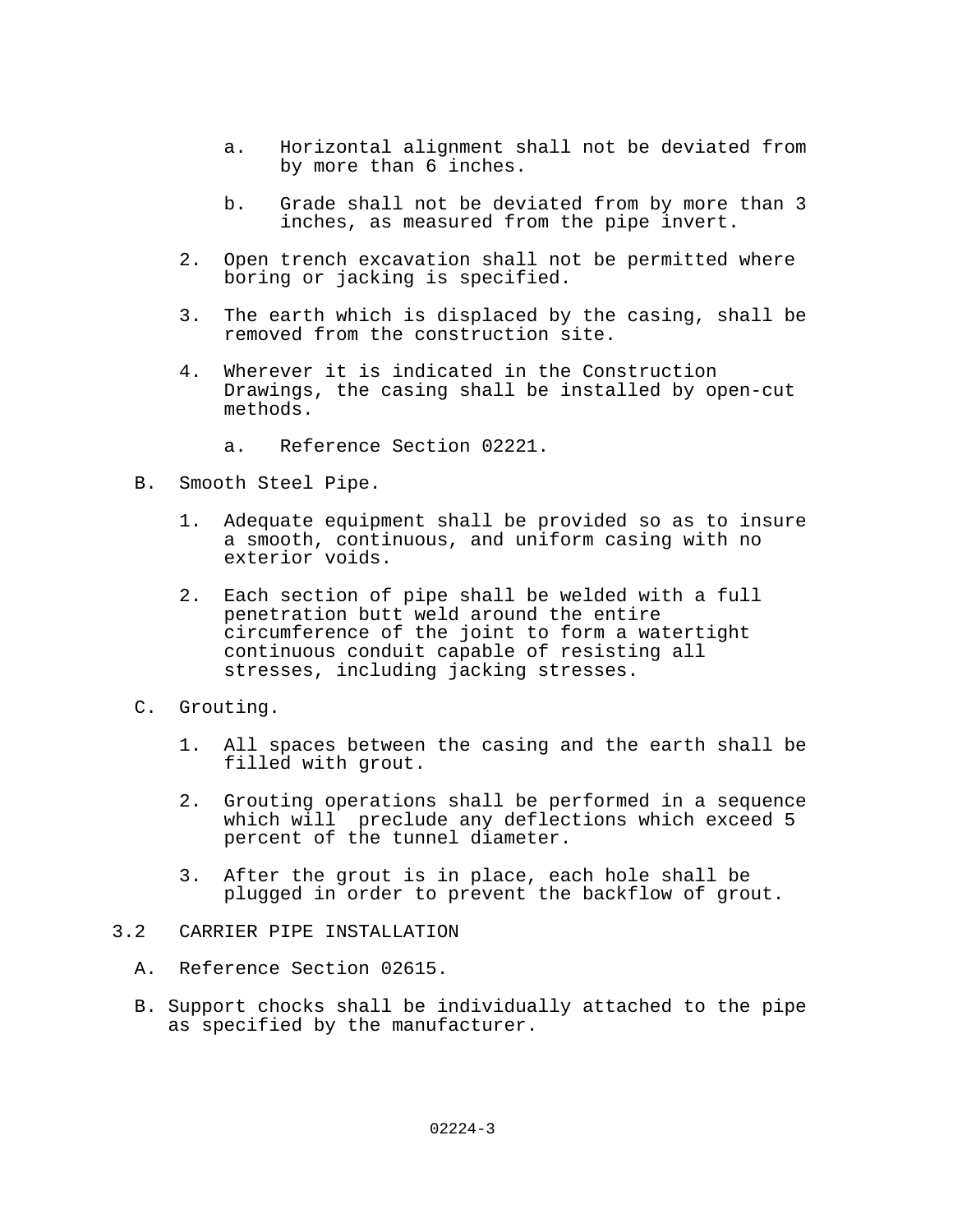- a. Each pipe shall have a minimum of 3 chocks per pipe section.
- C. The annular space between buried casing and the carrier pipes shall be left vacant.
- D. The ends of the casing pipe shall be sealed with casing seals.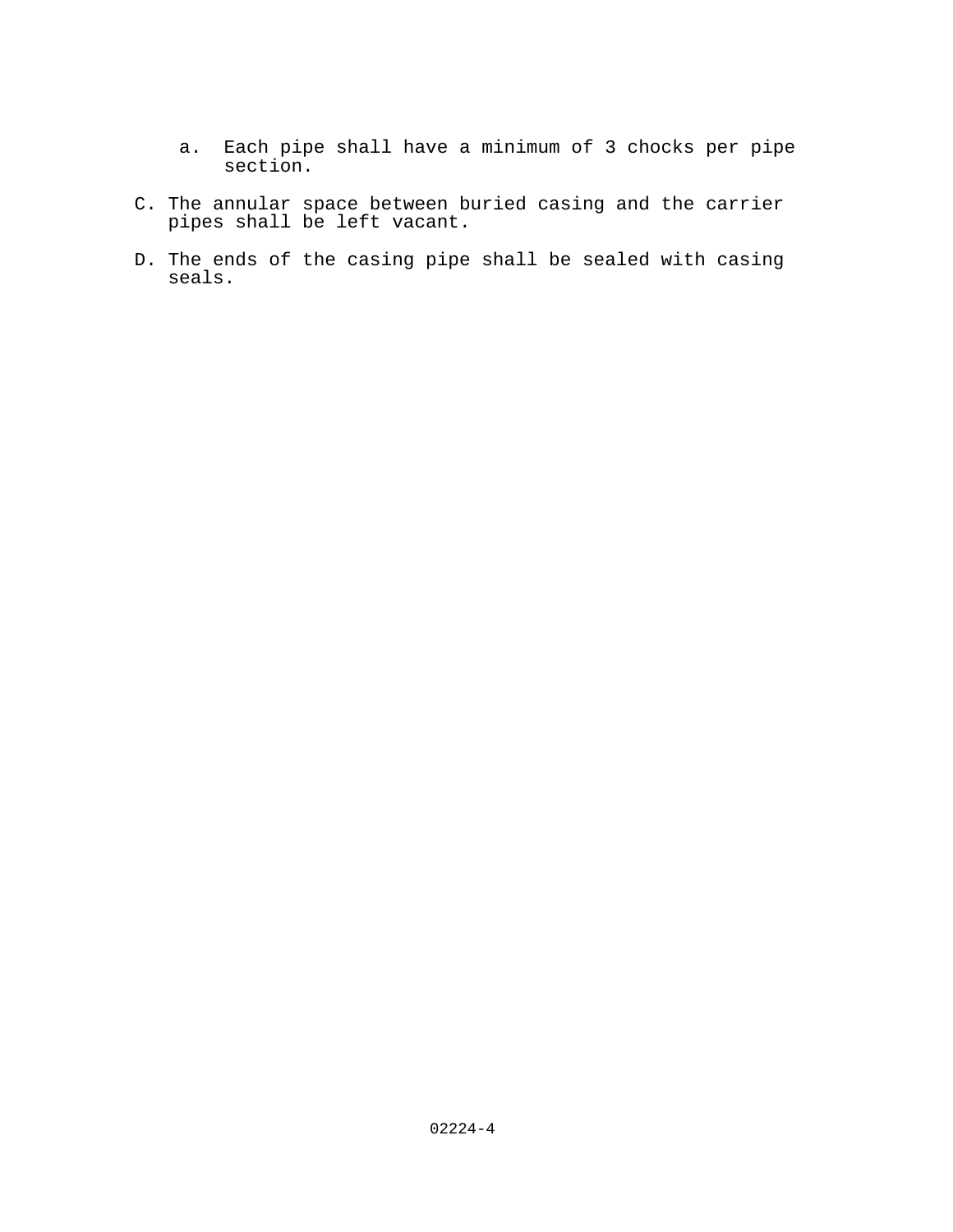### SPANNED PIPE CASING

### PART 1 - GENERAL

- 1.1 DESCRIPTION
	- A. This section covers the furnishing and the installation of spanned (or aerial) pipe casing.
- 1.2 QUALITY ASSURANCES
	- A. Design Criteria.
		- 1. Specified thickness for casing pipe is based upon the suspension loads.
			- a. Increased pipe strength shall be provided as necessary to withstand projected suspension loading.
	- B. Construction Criteria.
		- 1. Contractor shall obtain the necessary permits from the appropriate entities, prior to commencing<br>construction. Or, in the case of public rights-ofway, the District shall be responsible for obtaining the necessary access permits.
		- 2. Contractor shall obtain the bonds or the indemnity which are required by the permits, for protection against any damage and interference, with traffic and service, which are caused by the construction activities.

# PART 2 - PRODUCTS

- 2.1 CASING PIPE AND SUPPORT MEMBERS SMOOTH STEEL
	- A. The minimum yield point of smooth steel casing pipe shall be 35,000 psi.
	- B. The minimum wall thickness of smooth steel casing pipe shall be determined by the agency granting the crossing permit. In no event shall the minimum wall thickness be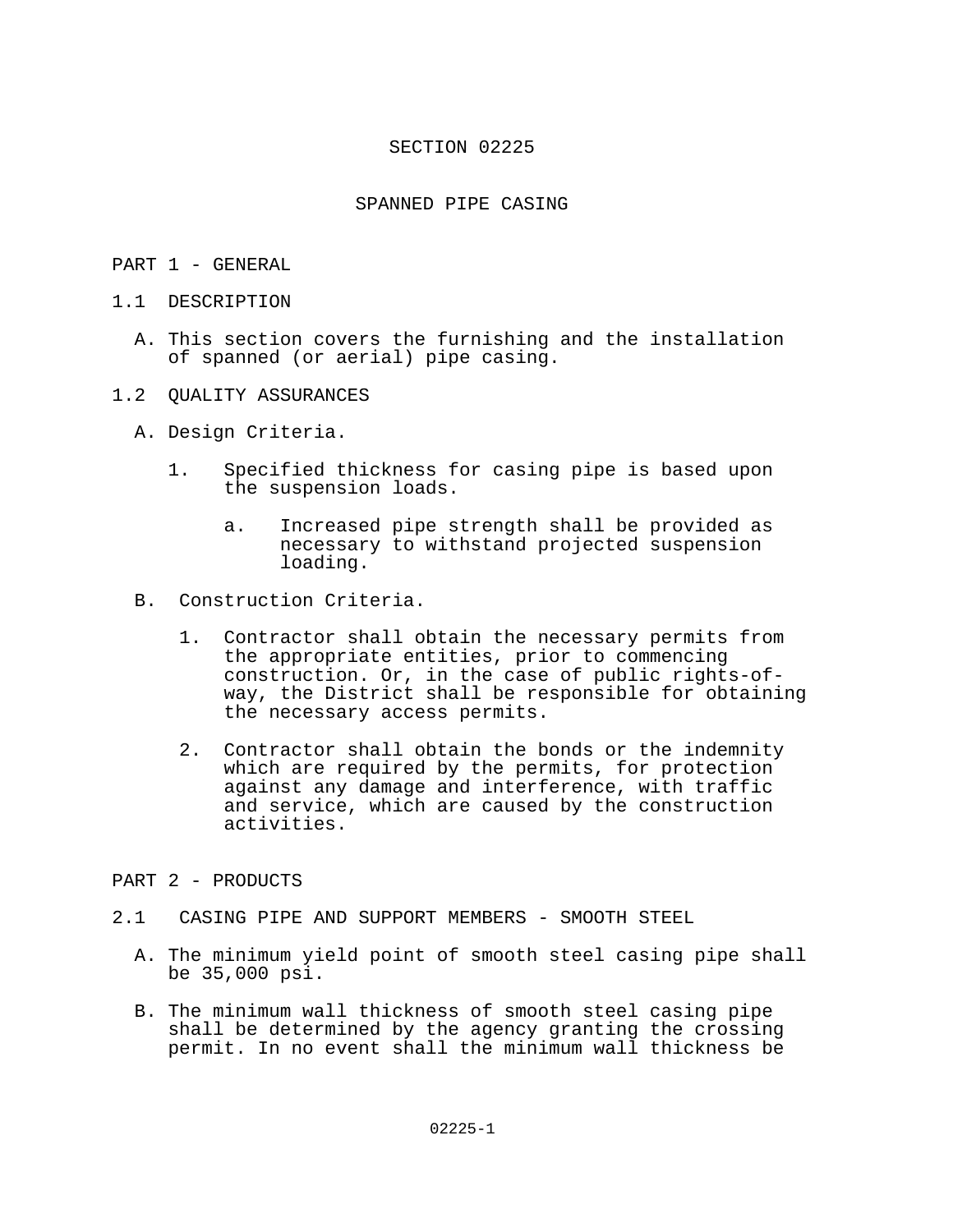less than 3/8".

- 1. Reference District Detail Drawing titled "Spanned Crossing Detail".
- C. The ends of smooth steel casing pipe shall be beveled for field welding.
- D. Support member steel shall be a minimum of 5/8" in thickness.
	- 1. Reference District Detail Drawing titled "Spanned Crossing Detail".
- E. All casing pipe and support member material shall be coated with a rust inhibitive epoxy paint exterior coating of a neutral grey or tan color.

### 2.2 ACCESSORIES

- A. Casing Seals.
	- 1. Casing seals shall not be required when interior void area between carrier piping and casing pipe is sealed with insulation as specified in Section 2.2, C. below.
- B. Chocks.
	- 1. Chocks are required for support of all cased carrier piping and shall be prefabbed as available from Powerseal as Model 4810, or approved equal.
- C. Insulation.
	- 1. All void areas within spanned (or aerial) casing pipe shall be completely filled with injected polyethylene foam insulation.
- PART 3 EXECUTION
- 3.1 CASING INSTALLATION
	- A. General.
		- 1. Vertical and horizontal offset staking shall be provided at both ends of spanned casing installation.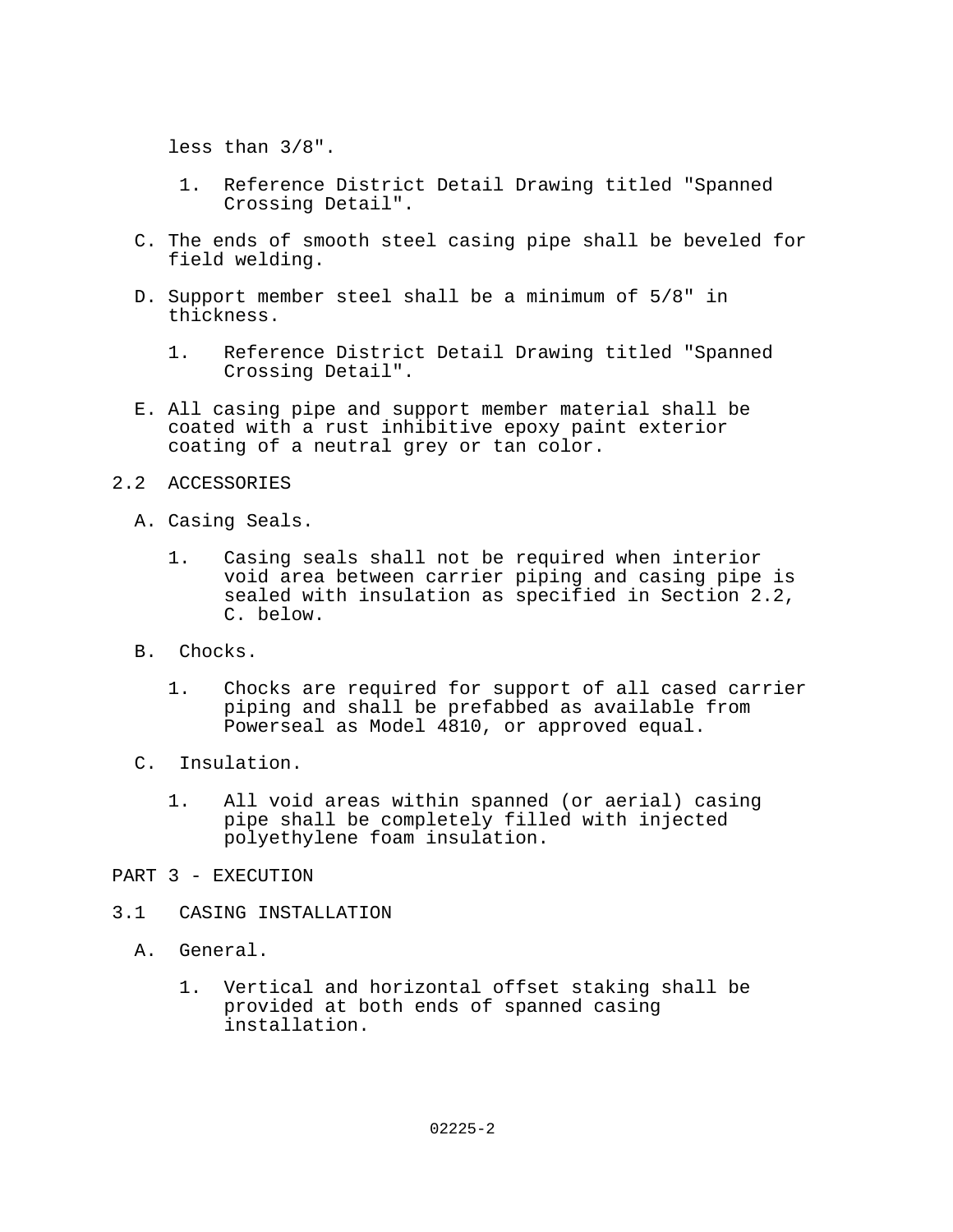- a. Horizontal alignment shall not be deviated from by more than 6 inches.
- b. Grade shall not be deviated from by more than 3 inches, as measured from the pipe invert.
- B. Steel Pipe.
	- 1. Adequate equipment shall be provided so as to insure a continuous and uniform casing.
	- 2. Each section of pipe and support members shall be welded with a full penetration butt weld around the entire circumference of the joint to form a watertight continuous conduit capable of resisting projected suspension stresses.
- C. Insulating.
	- 1. Polyethylene foam insulation shall be injected through each injection port and each end of casing to completely fill all voids between carrier piping and casing.
- 3.2 CARRIER PIPE INSTALLATION
	- A. Reference Section 02615.
	- B. Support chocks shall be individually attached to the pipe as specified by the manufacturer.
		- a. Each pipe shall have a minimum of 3 chocks per pipe section.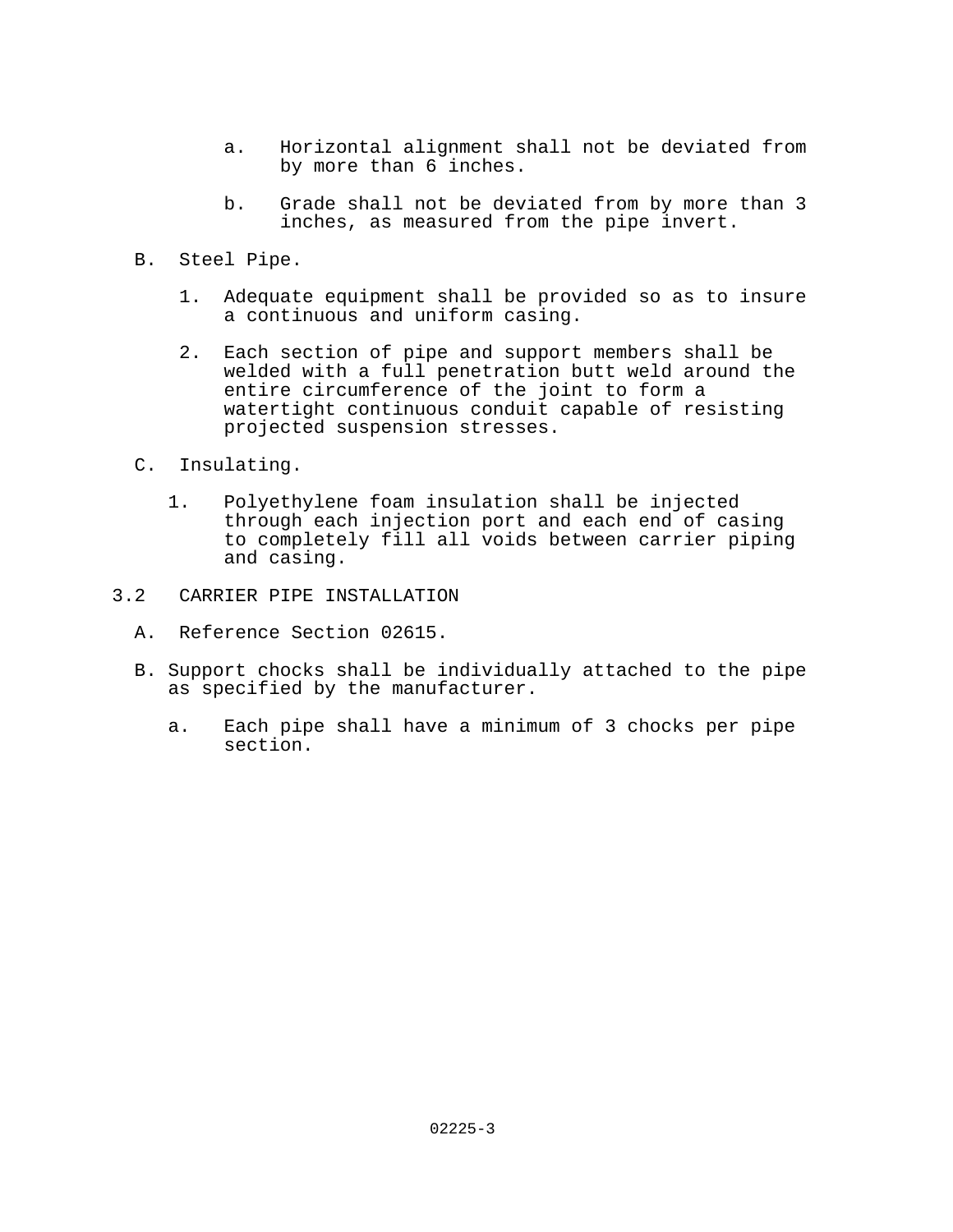### PAVEMENT REPAIR AND RESURFACING

### PART 1 - GENERAL

#### 1.1 DESCRIPTION

- A. This section covers surface obstructions which the Contractor must remove and replace, such as pavement, drives, curbs, gutters, sidewalks, and similar surfaces, as required to perform the work.
	- 1. Contractor has the option of protecting instead of removing and replacing obstructions that interfere with the work.
- 1.2 The words "Standard Street Specifications", as used herein, refer to the current City of Fort Collins, Larimer County or State Department of Transportation Design Criteria and Standards for Streets.

### PART 2 - MATERIALS

- 2.1 AGGREGATE, ASPHALT AND CONCRETE
	- A. All materials, such as but not limited to aggregate, bituminous material, and concrete, which are used in the repair of surface obstructions, shall conform to the "Standard Street Specifications".
- PART 3 EXECUTION
- 3.1 MANHOLE FRAMES AND VALVE BOXES.
	- A. Prior to placing the base course, manhole frames and water valve boxes shall be raised to final grade.
	- B. Foreign matter which is introduced into manholes and valve boxes by the work, shall be removed immediately to provide free access to these facilities.
	- C. All valve boxes and manhole rings shall be straight and properly aligned.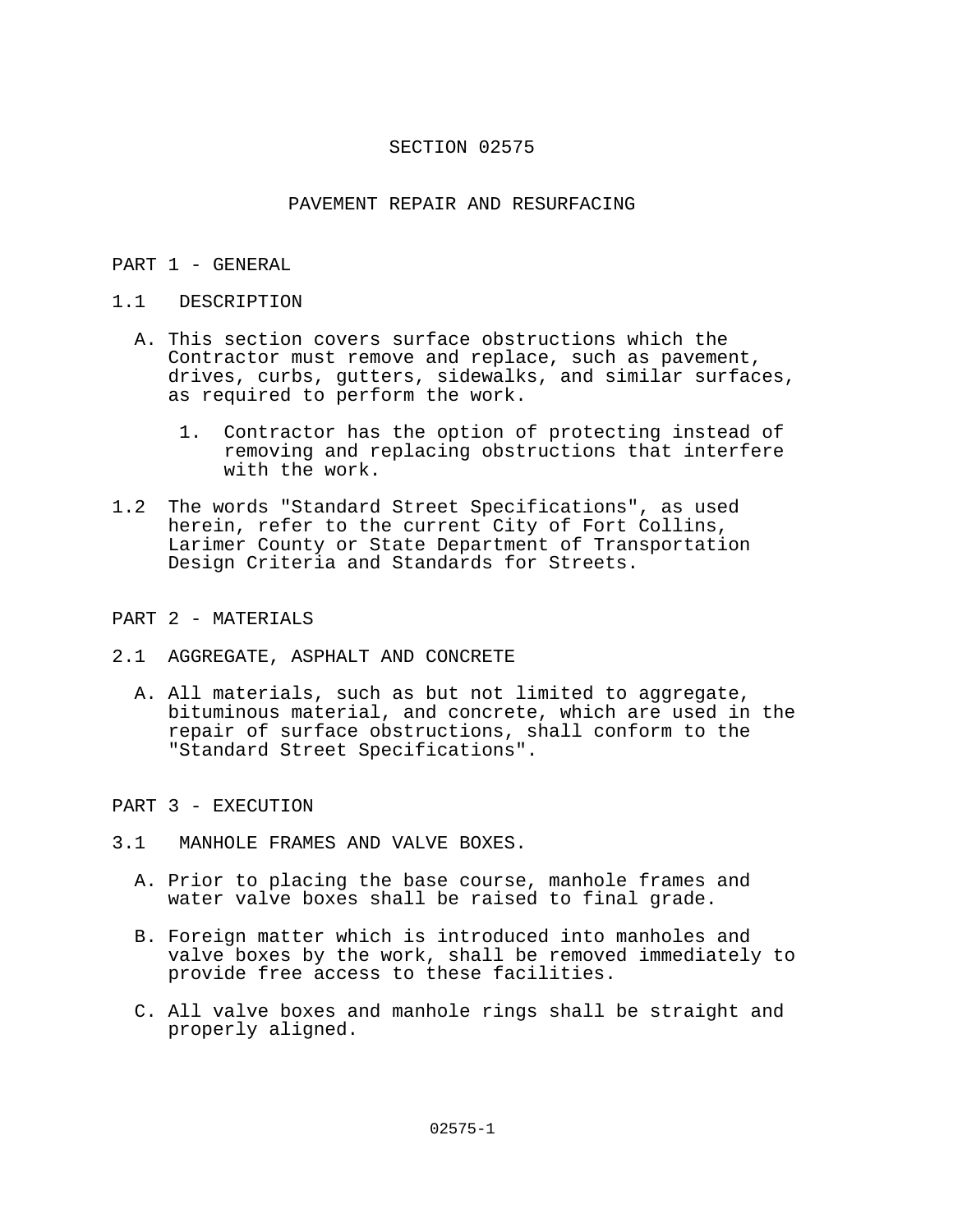- 1. Valve boxes shall be inspected by placing a valve key on the operating nut to assure a proper alignment.
- 3.2 ASPHALT AND CONCRETE, INCLUDING BASE AND GRAVEL SURFACING
	- A. Contractor shall remove, dispose of, and restore asphalt, concrete pavement, curbs, drives, sidewalks and gravel surfacing in accordance with the "Standard Street Specifications" of the appropriate agency.
- 3.3 CONCRETE SURFACING
	- A. With the exception of improvements on private property, asphalt,concrete drives, curbs, gutters, sidewalks, and similar structures shall be removed, disposed of, and restored in accordance with the "Standard Street Specifications" of the appropriate agency.
- 3.4 FIELD QUALITY CONTROL
	- A. Subgrade, aggregate base course, and bituminous pavement shall be compacted in accordance with the "Standard Street Specifications".
	- B. Concrete.
		- 1. Reference the "Standard Street Specifications".
		- 2. Reference Section 03300.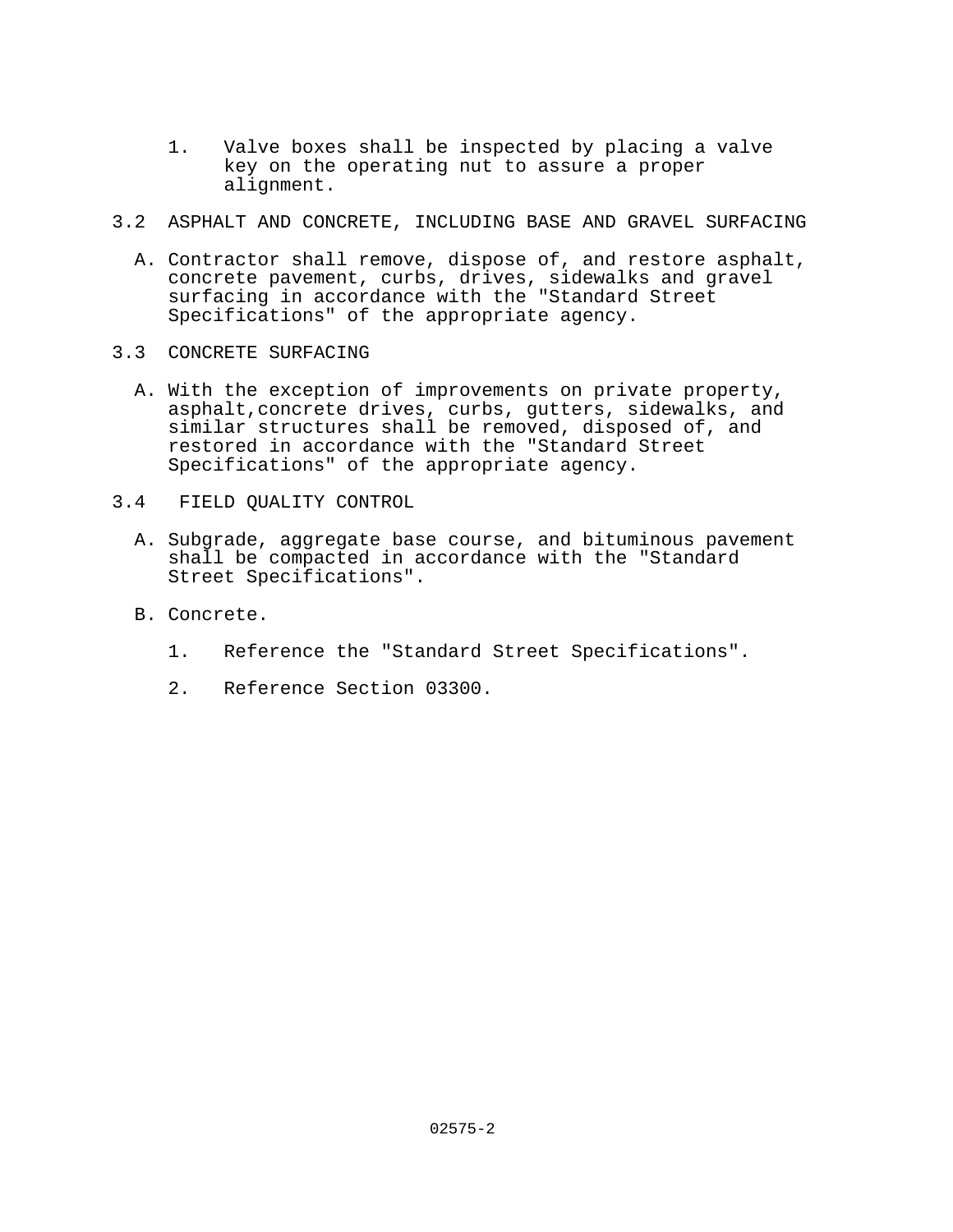## DUCTILE IRON PIPE

## PART 1 - GENERAL

- 1.1 DESCRIPTION
	- A. This section covers ductile iron pipe.
	- B. Pipe shall be furnished complete with all fittings, flanges, specials and other accessories.
- 1.2 PRODUCT DELIVERY, STORAGE AND HANDLING
	- A. Handling
		- 1. Slings, pipe tongs or skids shall be used for handling pipe.
		- 2. Pipe or fittings shall not be dropped.
			- a. Dropping pipe or fittings onto cushions is also forbidden.
		- 3. Pipe shall not be handled in any manner which will cause damage.

#### B. Storage

- 1. Lubricant shall be stored and used in a manner which will avoid contamination.
- 2. Rubber gaskets shall be stored in a cool, dark location away from grease, oil and ozone producing electric motors.
- 3. The maximum stacking heights of pipe as listed in Tables 1 and 2 of AWWA C600-77, shall not be exceeded.

# PART 2 - PRODUCTS

# 2.1 DUCTILE IRON PIPE

A. All ductile iron pipe, with push-on joints, shall be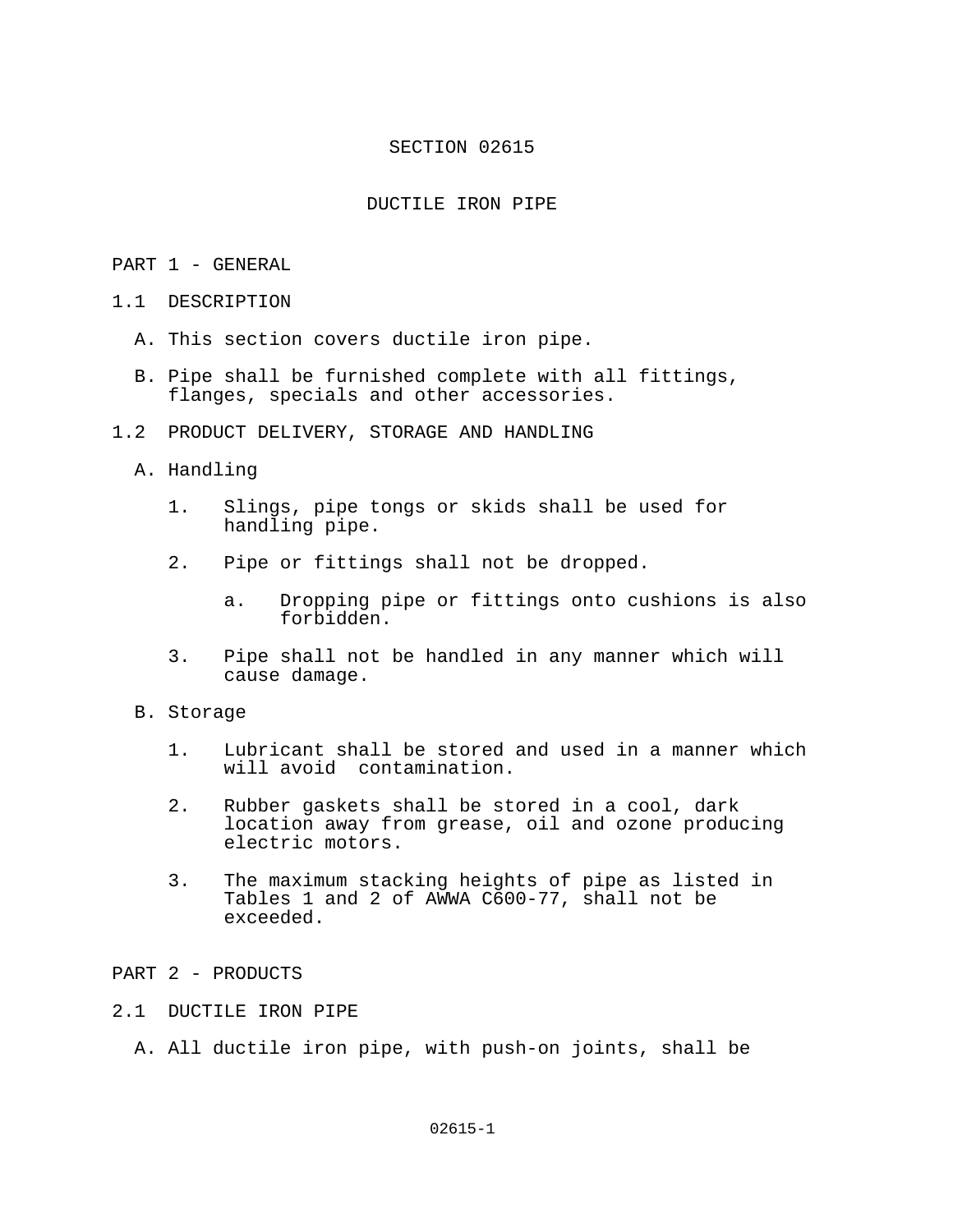manufactured in accordance with ANSI A21.51-86(AWWA C151).

- B. All ductile iron pipe, with flanged, flat faced joints, shall be manufactured in accordance with ANSI A21.15-83(AWWA C115).
- C. Ductile iron pipe which is less than 12 inches in diameter shall be Class 52 pipe.
- D. Ductile iron pipe which is 12 inches in diameter or larger shall be Class 51 pipe.
- E. All ductile iron pipe shall have nominal laying lengths of either 18 or 20 feet.
	- 1. Random pipe lengths are not acceptable.
- 2.2 FITTINGS AND COUPLINGS
	- A. All fittings and couplings shall be manufactured in accordance with AWWA C104-85, C-153, and C111-85.
	- B. All fittings and couplings shall have one of the following types of connections:
		- 1. Flanged.
		- 2. Mechanical joint.
		- 3. Push-on.
	- C. All fittings and couplings shall be made of either gray-iron or ductile iron, epoxy-coated and have a minimum pressure rating of 150 psi.
	- D. All installed fittings and couplings shall be securely wrapped in 8 mil plastic.
	- E. All nuts and bolts shall be manufactured in accordance with ANSI-A21.11-00(AWWA C111).
	- F. For buried service all t-bolts and nuts shall:
		- a. Be installed with zinc anode caps.
			- i. Acceptable Products and Manufacturers:
				- 1. MARS Zinc Cap as manufactured by Farwest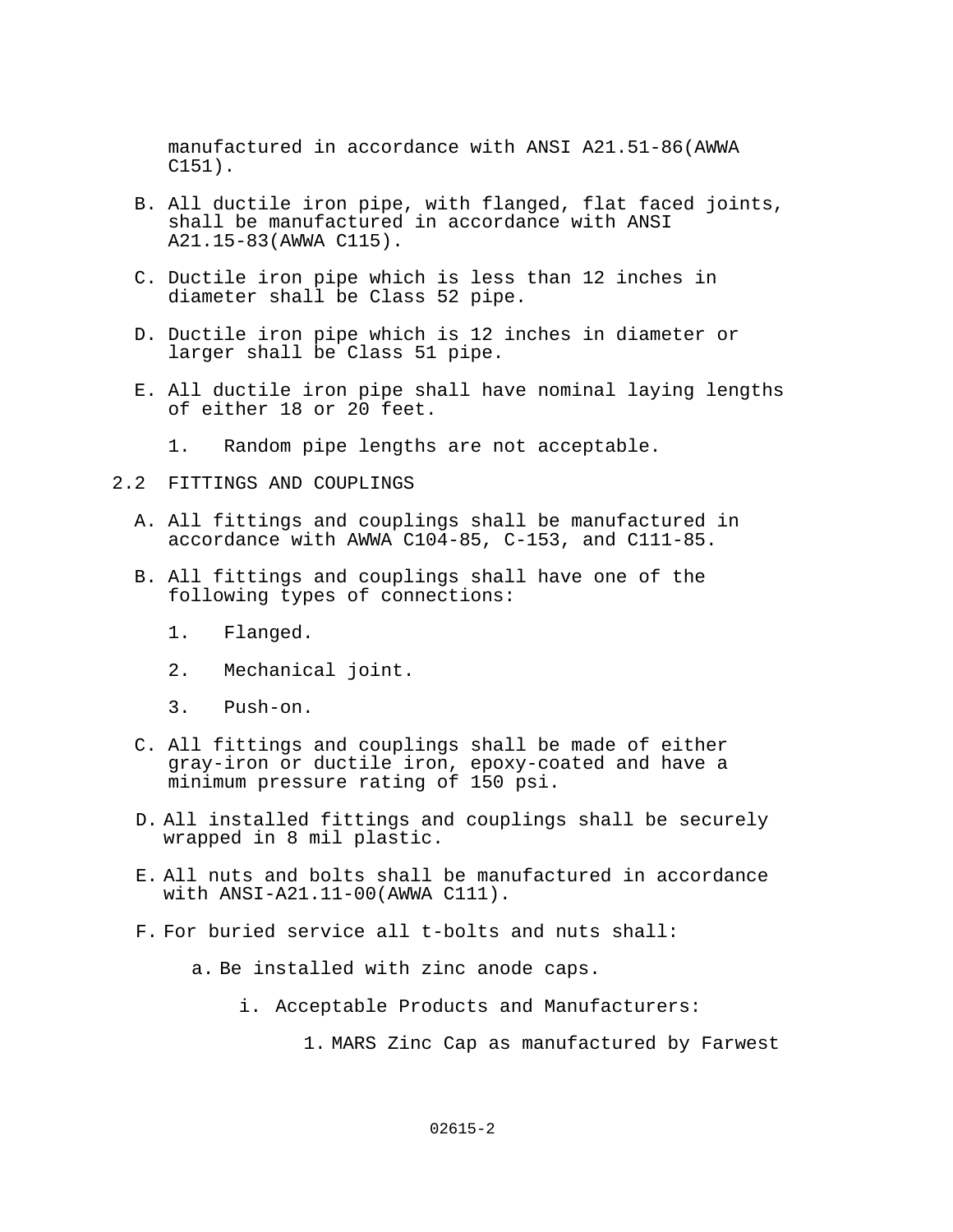Corrosion Control Company.

- 2. Or approved equal.
- b. Have a fluoropolymer coating which is VOC compliant, resin bonded, thermal cured and dry lubricant properties.
	- i. Acceptable Manufacturer:
		- 1. Star Pipe Products, "Star Blue Coated T-Bolts and Nuts"
		- 2. Or approved equal.

# 2.3 JOINTS

- A. All mechanical and push-on joints shall be manufactured in accordance with ANSI A21.11-85(AWWA C111).
	- 1. All gaskets shall be made of synthetic rubber.
	- 2. Lubricant shall be that which is specified by the pipe manufacturer.
	- 3. All nuts and bolts shall be manufactured in accordance with ANSI-A21.11-85(AWWA C111).
- B. For buried service all t-bolts and nuts shall:
	- a. Be installed with zinc anode caps.
		- i. Acceptable Products and Manufacturers:
			- 1. MARS Zinc Cap as manufactured by Farwest Corrosion Control Company.
			- 2. Or approved equal.
	- b. Have a fluoropolymer coating which is VOC compliant, resin bonded, thermal cured and dry lubricant properties.
		- i. Acceptable Manufacturer:
			- 1. Star Pipe Products, "Star Blue Coated T-Bolts and Nuts"
			- 2. Or approved equal.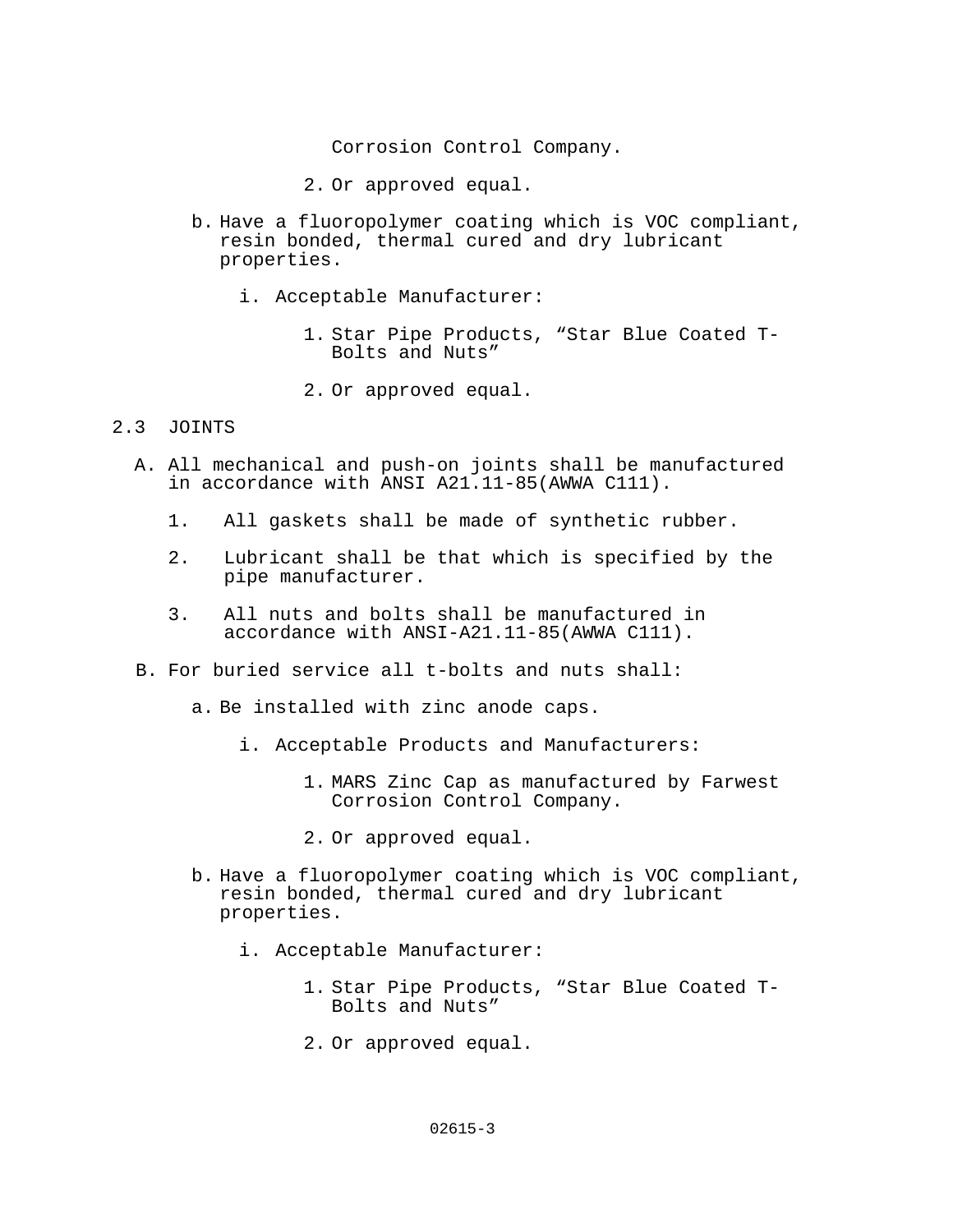- C. All ductile iron pipe with threaded flanged joints shall be manufactured in accordance with ANSI A21.15-83(AWWA C115).
	- 1. All flanges shall be sized and drilled in accordance with ANSI B16.1, Class 125 Cast-Iron Flange.
- 2.4 PIPE LINING
	- A. All ductile iron pipe shall have a standard thickness cement mortar lining.
		- 1. Ductile iron pipe which is less than 12 inches in diameter shall have a cement mortar lining with a minimum thickness of 1/16 inch.
		- 2. Ductile iron pipe which is larger than 12 inches in diameter shall have a cement mortar lining with a minimum thickness of 3/32 inch.
	- B. All ductile iron pipe lining shall conform to ANSI A21.4-85(AWWA C104).
- 2.5 PIPE COATINGS
	- A. All ductile iron pipe shall have a bituminous coating on the pipe exterior.
		- 1. The minimum thickness of the bituminous coating shall be 1 mil.
- PART 3 EXECUTION
- 3.1 INSTALLATION
	- A. Pipe and fittings shall be examined for cracks, dents, abrasions or other flaws prior to installation.
		- 1. Defective pipe and fittings shall be marked and removed from the site.
	- B. Reference Section 02713.
	- C. Cutting the pipe.
		- 1. The pipe shall be cut smooth, straight and at right angles to the pipe axis, with a saw or an abrasive wheel.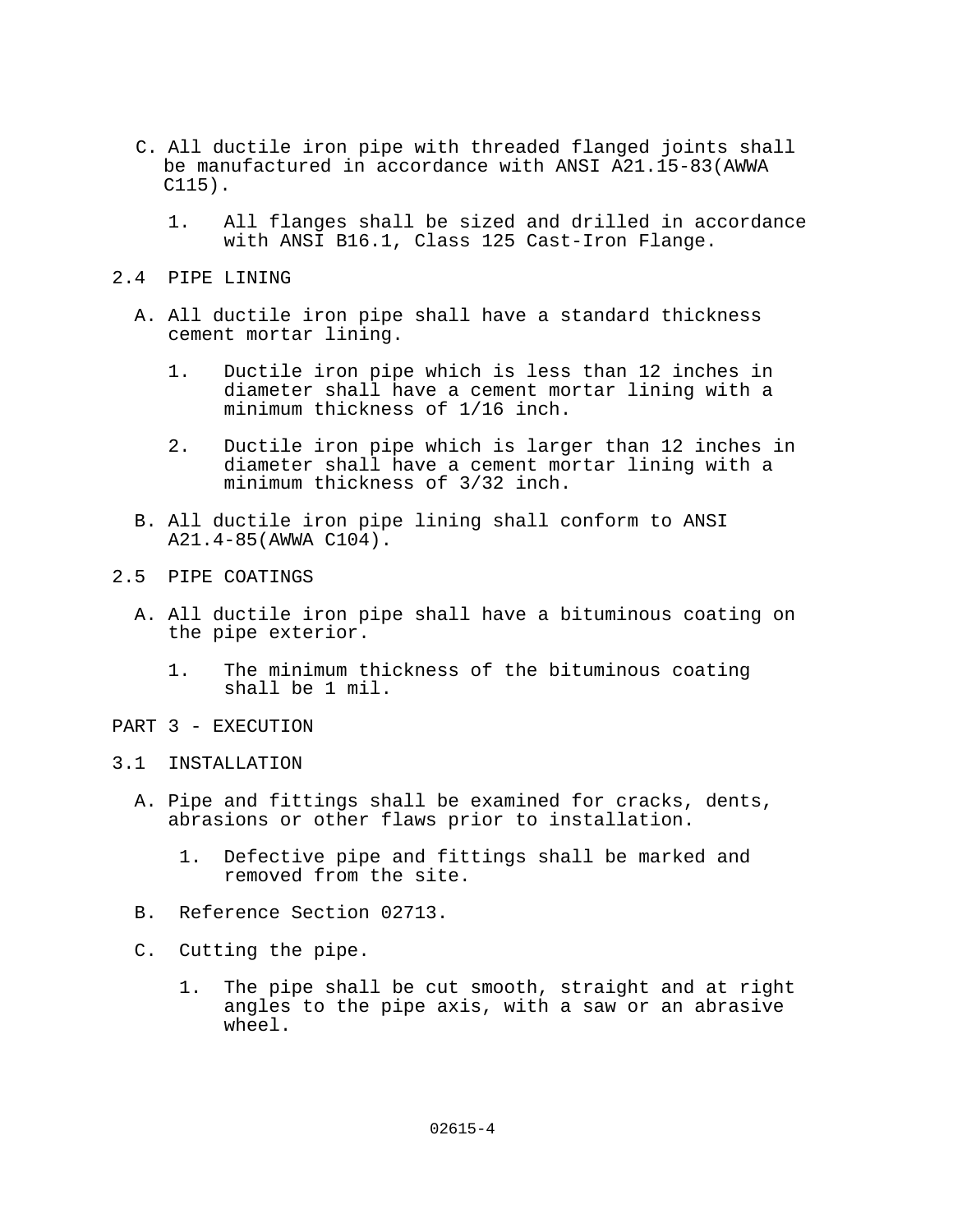- 2. The pipe or cement lining shall not be damaged during the cutting operation.
- 3. The cut ends and rough edges of the pipe shall be ground off so they are smooth.
- 4. The cut end of the pipe shall be beveled for push-on joints.
- D. Field joints
	- 1. Push-on joints shall be used in underground locations, unless indicated otherwise on the Project Drawings.
	- 2. All joints shall be watertight and free from leaks.
	- 3. Joints shall not be deflected beyond the maximum values as specified in Tables 5 and 6 of AWWA C600-77.
	- 4. After initial acceptance of the waterline, the Contractor shall be responsible for the repair of any leak which is discovered within a two year period.
- E. Loose polyethylene encasement
	- 1. Polyethylene encasement shall be used whenever the resistivity of the native soil is less than 2,500 ohm-centimeters, or as required by the District.
	- 2. All polyethylene encasement for ductile iron pipe shall conform to ANSI 21.5-82(AWWA C105).
		- a. Polyethylene shall be a minimum of 6 mils thick.
		- b. Polyethylene encasement may be installed by Methods A, B or C, of ANSI 21.5-82(AWWA C105).
	- 3. Rips, punctures or other damage to the polyethylene encasement shall be repaired with adhesive tape or with a short length of polyethylene, which shall be wrapped around the pipe and secured in place with tape.
	- 4. A sealed encasement shall be maintained on the pipe with the polyethylene.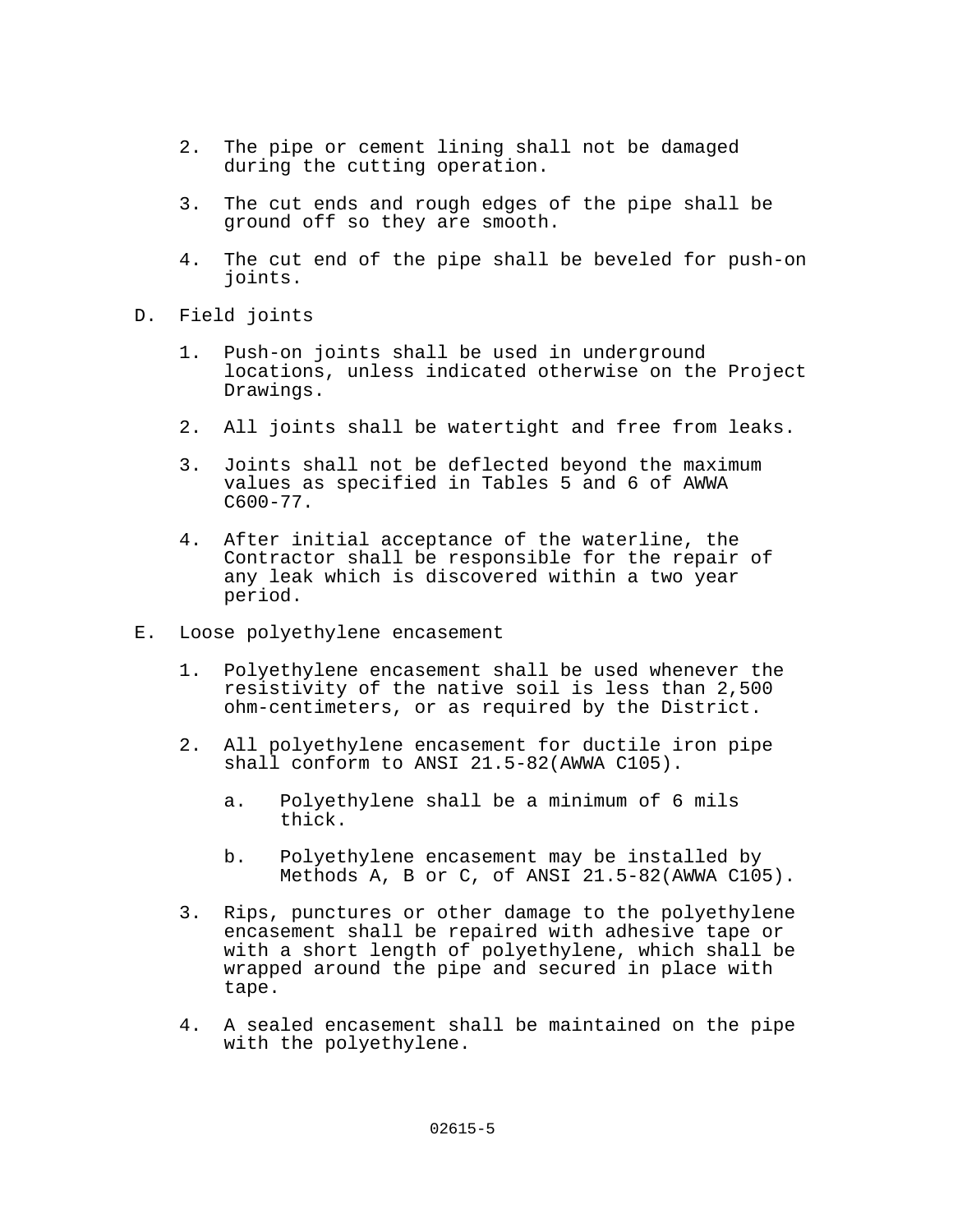- a. The polyethylene shall be taped to existing lines and to the ends of other overlap sections.
- b. Sections of polyethylene shall overlap each other by 1 foot.
- 5. When polyethylene is used, the bedding and backfilling shall be controlled so that the polyethylene is not torn or damaged.
- 6. Loose polyethylene encasement shall be used at these additional, buried locations:
	- a. Valves and fitting with flanged or mechanical joints.
	- b. Bolted fitting, such as couplings.
	- c. Tie rods and joint harness.
- 3.2 JOINT INSTALLATION
	- A. Push-on joints
		- 1. Dirt, oil, grit, excess coatings, and other foreign matter shall be removed from the inside of the bell and the outside of the spigot.
		- 2. The gasket shall be inserted.
		- 3. A thin film of lubricant shall be applied to the inside surface of the gasket and the spigot end of the pipe.
		- 4. The joint surface shall not be allowed to come in contact with the ground.
		- 5. The pipe shall have a depth mark prior to assembly to insure that the spigot end is inserted the full depth of the joint.
		- 6. The joint shall be completed, taking care that the spigot is inserted to the depth mark.
			- a. Stabbing of pipe shall not be allowed.
			- b. Under no circumstances shall joints be seated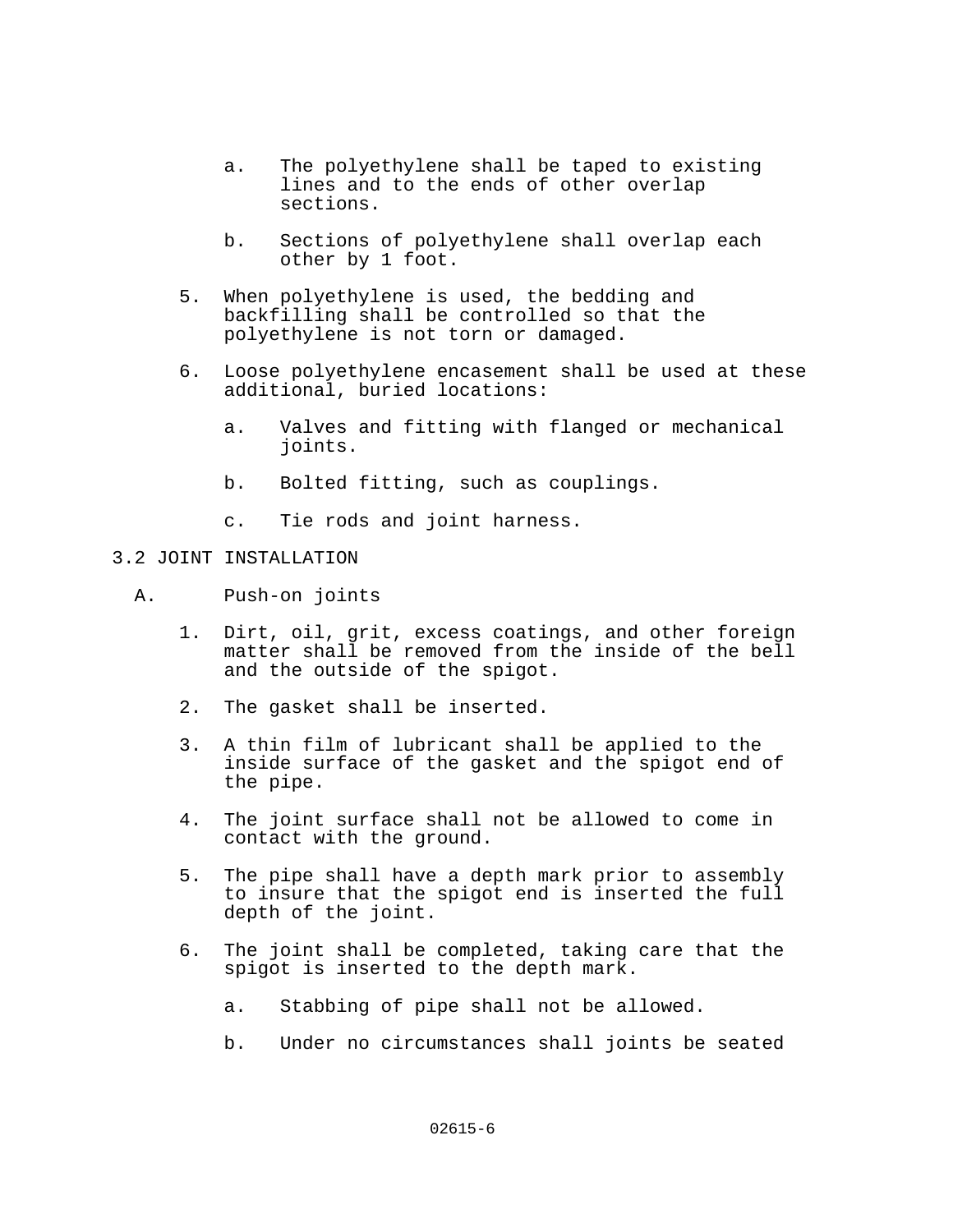utilizing powered mechanical equipment.

- B. Mechanical joints
	- 1. Dirt, oil, grit, excess coating and other foreign matter shall be removed from the inside of the bell and the outside of the spigot.
	- 2. A thin film of lubricant shall be applied to the inside of the bell, the outside of the spigot, and the gasket.
	- 3. Nuts shall be alternately tightened on opposite sides of the pipe to produce equal pressure on all parts of the gland.
	- 4. A torque limiting wrench shall be used, and bolts shall be tightened to the following torque values:

| Bolt Size   | Torque(Ft. Lbs.)                                                  |      |
|-------------|-------------------------------------------------------------------|------|
| $5/8$ "     | 40<br>$\mathcal{F}^{\mathcal{A}}$ and $\mathcal{F}^{\mathcal{A}}$ | - 60 |
| $3/4$ "     | $60 - 90$                                                         |      |
| יי 1        | $70 - 100$                                                        |      |
| $1 \t1/4$ " | $90 - 120$                                                        |      |

- 5. Holes in mechanical joint bells shall straddle the top centerline.
- C. Mechanical couplings
	- 1. Dirt, oil, grit, excess coating, and other foreign matter shall be removed from each end of the pipe.
	- 2. Any cut ends or rough edges of the pipe shall be ground off so that they are smooth.
	- 2. The gap between pipe ends being coupled shall be less than one inch and greater than 1/4 inch.
- D. Flanged joints
	- 1. Pipe shall be extended completely through screwed-on flanges.
	- 2. The pipe and the flange face shall be machine finished in a single operation.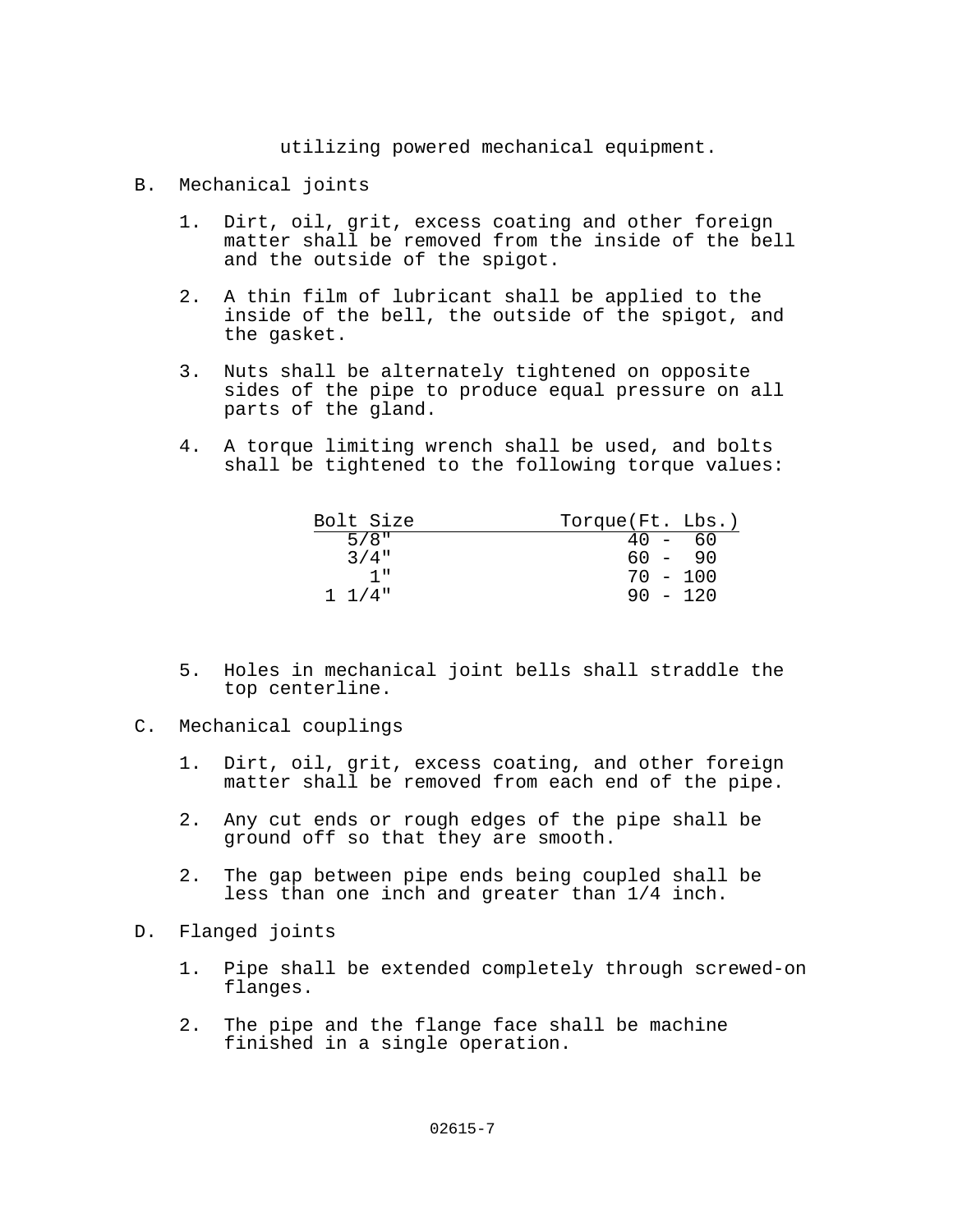- 3. Any restraints on the pipe which will prevent uniform gasket compression or cause unnecessary stress in the flanges shall be eliminated.
- 4. Mechanical connections shall not be assembled until all flanged joints, which are affected, have been tightened.
- 5. Bolts spaced on opposite sides of the pipe shall be alternately tightened to assure uniform gasket compression.
- 6. Holes in flanges shall straddle the top centerline.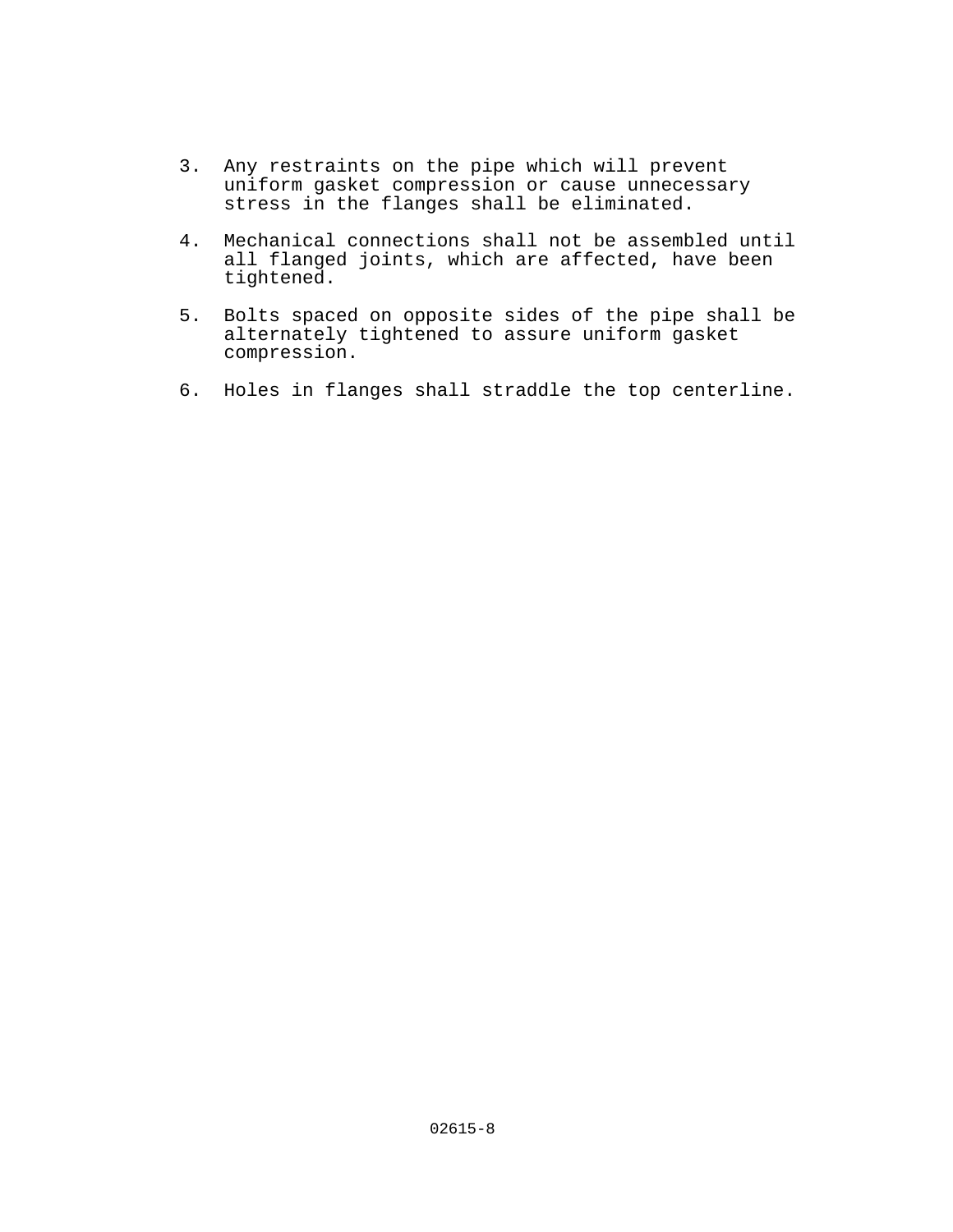### PLASTIC PRESSURE PIPE

### PART 1 - GENERAL

- 1.1 DESCRIPTION
	- A. This Section covers plastic pressure pipe.
		- 1. All pipe shall be furnished complete with all fittings, specials, and other accessories.

# 1.2 USE

- A. Unless otherwise approved by the District plastic pressure pipe shall be utilized for all new water main installation.
- 1.3 PRODUCT DELIVERY, STORAGE AND HANDLING
	- A. Handling
		- 1. Pipe shall be handled with slings, pipe tongs or skids.
		- 2. Pipe or fittings shall not be dropped.
			- a. Dropping pipe or fittings onto cushions is also forbidden.
		- 3. Care must be taken to prevent damage to the pipe and fittings by impact, bending, compression, or abrasion.
	- B. Storage
		- 1. Lubricant shall be stored and used in a manner which will avoid contamination.
		- 2. Rubber gaskets shall be stored in a cool, dark location away from grease, oil and ozone producing electric motors.
		- 3. Pipe shall not be stacked higher than 5 feet.
		- 4. Pipe shall be stored on a flat surface which provides even support for the pipe barrel.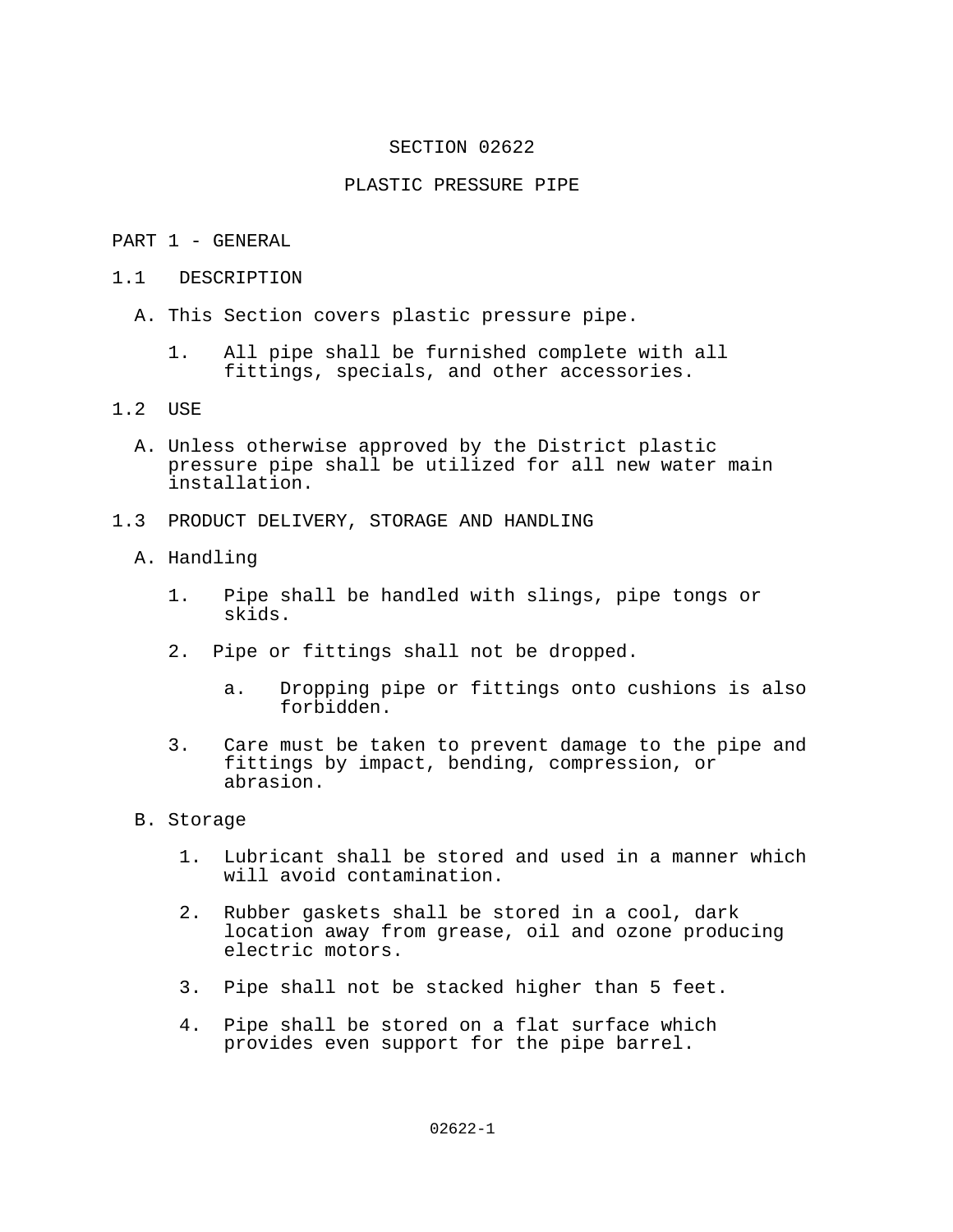- a. Pipe shall not be stored in such a way as to be supported by the bell.
- 5. Any pipe which exhibits any signs of deterioration or damage shall not be used.

### PART 2 - PRODUCTS

- 2.1 PLASTIC PRESSURE PIPE
	- A. All plastic pressure pipe shall be manufactured in accordance with AWWA C900-97 or AWWA C905-97.
	- B. Plastic pressure pipe shall be: 1. C900, Class 150 (DR 18) – for pipe diameter 4 to 12 inches. 2. C905, Class 165 (DR 25) – for pipe diameter 14 to 24 inches. 3. Pipe with a diameter greater than 24 inches shall be specified based on engineered design.
	- C. All joints on plastic pressure pipe shall be push-on, using an integral bell with an elastomeric-gasket.
	- D. The following are acceptable manufacturers of plastic pressure pipe:
		- 1. J-M Pipe
		- 2. Diamond
		- 3. North American
		- 4. P.W. Eagle
	- E. All plastic pressure pipe shall have a nominal laying length of 20 feet.
		- 1. Random pipe lengths are not acceptable.
- 2.2 FITTINGS
	- A. Reference Section 02615.
- 2.3 COUPLINGS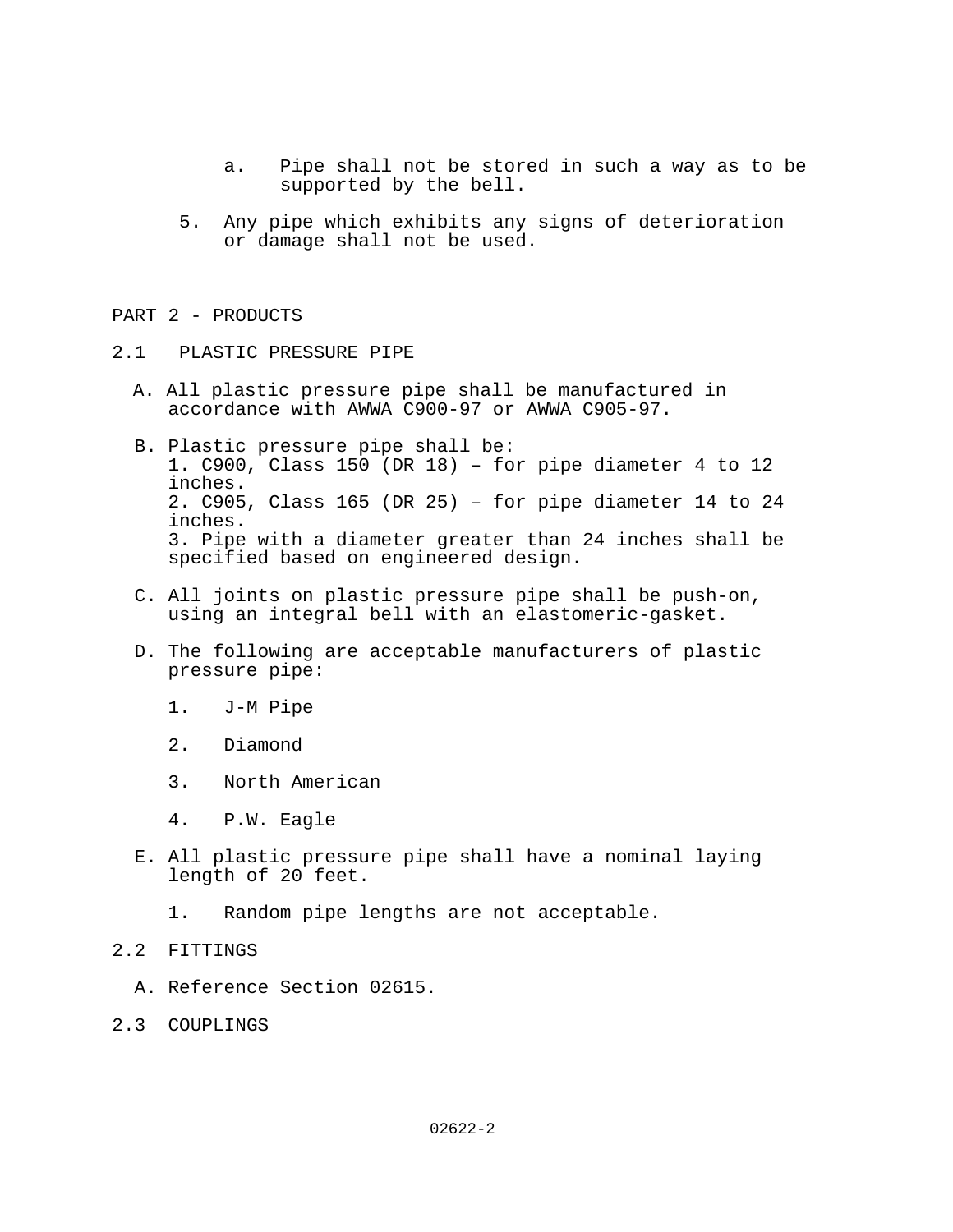- A. Reference Section 02615.
- PART 3 EXECUTION
- 3.1 INSTALLATION
	- A. Pipe and fittings shall be examined for cracks, dents, abrasions or other flaws prior to installation.
		- 1. Defective pipe and fittings shall be marked and removed from the site.
	- B. Reference Section 02713.
	- C. Cutting the pipe.
		- 1. The pipe shall be cut smooth, straight and at right angles to the pipe axis, with saws or pipe cutters which are designed specifically for the material.
		- 2. When installation involves spigot joints the pipe end shall be beveled in accordance with the manufacturer's recommendations.
		- 3. When installation involves mechanical joints the pipe end shall remain smooth and straight.
		- 4. Burrs shall be removed, and all dust shall be wiped off of the jointing surfaces.
	- D. Field Joints.
		- 1. Push-on joints shall be used.
		- 2. All joints shall be watertight and free from leaks.
		- 3. Joints shall not be deflected beyond the maximum values as recommended by the pipe manufacturer.
		- 4. After the initial acceptance of the waterline, the Contractor shall be responsible for the repair of any leak which is discovered within a two year period.
- 3.2 JOINT INSTALLATION
	- A. Push-on joints.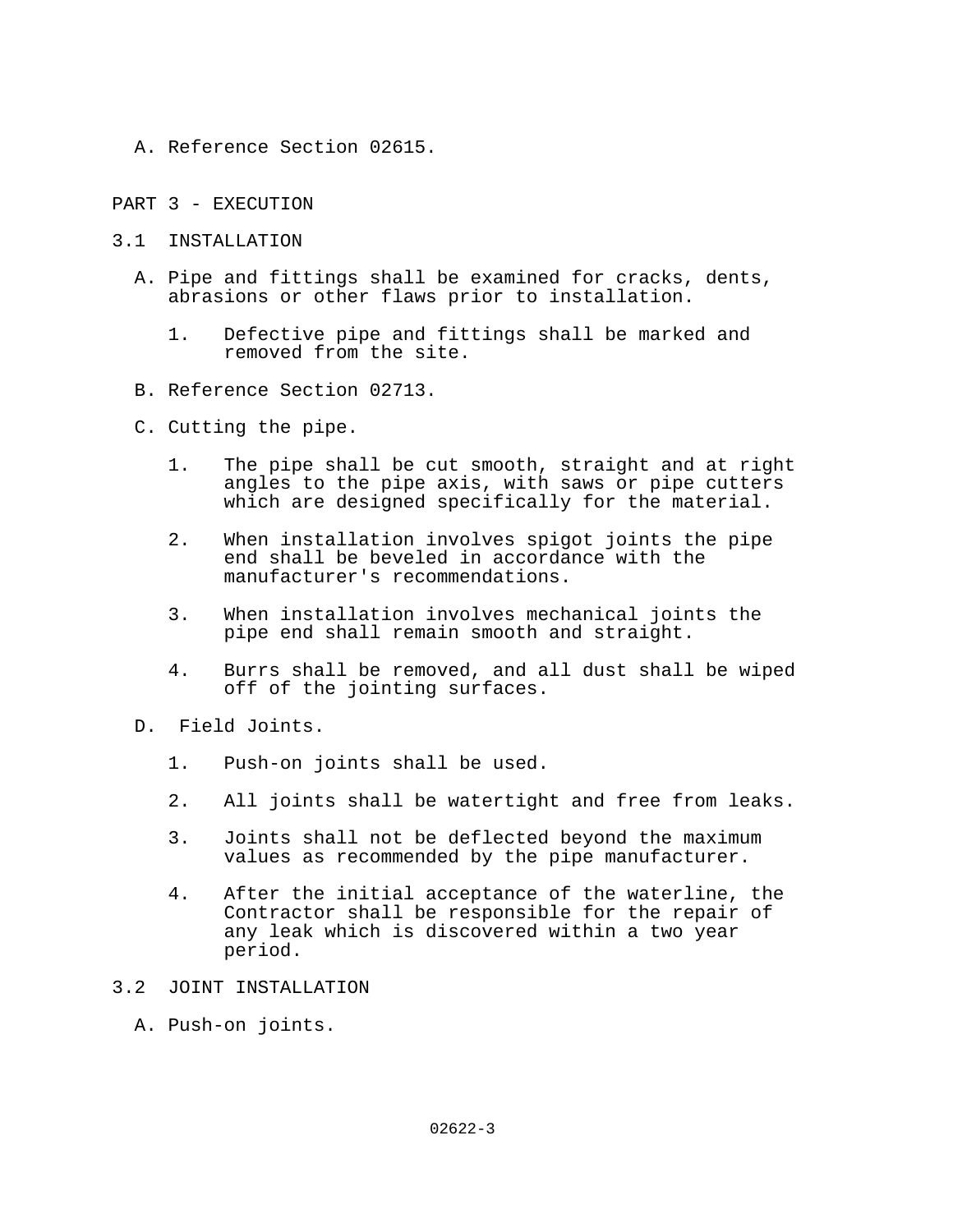- 1. Dirt, oil, grit, excess coatings, and other foreign matter shall be removed from the inside of the bell and the outside of the spigot.
- 2. The gasket shall be inserted into the bell of the pipe.
- 3. A thin film of lubricant shall be applied to the inside surface of the gasket and the spigot end of the pipe.
- 4. The joint surface shall not be allowed to come in contact with the ground.
- 5. The pipe shall have a depth mark prior to assembly to insure that the spigot end is inserted the full depth of the joint.
- 6. The joint shall be completed, taking care that the spigot is inserted to the depth mark.
	- a. Stabbing of pipe shall not be allowed.
	- b. Under no circumstances shall joints be seated utilizing powered mechanical equipment.
- 7. Previously completed joints shall not be disturbed during the jointing operation.
- 8. All pipe sections shall be installed with manufacturer lettering facing up to facilitate installation inspection.
- B. Plastic pressure pipe shall not be installed without the use of tracing wire.
	- 1. A single, braided, 12-gauge, insulated copper wire (to be used as a tracing wire) shall be taped to the top of all pipe using vinyl "E" tape (Winmore #413-E or approved equal).
		- a. The tracing wire shall be one piece, installed in a continuous run between access points (trace wire terminal boxes located either right or left of all new project fire hydrant assemblies) and connected to any existing tracer wire at ends of project to form continuous loop. At points where wiring splices may be required, exposed ends of the tracing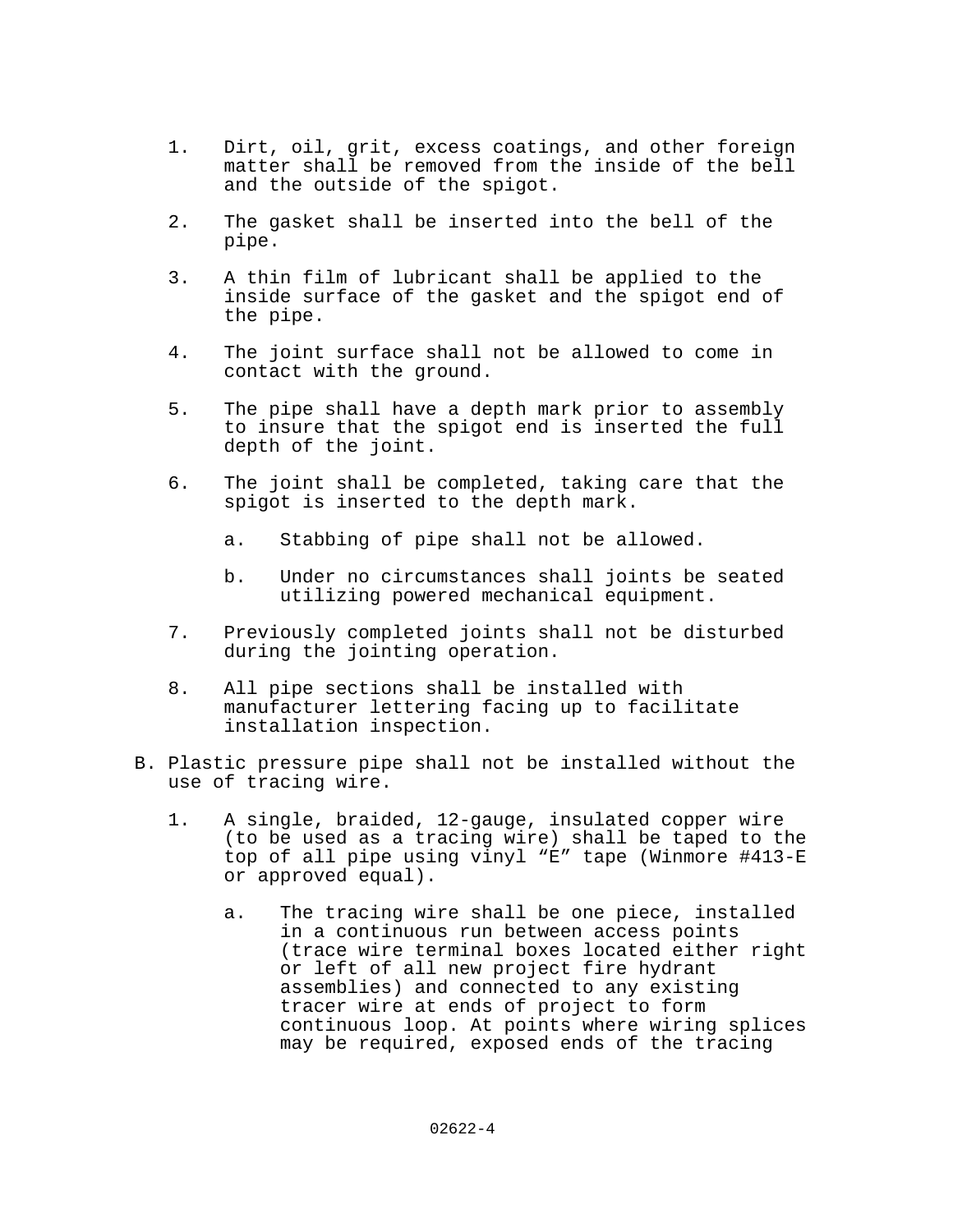wire shall be securely twisted together and secured with a watertight epoxy splicing adapter to prevent separation. The spliced section shall then be securely attached to the top of the pipe with vinyl "E" tape.

 2. Contractor shall check tracing wire installation for continuity at each access point (trace wire terminal box installed adjacent to each new project fire hydrant assembly) as the project progresses and prior to compacting previously installed piping. In the event that continuity test reveals a loss of continuity, the Contactor shall locate the break and repair damage prior to proceeding on with the installation of further piping and tracing wire. Upon substantial completion of the project the complete tracing wire installation shall be checked for continuity by ELCO Water District staff. The project will not be approved for service until such time as all continuity tests pass.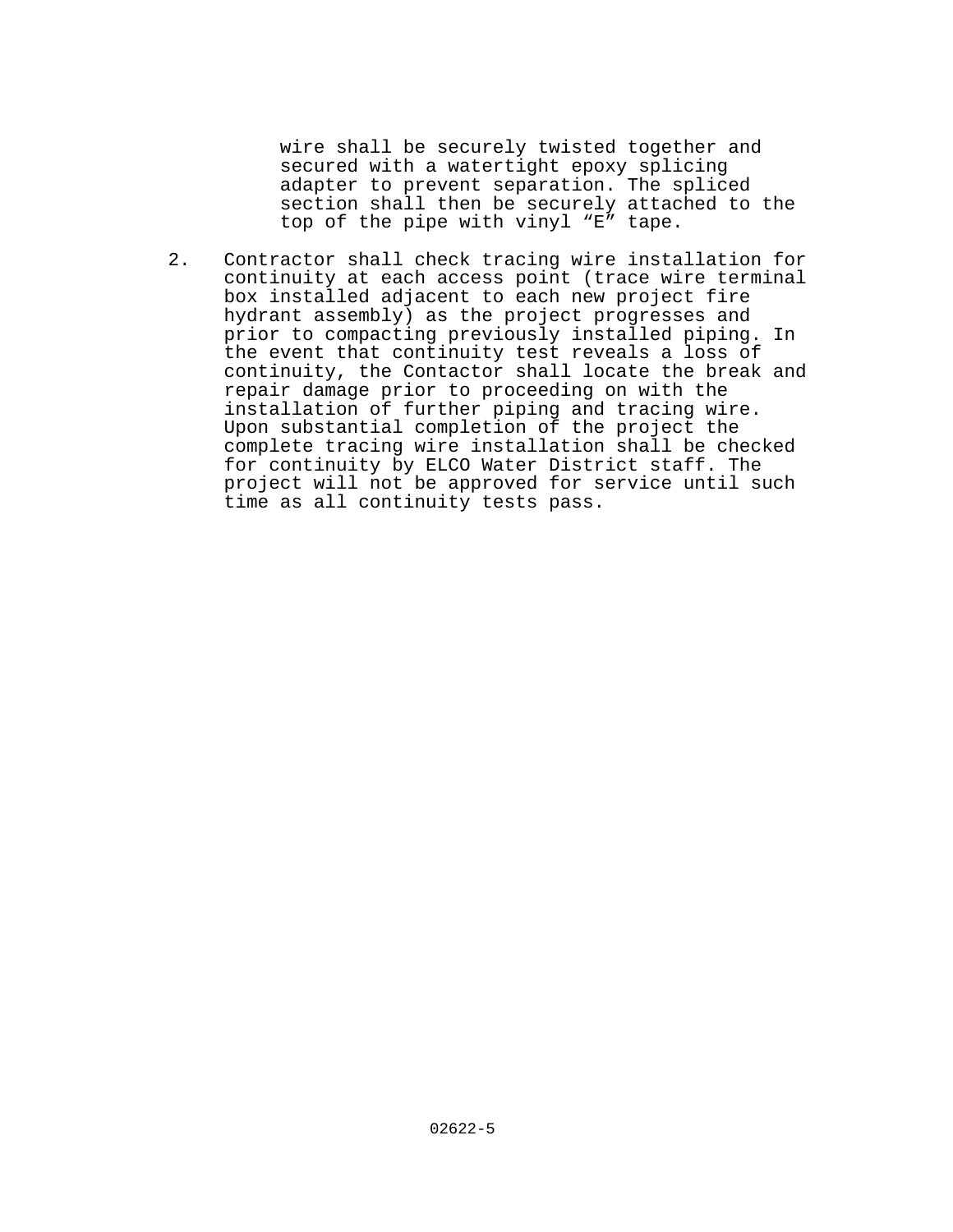#### VALVES

PART 1 - GENERAL

- 1.1 DESCRIPTION
	- A. This section covers valves, valve operators, valve boxes, and appurtenances used for water distribution lines.
- 1.2 PRODUCT DELIVERY, STORAGE, AND HANDLING

 A. Precautions shall be taken to prevent damage to materials during delivery and storage.

- B. Valves shall be stored off of the ground and away from materials that could contaminate potable water systems.
- C. Precautions shall be taken to keep all joints and internal parts clean.

PART 2 - PRODUCTS

- 2.1 GENERAL
	- A. All valves shall open counter-clockwise (left).
	- B. All buried valves shall have a 2-inch square operating nut.
		- 1. All operating nuts shall be painted black.
	- C. Any valve which will be placed in a vault, shall have a valve operator which is specifically approved by the District.
- 2.2 GATE VALVES
	- A. All gate valves shall be a resilient seat type and manufactured in accordance with AWWA C509-87.
		- 1. All gate valves shall have an epoxy coated interior.
	- B. All gate valves shall be provided with two O-ring type stem seals, in accordance with Section 4.8 of AWWA C-509-87. Gate valves must meet or exceed requirements as set forth by AWWA C-515.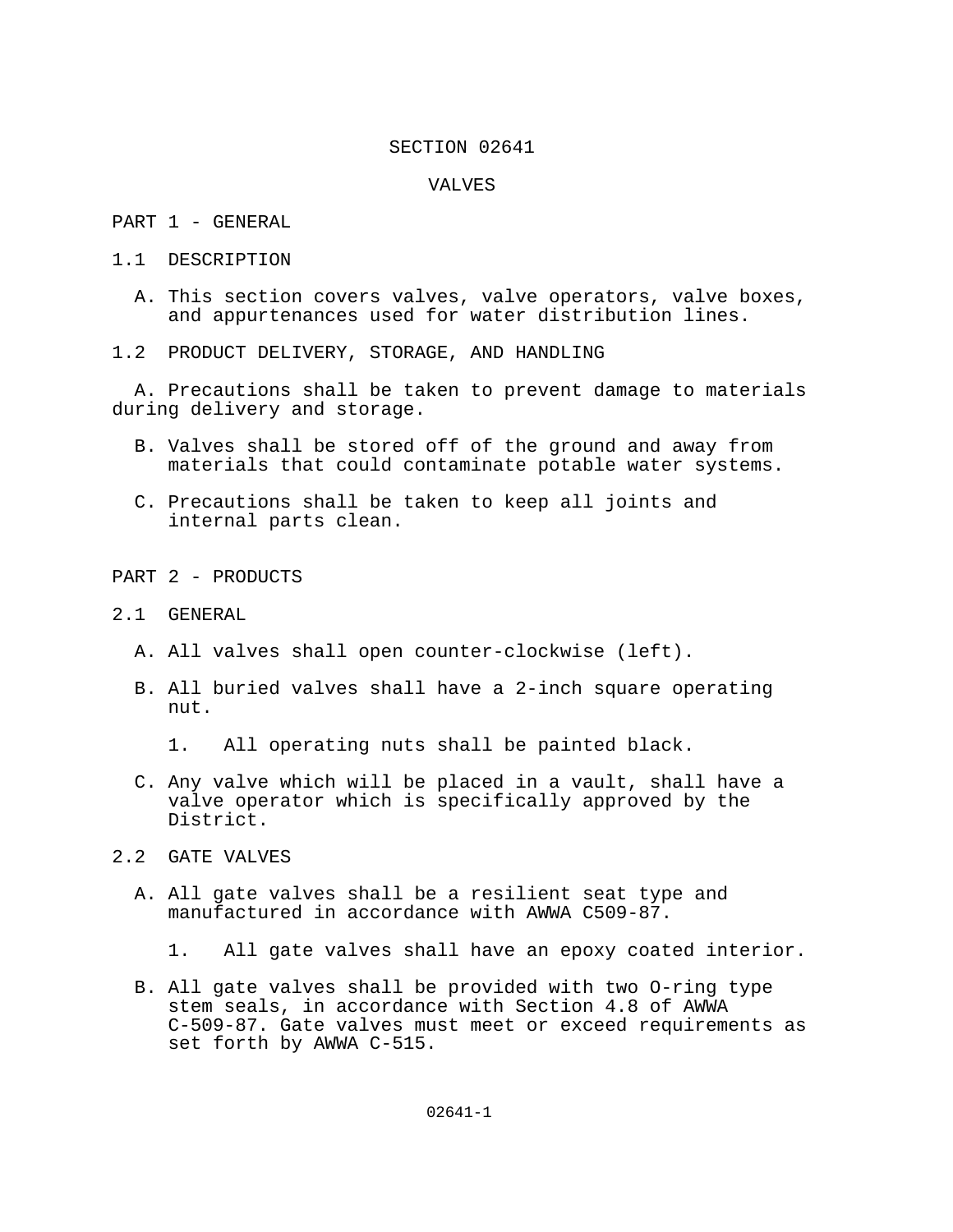- 1. Acceptable manufacturers of gate valves are:
	- a. Mueller.
	- b. American Flo Control.
	- c. Clow

No substitutions will be allowed.

- 2.3 BUTTERFLY VALVES
	- A. All butterfly valves shall conform to AWWA C504-80.
		- 1. All butterfly valves shall have an epoxy coated interior.
		- 2. All flanged butterfly valves shall be the short body type.
		- 3. All butterfly valves shall be Class 150B.
		- 4. The operator torque shall be as specified in AWWA C504-80, Appendix A.
		- 5. Acceptable manufacturers of butterfly valves are:
			- a. Mueller
			- b. Pratt
			- c. Approved equal
- 2.4 VALVE BOXES
	- A. Main Line Valves
		- 1. All valve boxes shall be East Jorden or Castings 5 1/4 inch shaft, screw-type with the word "WATER" cast into the lid.
		- 2. All valve boxes shall be 664-S series, #6 base.
		- 3. All installed valve boxes shall be securely wrapped in 8 mil plastic.

No substitutions will be allowed.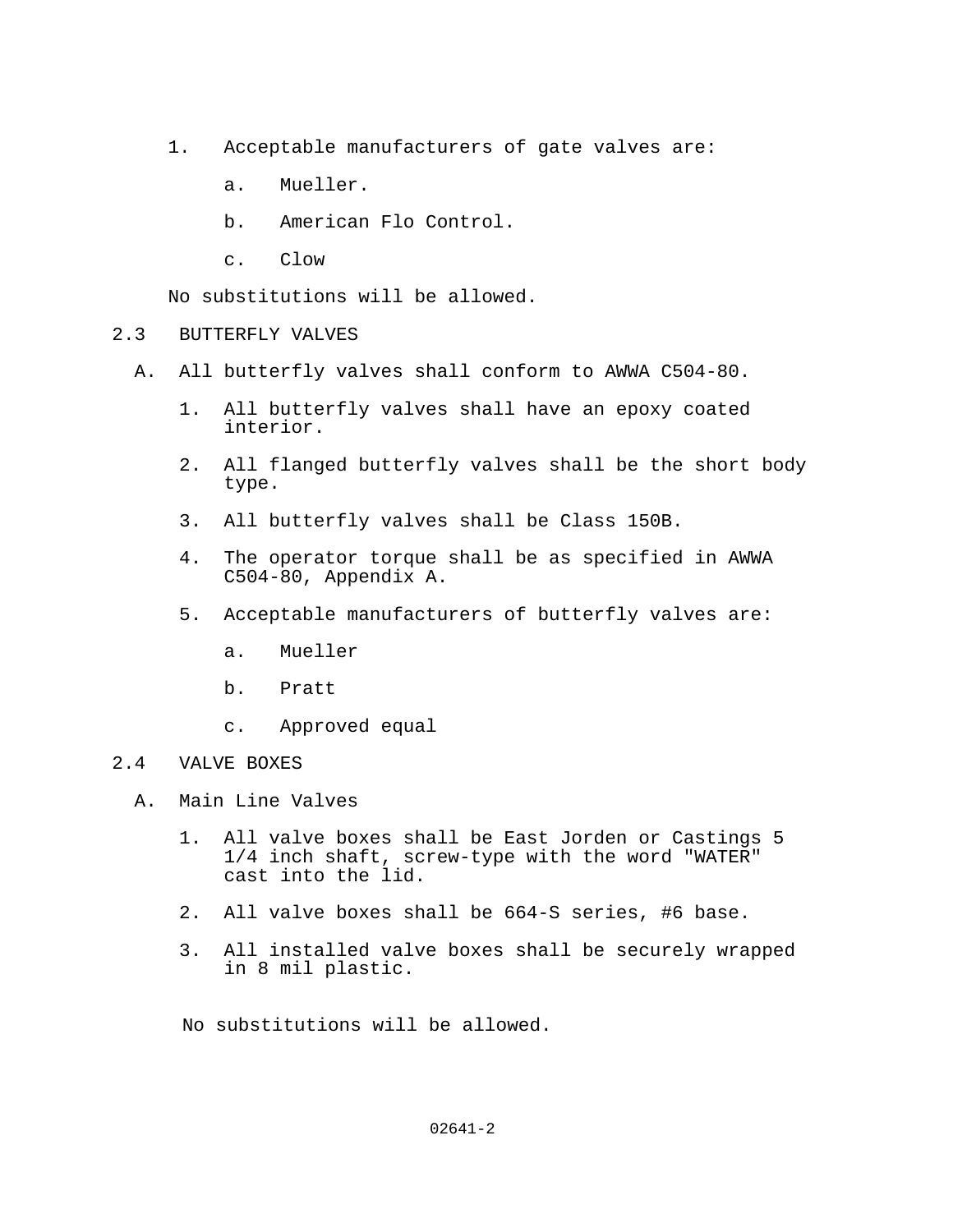# 2.5 AIR RELIEF/VACUUM RELIEF VALVES

- A. Materials and Construction
	- 1. Air relief and vacuum relief valves shall have an integral type assembly which will function both as an air release and vacuum valve.
	- 2. All air relief and vacuum relief valves shall be rated at a working pressure of 150 psi. and a minimum hydrostatic test pressure of 250 psi.
	- 3. The size of air relief and vacuum relief valves shall be as noted on the Construction Drawings.
	- 4. Taps for air relief and vacuum relief valves shall be made with a tapping saddle.
	- 5. Connections:
		- a. The inlet connection for air relief and vacuum relief valves shall be 2-inches in diameter with a tapered iron pipe thread conforming to AWWA C800-66.
		- b. Connections on the outlet side of air relief and vacuum relief valves shall be threaded and shall be protected to minimize entry of debris and dirt into the valve.
	- 6. The body of all air relief and vacuum relief valves shall be either cast iron, conforming to ASTM A48-Class 35A, or ductile iron, conforming to ASTM A27-GR U60-30.
	- 7. The working parts and seats of air relief and vacuum relief valves shall be brass, stainless steel, or other non-corroding material.
	- 8. The float of air relief and vacuum relief valves shall be stainless steel.
	- 9. All air relief and vacuum relief valves shall be watertight to a pressure of 150 psi.
	- 10. A vacuum check shall be provided where required on Construction Drawings.
- B. Manufacturers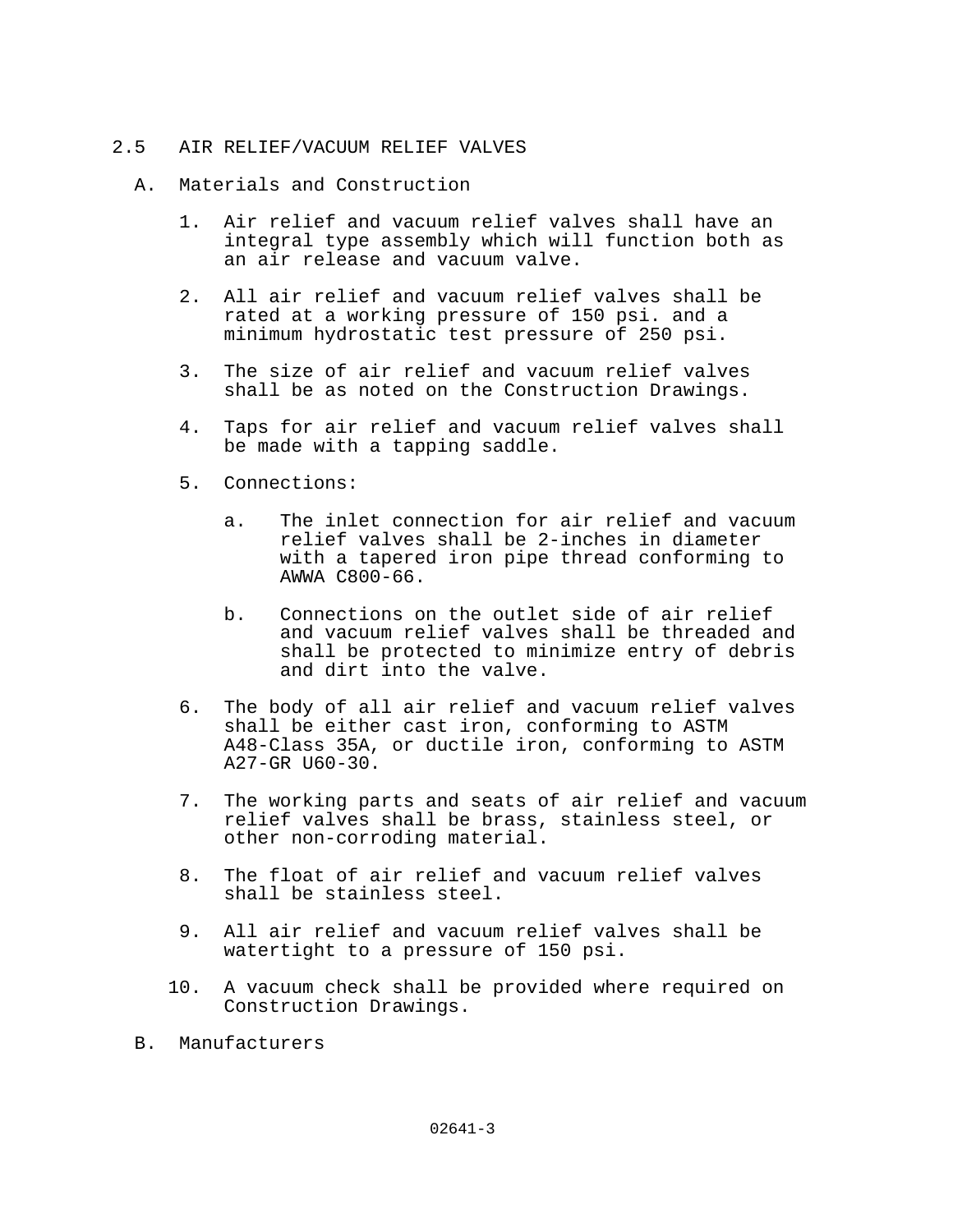- 1. Acceptable air release and vacuum relief valves, and their manufacturers are:
	- a. APCO Combination Air Release Valve, by Valve and Primer Corporation.
	- b. Crispin Universal Air Valve, by Multiplex Manufacturing.
	- c. CAV Combination Air Release and Vacuum Valve, G.A. Industries Inc.

## 2.6 CHECK VALVES

- A. Acceptable check valves and their manufacturers are:
	- 1. G.A. Industries, Inc., 250 D with renewable bronze seat.
	- 2. American Darling, 52 SC.
	- 3. Mueller, "Detector Gravity".
- B. All check valves shall be rated at a working pressure of 150 psi.

### PART 3 – APPLICATION

#### 3.1 VALVE TYPE

 A. Valves 12" or larger in size and valves installed within pressure zones maintaining 100 p.s.i. or greater, as determined by the DISTRICT, shall be butterfly valves. An exception to this requirement will be that all wet tap connections shall be made with tapping valves.

### PART 4 - EXECUTION

### 4.1 INSTALLATION

- A. Valves and valve boxes shall be examined for cracks, dents, abrasions, and other flaws prior to installation.
	- 1. Defective valves and valve boxes shall be marked and removed from the site.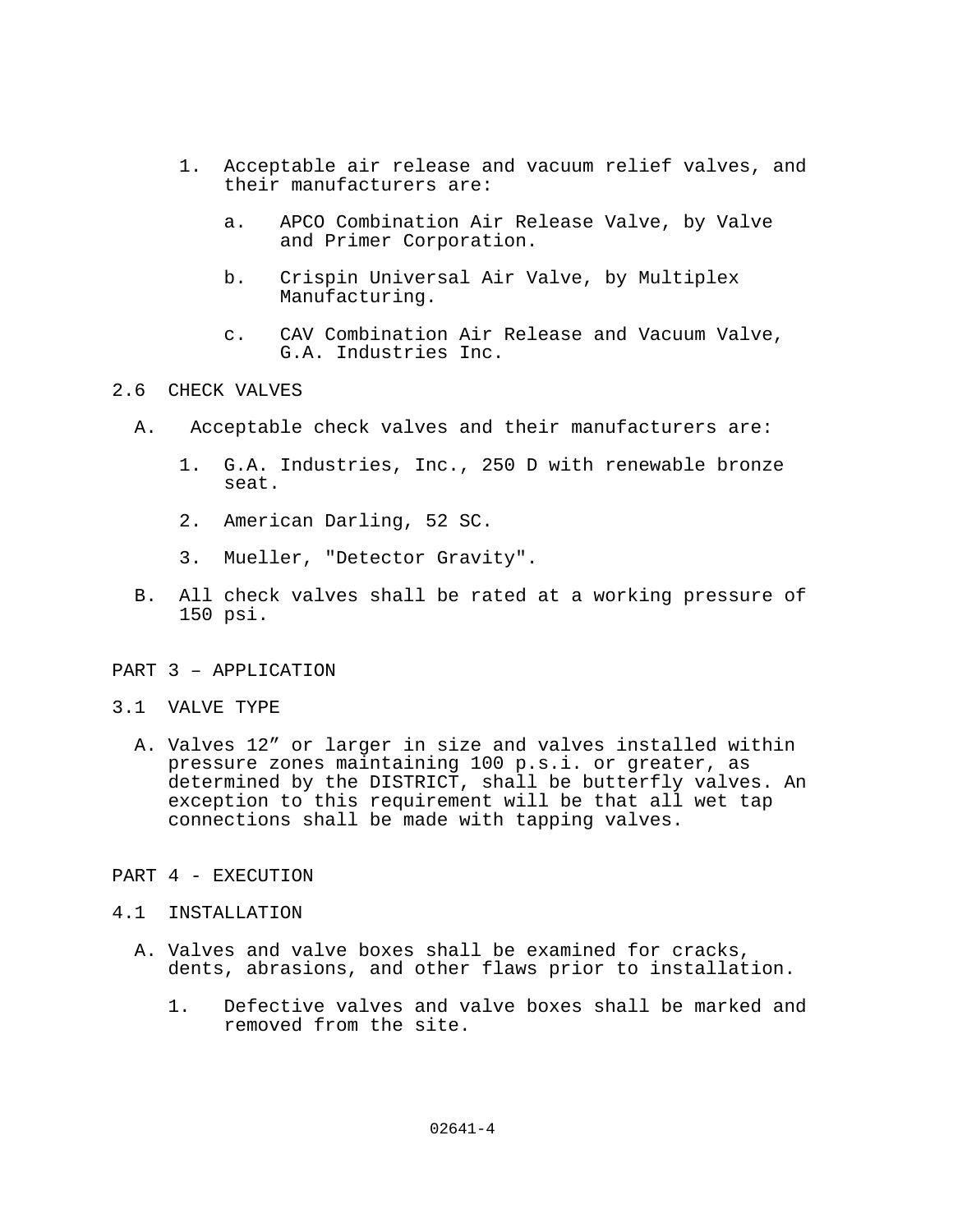- B. Valves
	- 1. Valves shall be joined in the same manner used for joining ductile iron fittings.
	- 2. The valve shall be installed in such a manner that the operating nut is perpendicular to the pipe.
	- 3. The joined valve shall be supported in place on compacted granular material, with a concrete block (cinder block not acceptable) supporting the valve body.
		- a. Reference Section 02221.
	- 4. All installed valves shall be securely wrapped in 8 mil plastic.
- C. Valves Wet Tap Installations
	- 1. Valves installed in a wet tap configuration shall pass pressure testing at 200 P.S.I. for 5 minutes prior to commencing tap of the live main.
- D. Valve Boxes
	- 1. Valve boxes shall be installed on all buried valves.
	- 2. Valve boxes shall be installed so that no stress is transmitted to the valve.
	- 3. Valve operators which are mounted to one side of the valve shall be located to the south or west of the valve.
	- 4. Valve boxes which are to be set over the valve shall be plumb and directly over the valve with the top of the box on grade.
		- a. The soil around the valve box shall be carefully compacted around the barrel, with hand equipment, to minimize misalignment and the settling of the backfill.
		- b. Other valve box types shall be adjusted as required on the Construction Drawings.
	- 5. All installed valve boxes shall be securely wrapped in 8 mil plastic.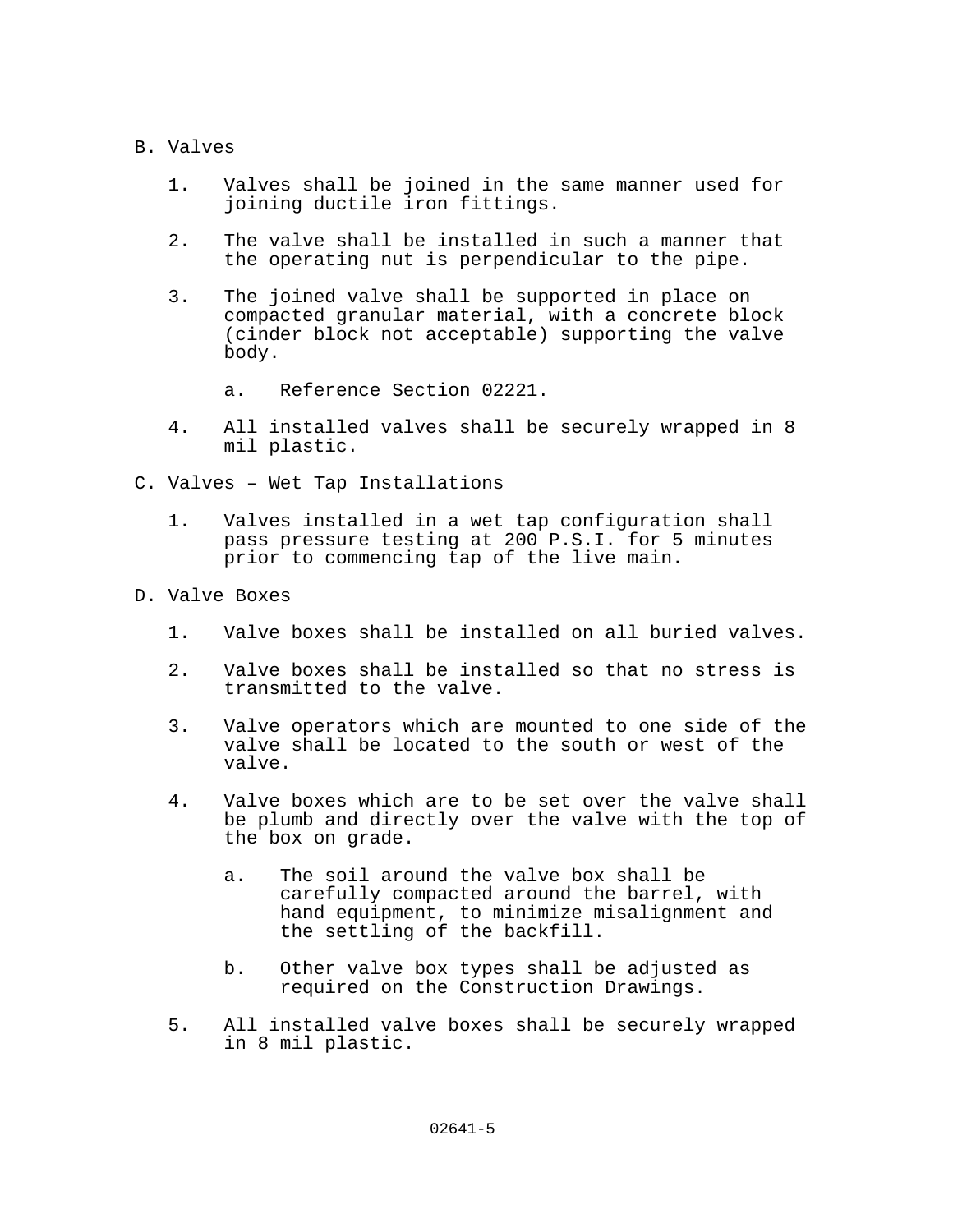# 4.2 AIR RELIEF/VACUUM RELIEF VALVES

- A. Air relief and vacuum relief valves shall be installed at high points, and as shown on the Construction Drawings.
- B. Air relief and vacuum relief valves shall be installed in accordance with the standard District detail.

# 4.3 OPERATION

 A. Valves which have been accepted by the District shall be operated by District personnel only.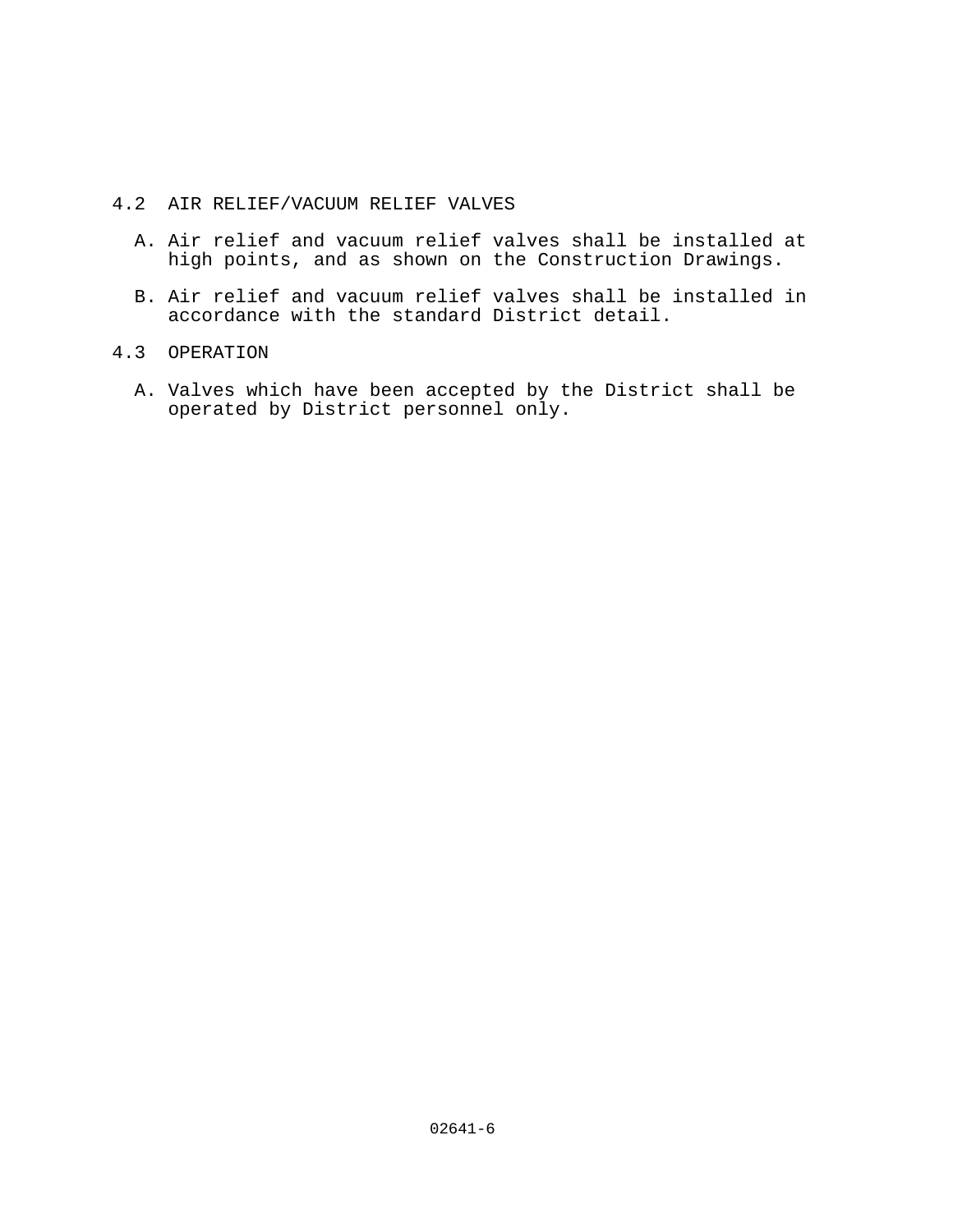### FIRE HYDRANTS

#### PART 1 - GENERAL

- 1.1 DESCRIPTION
	- A. This Section covers dry-barrel fire hydrants.
- 1.2 PRODUCT DELIVERY, STORAGE AND HANDLING
	- A. Fire hydrants shall be handled, stored, and protected in such a manner as to prevent damage to materials, coatings, and finishes.
	- B. Fittings and joints shall be kept free from dirt, oil and grease.
- PART 2 PRODUCTS
- 2.1 GENERAL
	- A. All fire hydrants shall be manufactured in accordance with AWWA C502-85.
		- 1. The fire hydrant valve and the nozzle caps shall open counterclockwise (left).
		- 2. The fire hydrant 1" square operating nut shall open clockwise (right).
	- B. The auxiliary gate valve on the hydrant lateral shall be a 6-inch resilient seat gate valve with a valve box.
		- 1. Reference Section 02641.
	- C. The hydrant tee on the main line shall be a swivel tee.
	- D. Acceptable fire hydrant models and their manufacturers are:
		- 1. Mueller Super Centurion with epoxy coated shoe.
		- 2. American Flo Control Waterous Pacer WB-67-250X with epoxy coated shoe.

No substitution will be allowed.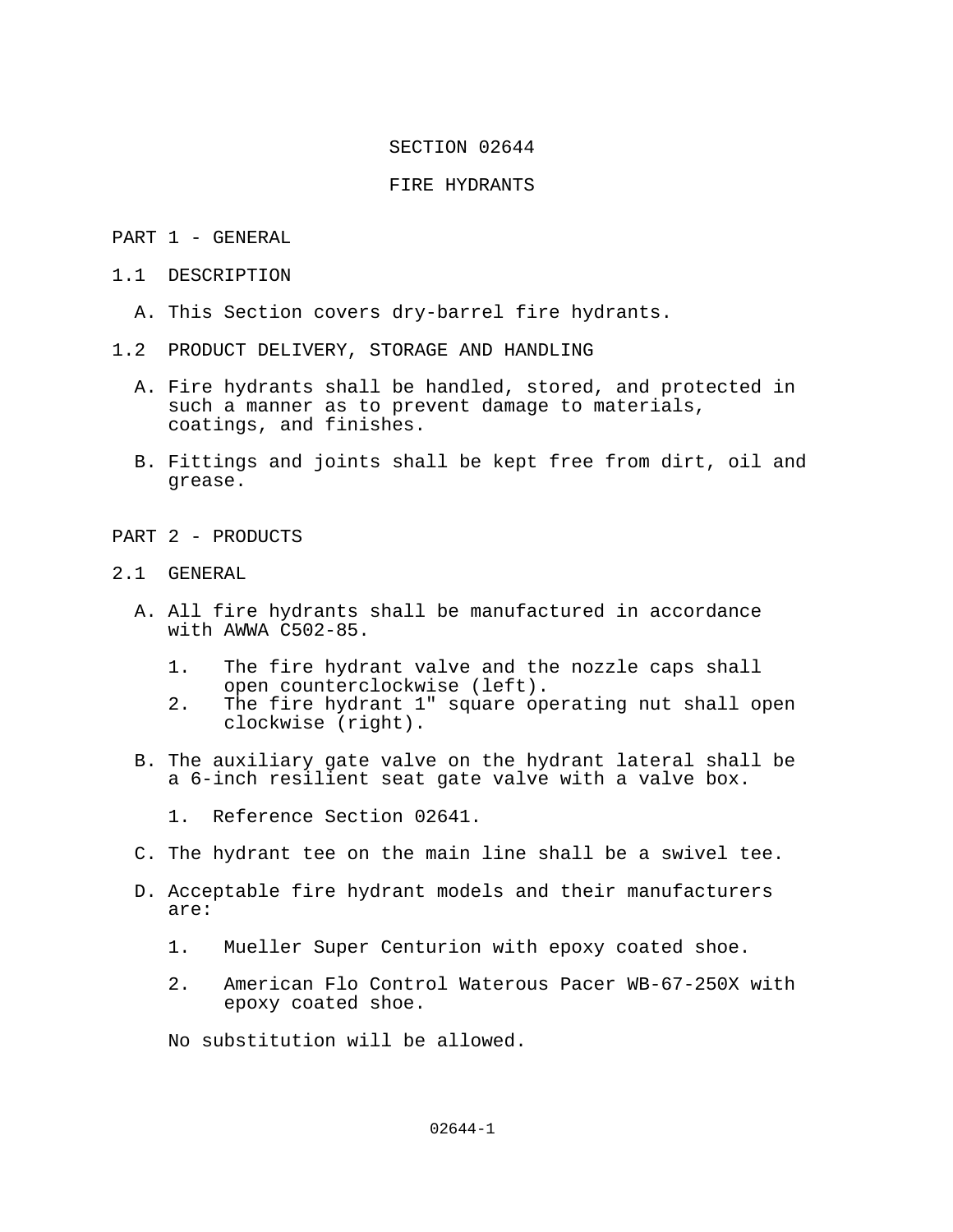### 2.2 MATERIALS AND CONSTRUCTION

- A. All fire hydrants shall be a dry-barrel type with a break-away traffic flange, designed for a working pressure of 150 psi.
- B. All fire hydrants shall have a minimum main valve box opening size of 5-1/4 inches.
- C. Shoe inlets shall be 6 inches, with mechanical joint fittings.
- D. Fire hydrant laterals shall be buried a minimum of 4-1/2 feet, unless otherwise directed by the District.
- E. The fire hydrant pumper nozzle shall be 4-1/2 inches in diameter with 6 threads per inch.
	- 1. Pumper nozzle threads shall be open left.
- F. Fire hydrant hose nozzles shall be 2-1/2 inch diameter with 7-1/2 threads per inch.
	- 1. Hose nozzle threads shall be open left.
- G. All fire hydrants shall have a 1 inch square operating nut.
- H. All fire hydrants shall be painted yellow by the Contractor.<br>1. Approv
	- 1. Approved paint: Aervoe Supreme Rust Shield Color: #5009 Equipment Yellow

### 2.3 HYDRANT GRAVEL

 A. Hydrant gravel shall be well graded crushed stone or gravel, conforming to ASTM-D448, CDOT #67, as listed below:

| SIZE            | PERCENT PASSING |                               |
|-----------------|-----------------|-------------------------------|
| 1 <sub>II</sub> |                 | 100                           |
| $3/4$ "         |                 | $90 - 100$                    |
| $3/8$ "         | $20 -$          | -55                           |
| #4              | $(1 -$          | 10                            |
| #8              |                 | ל<br>$\overline{\phantom{0}}$ |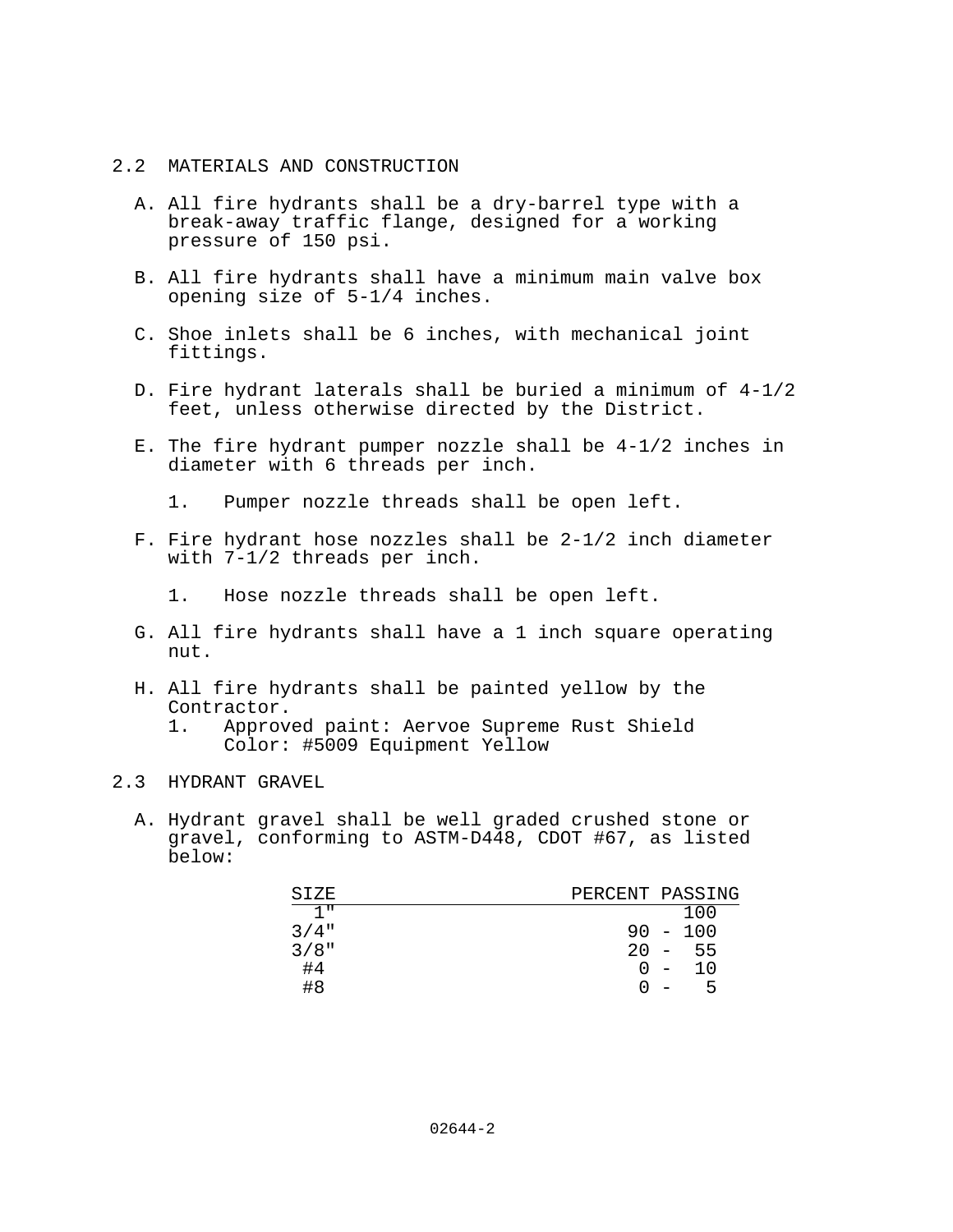### PART 3 - EXECUTION

### 3.1 INSTALLATION

- A. Fire hydrants shall be installed in accordance with the standard District details, titled "Typical Fire Hydrant Installation" or "Typical Fire Hydrant Installation – High Density Development Areas." The High Density Development Area installation detail will be applied to all projects designed to urban standards without borrow ditch cross section.
- B. The Developer's Engineer shall provide offset staking for both vertical and horizontal control.
- C. The joining of laterals, valves, and hydrants shall be handled in the same manner as pipe.
	- 1. The hydrant shall be installed vertically plumb with the pumper nozzle facing the direction shown on plans.
		- a. The vertical distance from any finished surface to the centerline of the pumper nozzle shall not be less than 18 inches, nor greater than 22 inches.
	- 2. The hydrant shall be set to the elevation staked, to insure that the bury line is at the final grade.
- D. The hydrant shall be supported on a minimum of 18 inches of compacted hydrant gravel.
	- 1. The hydrant shall be supported with a concrete block (cinder block not acceptable) or poured in place concrete, 12" X 12" X 4" in size.
- E. A concrete thrust block, with a minimum bearing surface area of 4.5 square feet, shall be placed behind the hydrant shoe.
	- 1. A sheet of 8 mil polyethylene film shall be placed between hydrant shoe and concrete thrust block, as well as completely around the riser from the shoe up to the bury line.
	- 2. Care shall be taken when placing thrust blocks so that hydrant drain holes remain free of obstructions.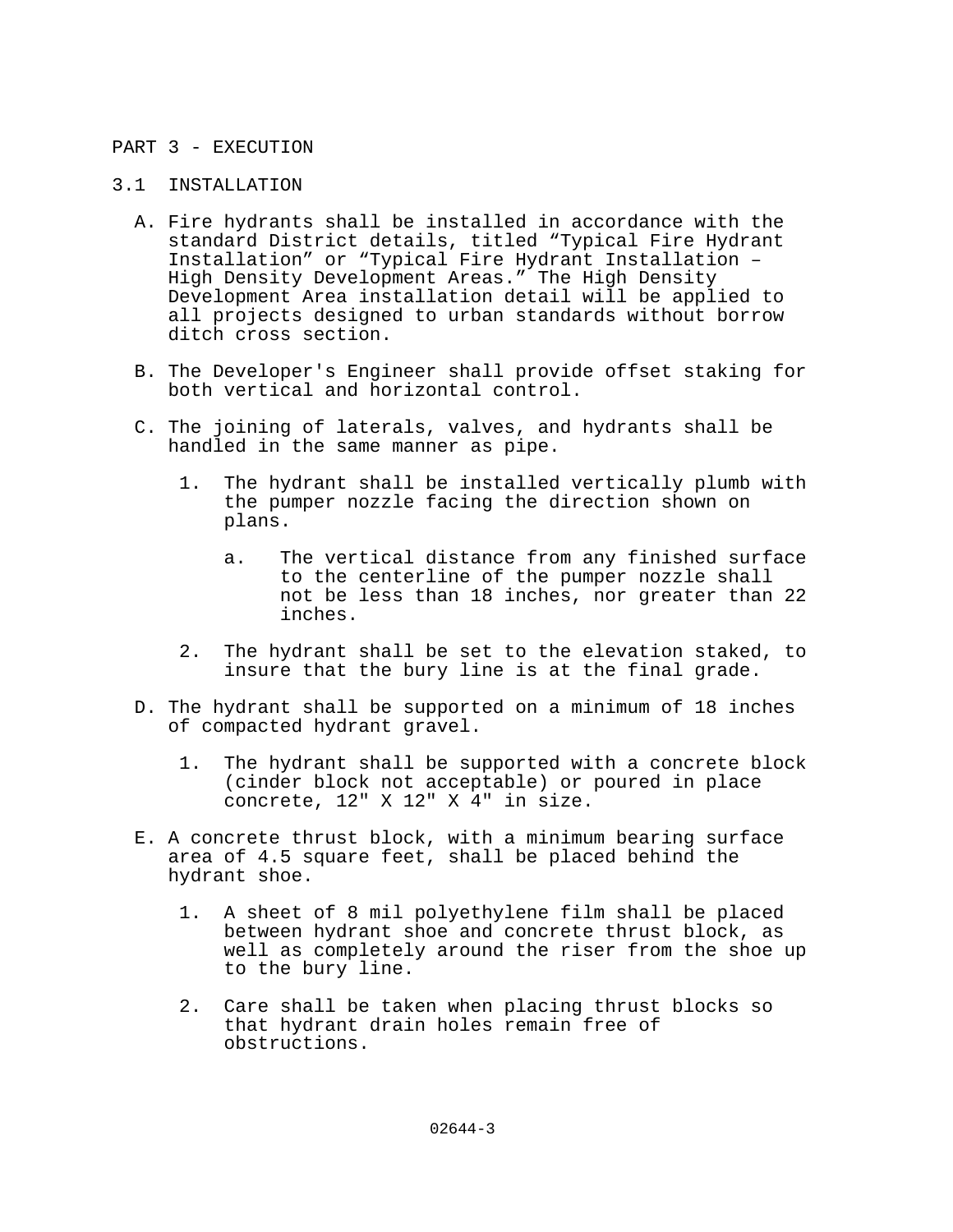- F. After pouring the thrust block, hydrant gravel shall be placed to a depth of 12" above the hydrant shoe.
	- 1. Hydrant drain holes shall remain free of obstructions.
- G. Hydrants which are placed in concrete sidewalks or pavement, shall maintain six inches of horizontal clearance between the concrete and the hydrant barrel.
	- 1. The space between the concrete and the barrel shall be filled with asphalt or gravel.
- H. All hydrants shall conform to the Uniform Fire Code, Section 10.206 (1979).
	- 1. There shall not be a post, fence, vehicle, growth, trash, storage, or other material or thing, within 4 feet of a fire hydrant.
	- 2. The ground surrounding the fire hydrant shall slope away from the hydrant at a minimum grade of 2%.
- I. After installation of the hydrant is complete, the oil/grease reservoir shall be checked to insure that it is full.
	- 1. If it is necessary to fill the reservoir, it shall be filled with the oil/grease which is specified by the hydrant manufacturer.

# 3.2 FREEZE PROTECTION

- A. Fire hydrants installed to "Typical Fire Hydrant Installation" standard (where borrow ditch cross section is involved) will be protected from freezing of the 6" lead piping by either maintaining minimum cover of 4.5 feet from invert of the borrow ditch to top of lead piping or by means of insulating with 4'x8'x1/2" blueboard insulation on top of lead piping.
- 3.3 OPERATION
	- A. Fire Hydrants which have been accepted by the District, shall be operated by District personnel only.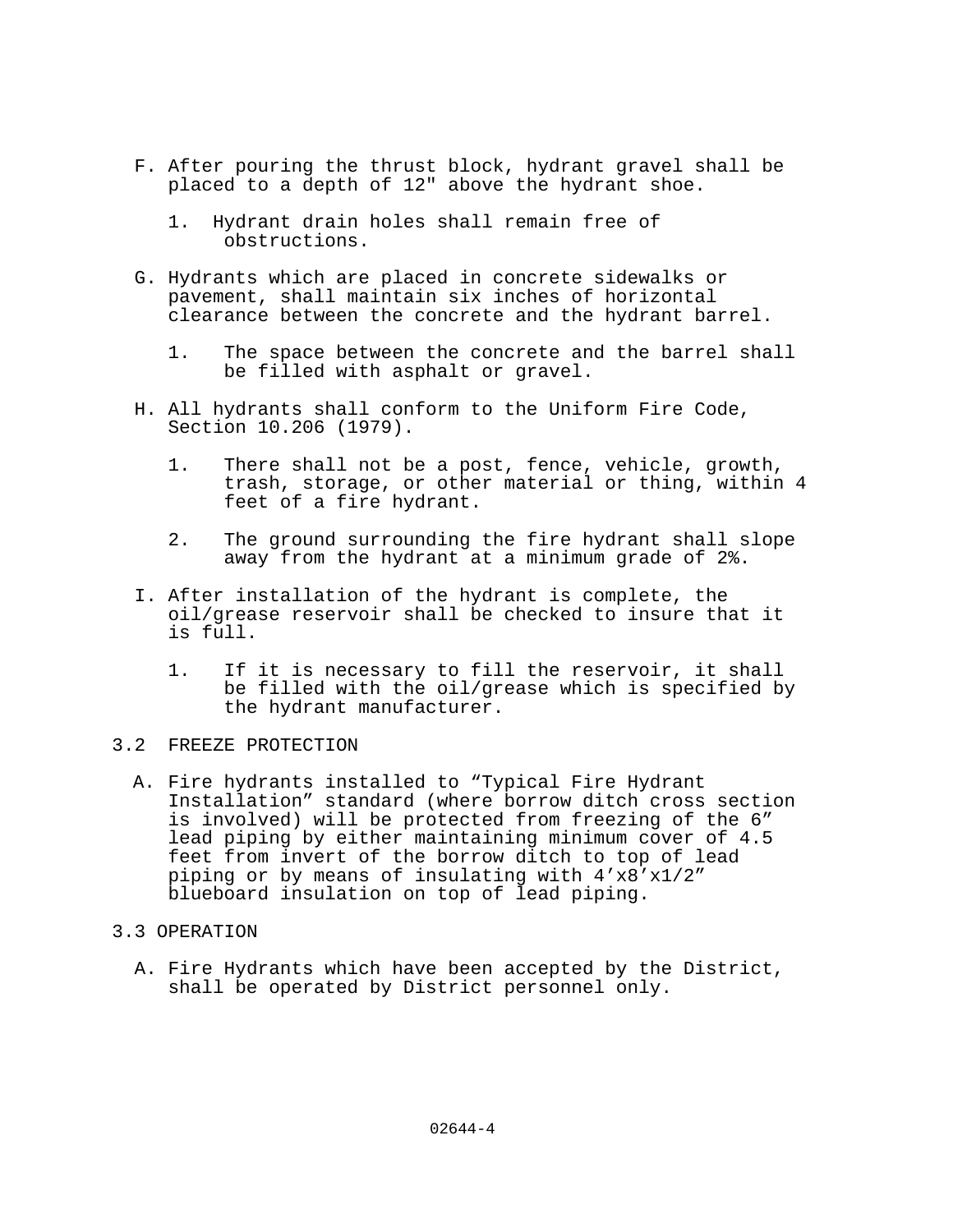### FIRE LINE SERVICE MAINS

#### PART 1 - GENERAL

### 1.1 DESCRIPTION

A. This Section covers the installation of fire line service mains. Fire line service mains are described as water service mains which are dedicated for the purpose of fire protection only; as in connection to a building fire standpipe, fire sprinkler system, etc. In some cases the fire line installation may also involve installation of an associated fire hydrant assembly.

# 1.2 CONDITIONS

- A. Fire line mains are connected to the water distribution system by means of either an installed tee (requiring shut down of the existing distribution system main by District personnel, if main is in service) or by means of a wet tap assembly. Note that wet taps shall not involve a "size-onsize" connection; i.e., a 6" fire line main may not be connected to a 6" water distribution system main by means of a wet tap. The fire line main involved must be smaller than the distribution system main to allow a wet tap.
- B. Connection of the fire line main to the distribution main will include a control valve at the tee or wet tap. Note that District ownership and maintenance for a connected fire line service main ends with and includes this control valve. Ownership and responsibility of the fire line service main beyond the control valve shall remain the perpetual responsibility of the property owner.

The only exception shall be circumstances which also include a fire hydrant assembly connected to the subject fire line service main. In such case the District's ownership and responsibility shall end with the tee connecting the fire hydrant to the fire line service main and shall include responsibility for the subject fire hydrant run and fire hydrant assembly.

C. All fire line service mains shall incorporate a District approved backflow prevention device.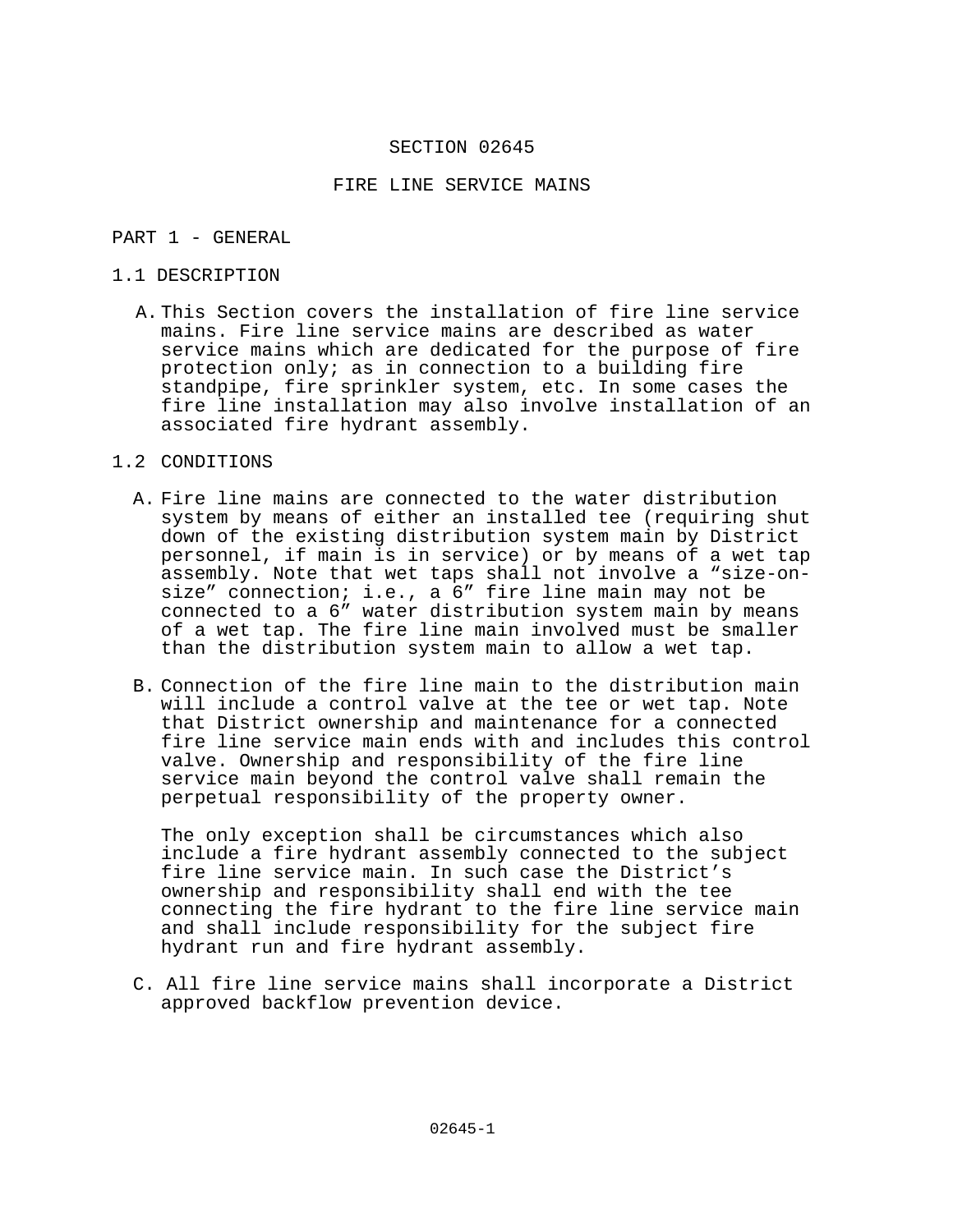PART 2 - PRODUCTS

- 2.1 PIPE
	- A. Reference Section 02713.
- 2.2 VALVES
	- A. Reference Section 02641.
- 2.3 FIRE HYDRANTS (IF REQUIRED)
	- A. Reference Section 02644.
- PART 3 EXECUTION
- 3.1 INSTALLATION
	- A. In the case of new water distribution system construction calling for fire line main stubouts, the approved contractor shall perform installation of the tee connection for all fire line service main connections.
	- B. In the case of water distribution systems already in service, connections made to the distribution system shall be made by District approved contractors only.

The property owner's contractor shall then complete the proposed fire line service main from the installed connection to the designated point of termination.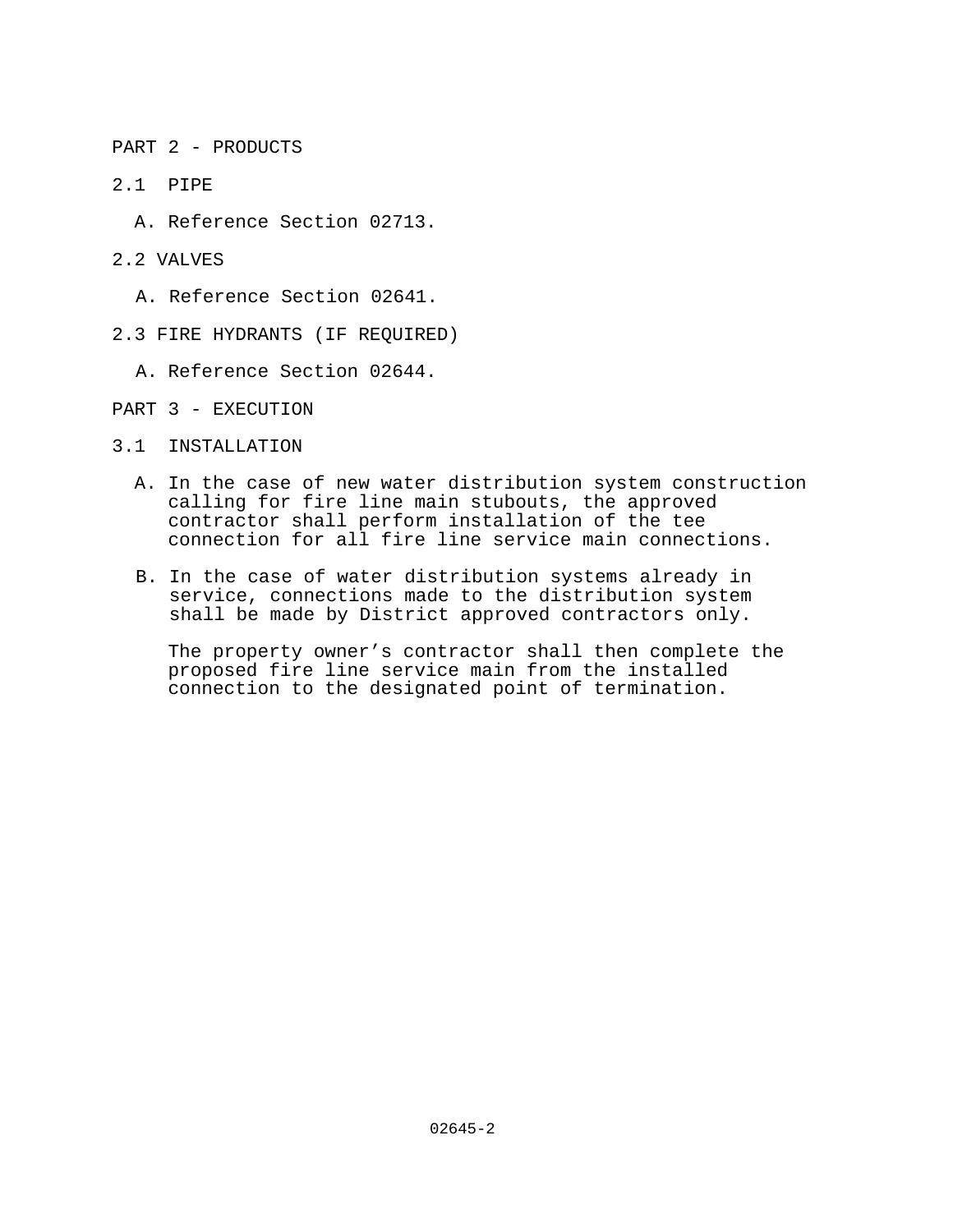# SERVICE LINES, METERS AND APPURTENANCES

### PART 1 - GENERAL

- 1.1 DESCRIPTION
	- A. This section covers the materials and installation of corporation stops, service lines, meters, meter setters and meter pits.
- 1.2 PRODUCT DELIVERY, STORAGE AND HANDLING
	- A. The product shall be handled, stored, and protected in a manner which will prevent damage to materials, coatings and finishes.
	- B. All material shall be kept clean and free from dirt.
- 1.3 INSTALLATION OF SERVICE TAPS
	- A. Only District personnel shall make service taps on mains which have passed preliminary or final acceptance.
	- B. The Contractor shall not make any taps on newly constructed mains prior to approval by the District.
	- C. All service line taps shall be installed using tapping saddles.
		- 1. Taps on existing lines shall be made with a tapping saddle and shall be completed by District personnel only.
	- D. Tapping equipment shall be of good quality, used for the purpose intended and used in accordance with manufacturer's instructions.
		- 1. Reference Section 01600.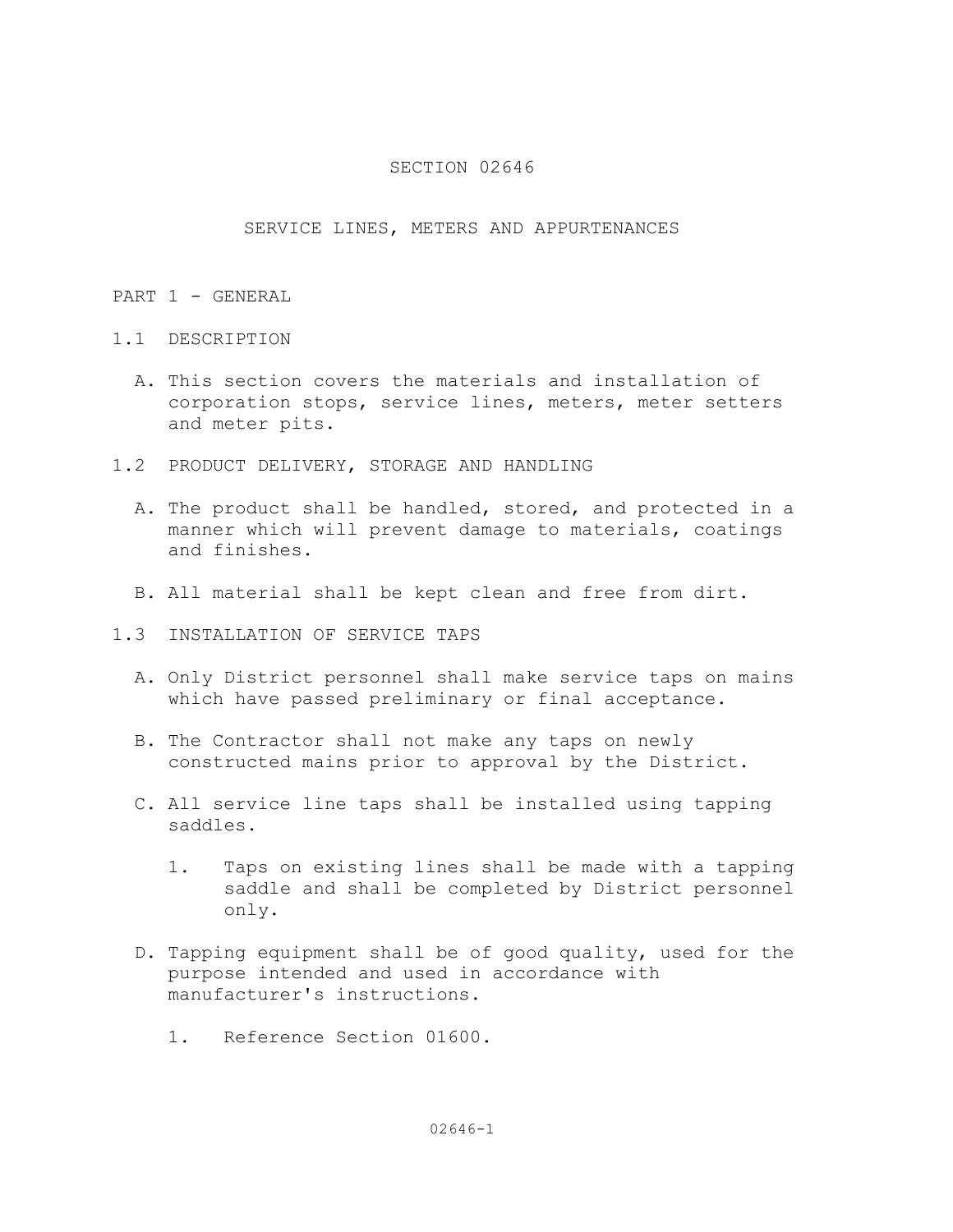- E. The District reserves the right to make taps in lieu of the contractor and the right to deny permission for any main to be tapped.
- F. The contractor shall give forty-eight hours advance notice to the District before any tap is made.
- 1.4 MAINTENANCE AND CORRECTION
	- A. The contractor shall maintain and repair all service lines and any associated appurtenances which leak, were installed incorrectly, or otherwise prove to be defective, for a period of two (2) years after final completion and acceptance of the work.
- 1.5 METER SETTERS
	- A. Unless it is otherwise specified, meters, strainers, and meter setters for 1 1/2-inch, 2-inch and 3-inch meters shall be installed by the District, or Contractor by prior authorization. Decision for installation responsibility shall be as noted on Final Construction Plans for the Project.
		- 1. Meter settings for 1 1/2-inch and 2-inch meters shall be exterior settings only.
		- 2. Meter settings for 1 1/2-inch and 2-inch meters shall be installed in accordance with the standard District detail.
	- B. Acceptable meter setter manufacturers and models are:
		- 1. A.Y. McDonald Dual Check Setter

a.  $31-2-09$  WDQQ-33 =  $5/8'' \times 3/4''$ b.  $31-4-09$  WDQQ-44 = 1" c.  $31-3-09$  WDQQ-33 =  $3/4$ " d. B612-WDFF-665 =  $1-1/2"$ e. B712-WDFF-775 =  $2''$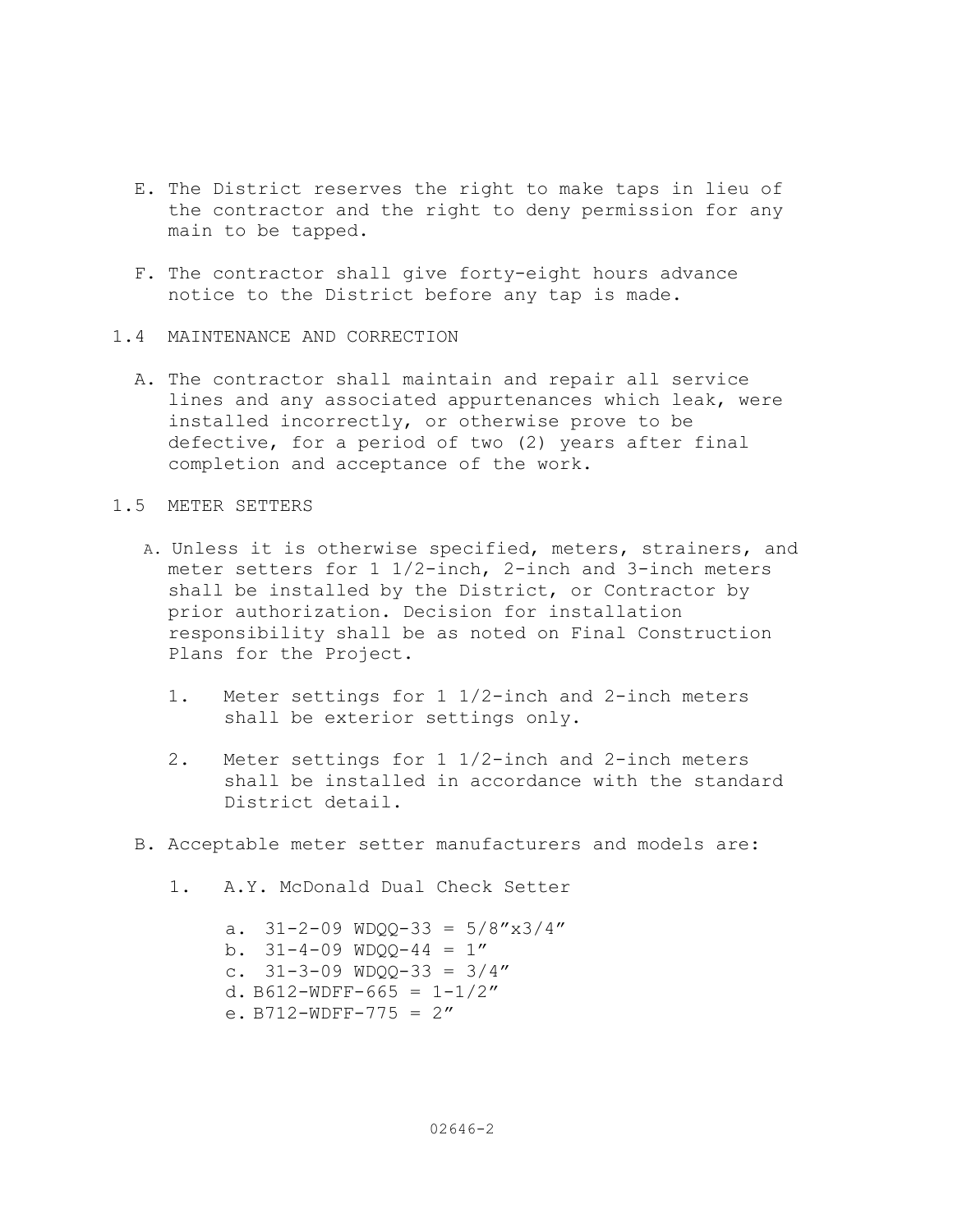# 1.6 METER PITS

- A. 3/4-inch and 1-inch meters pits shall be installed by the District. Decision for installation responsibility shall be as noted on Final Construction Plans for the Project.
	- 1. Meter pits shall be 20 inches in diameter, a minimum of 48 inches in length, wall thickness of 1/2" and shall have a notched bottom.
	- 2. Acceptable meter pit manufacturers are:

 a. Mid States b. D.F.W. 1/2" Wall

- 3. Meter pit covers shall be constructed of cast iron with rubber inner frost lid. Meter pit cover shall be pre-drilled with 1-3/4" offset opening for "Toughread" head installation.
	- a. The minimum allowable opening for meter pit covers shall be 11 inches diameter.
	- b. All meter pit covers shall have a 27/32" worm-lock with a Standard Waterworks pentagon head.
- 4. Acceptable meter pit covers and their manufacturers are:
	- a. Ford, W-3-TP Single.
	- b. Ford, W-3-TTP Double.
	- c. Casting, W32-CI with rubber inner lid and one 1-3/4" pre-drilled opening (Single).
	- d. Casting, W32-CI with rubber inner lid and two 1-3/4" pre-drilled openings (Double).
- B. 1 1/2-inch and 2-inch meters pits shall be installed by the Contractor.
	- 1. Meter pits shall be constructed from standard 48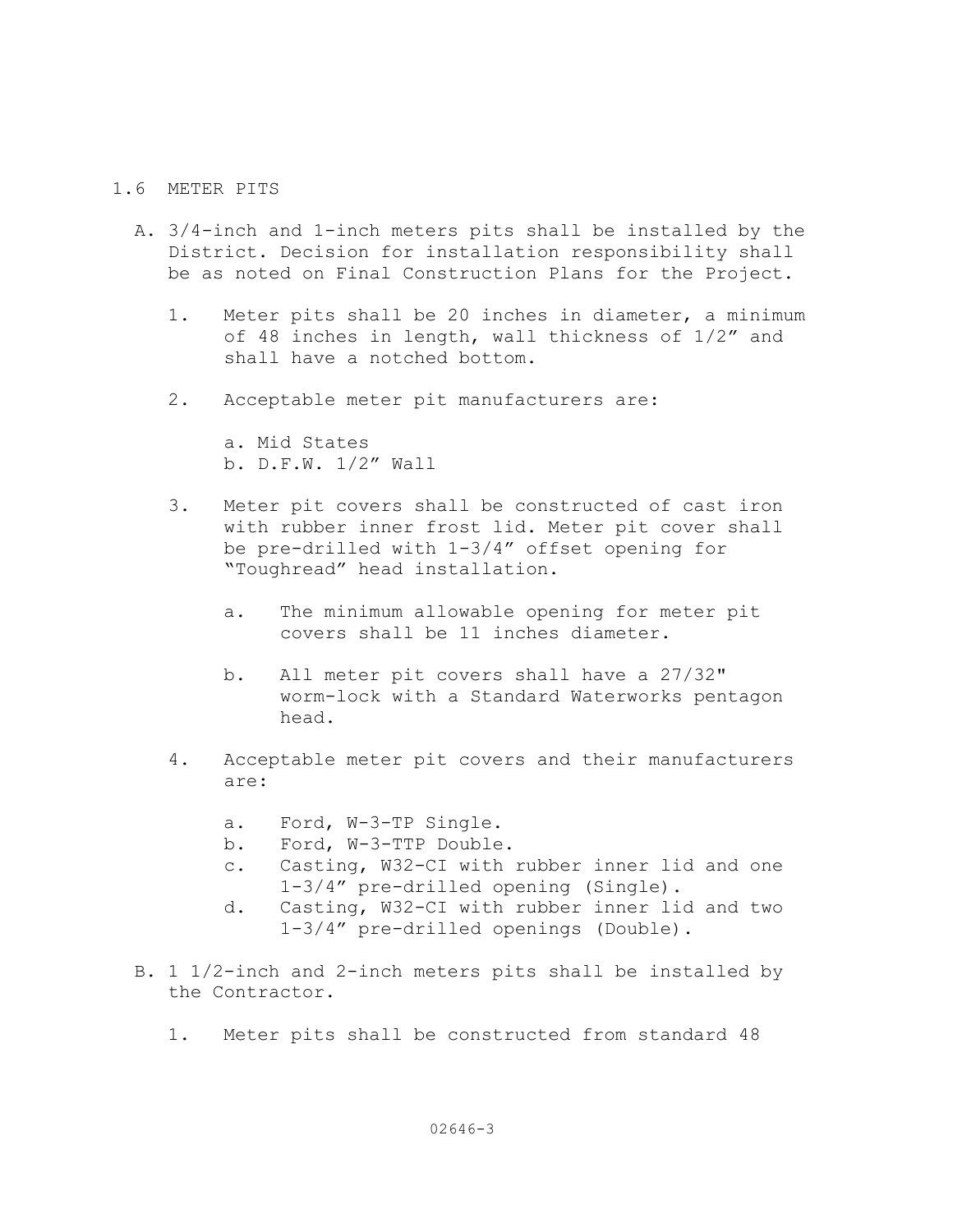inch inside diameter precast concrete manhole sections.

- a. Reference Section 03400.
- 2. Meter pit covers shall be an aluminum manhole ring and cover with a 24-inch diameter opening.
	- a. All meter pit covers shall have a 27/32" worm-lock with a Standard Waterworks pentagon head.
	- b. All meter pit covers shall have the word "water" cast in the lid.
- C. 3-inch and larger meter vaults shall be installed by the contractor.
	- 1. Meter vaults shall be constructed from precast concrete box sections designed for H-20 bridge loading.
		- a. Vault dimensions for different size meters are as follows:

| Meter Size       | Inside Vault Dimension |
|------------------|------------------------|
| $\mathcal{L}$ II | 6' x 7'                |
| 4 II             | $7! \times 7!$         |
| $6$ "            | $8' \times 8'$         |
| 8" and larger    | determined by District |

- 2. Unless it is otherwise specified, meter vault covers shall be an aluminum manhole ring and cover with a 24-inch diameter opening.
	- a. All meter vault covers shall have a 27/32" worm-lock with a Standard Waterworks pentagon head.

# PART 2 - PRODUCTS

2.1 TAPPING SADDLES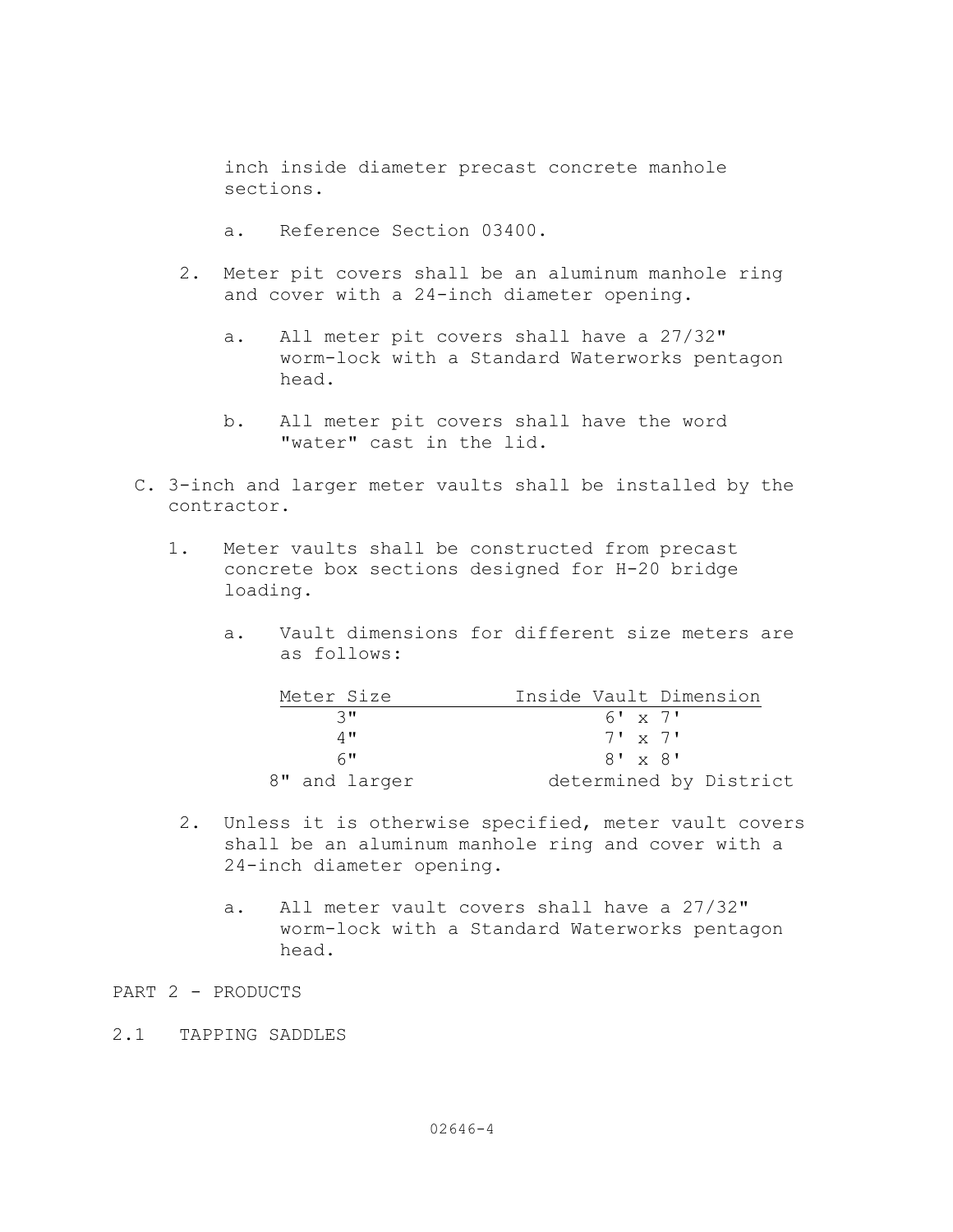- A. All tapping saddles shall have a bronze or brass body, with bronze double flat straps or brass hinge assembly and bronze nuts.
	- 1. Outlet threads on tapping saddles shall be "cc" type only.
- B. Acceptable manufacturers of tapping saddles are:
	- 1. Mueller.
	- 2. Ford.
	- 3. A.Y. McDonald
	- 4. There will be no substitutions allowed.
- 2.2 CORPORATION STOPS
	- A. All corporation stops shall conform to AWWA C800-66.
		- 1. All corporation stops shall be compression.
		- 2. Corporation stop inlet threads for tapped saddles shall be "cc" type only.
		- 3. Corporation stop outlets shall be installed using a compression connection.
		- 4. Corporation stops shall be used for all taps which are 1-inch and smaller.
		- 5. Corporation stops shall incorporate ball valves only.
			- a. Plug valves will not be allowed.
	- B. Acceptable models and manufacturers of corporation stops for all installations are:
		- 1. Mueller B-2508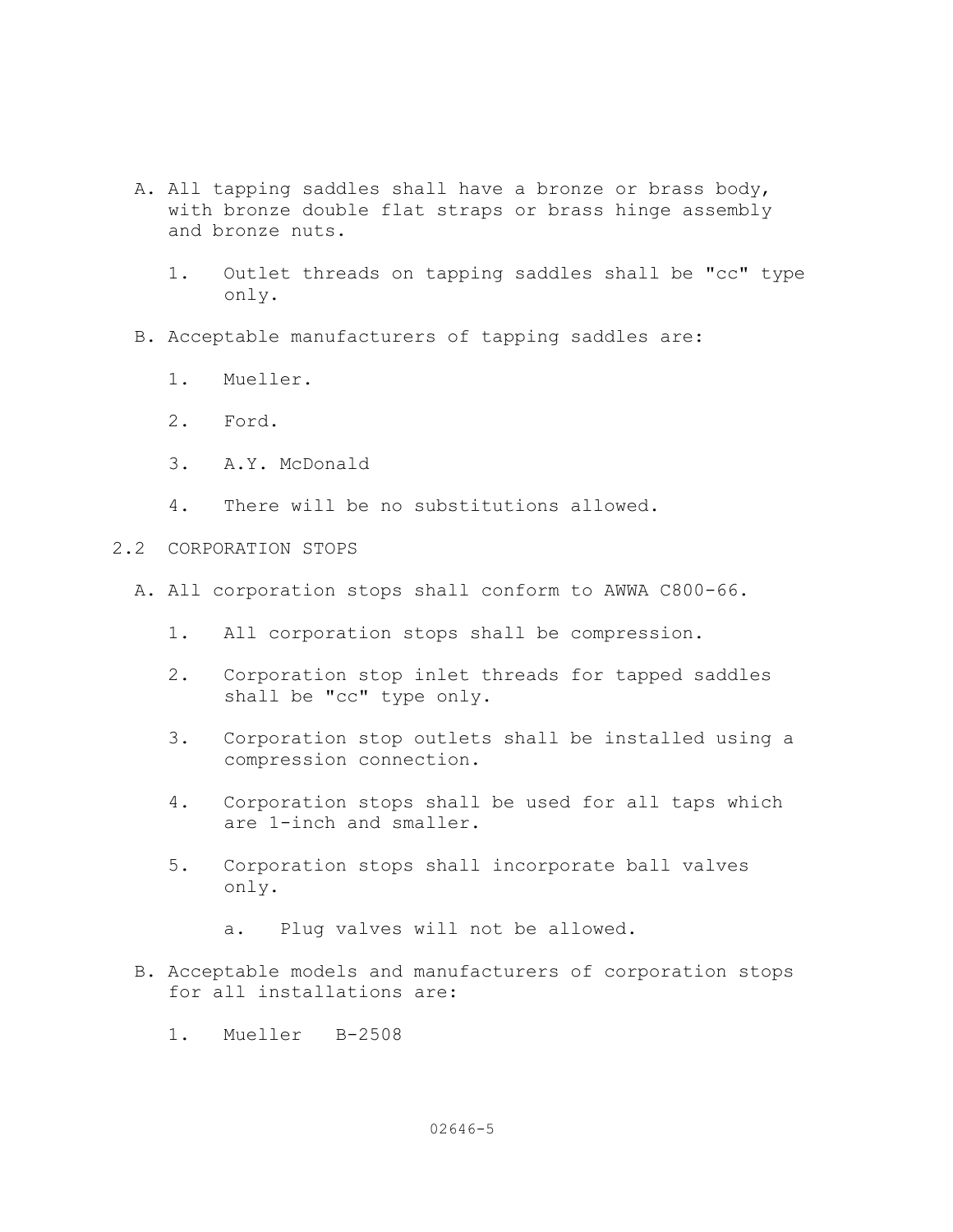- 2. Ford FB-10003Q
- 3. A.Y. McDonald 4701BQ
- 3. There will be no substitutions allowed.
- 2.3 SERVICE LINES
	- A. Service lines 1-inch diameter and smaller shall be Type K copper unless otherwise approved.

 1. All copper services shall conform to the Appendix to AWWA C800-66.

- B. Service lines above 1-inch diameter shall be ASTM 2241 PVC, iron pipe size (IPS), SDR17.
- B. All service lines shall have tracer wire installed from tap to curb stop/meter pit.
	- 1. See Section 02622 for tracer wire requirements.

## 2.4 COUPLINGS

- A. All couplings shall be compression.
- B. Acceptable couplings and their manufacturers are:
	- 1. Mueller #H-15403.
	- 2. Ford #C44-"d".
		- a. "d" equals the diameter of the service.
	- 3. A.Y. McDonald
	- 4. There will be no substitutions allowed.

# 2.5 CURB STOPS

A. All curb stops shall have compression connections at both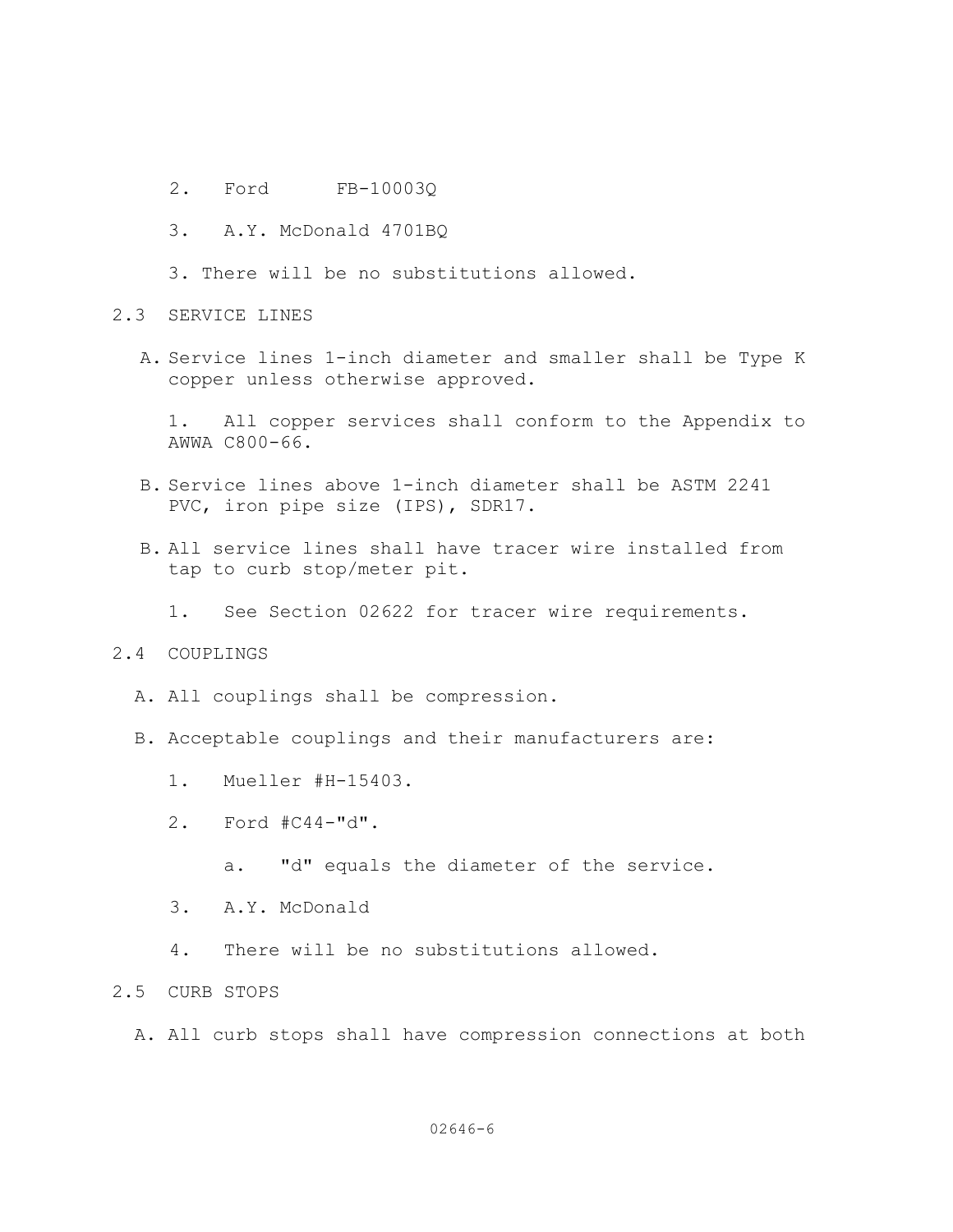ends.

- B. The top threads for all curb stops shall be Minneapolis type.
- C. Curb stops shall be used for taps which are 1-inch and smaller.
- D. Acceptable curb stops and their manufacturers for Typical installations are:
	- 1. Mueller

a. B-25155 =  $3/4''$  & 1"

2. Ford

a.  $B44-330 = 3/4''$ b.  $B44-44Q = 1''$ 

3. A.Y. McDonald

a.  $6106Q = 3/4''$  & 1"

- 4. There will be no substitutions allowed.
- E. Acceptable curb stops and their manufacturers for City Plan installations are:
	- 1. Mueller

a. B-25163 =  $3/4''$  & 1"

2. Ford

a.  $B41-33MQ = 3/4''$ b.  $B41-44MQ = 1''$ 

3. A.Y. McDonald

a.  $61060 = 3/4''$  & 1"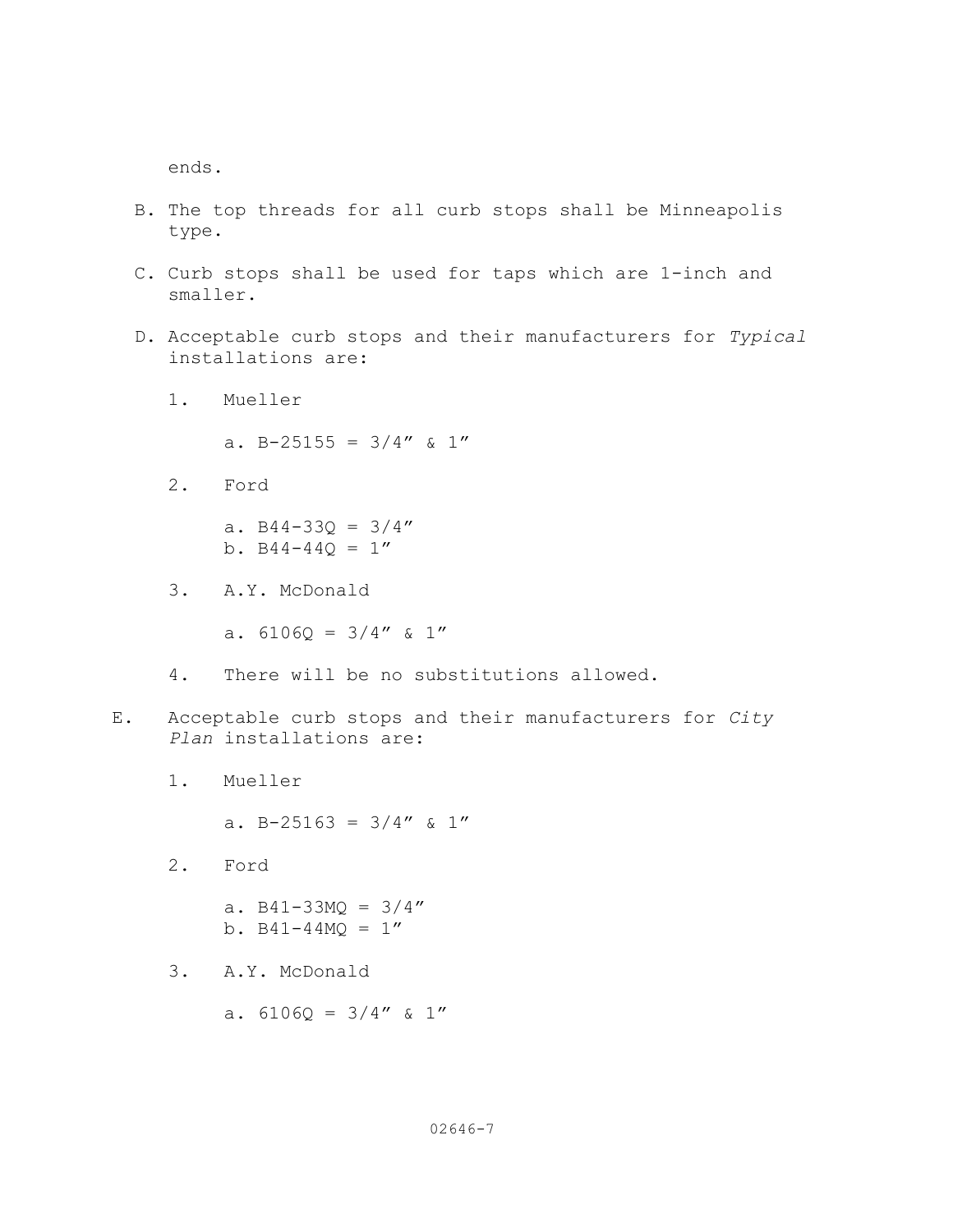4. There will be no substitutions allowed.

### 2.6 VALVE BOXES FOR CURB STOPS

- A. Minneapolis pattern shall be used for all curb stops.
- B. Acceptable valve boxes and their manufacturers are:
	- 1. Mueller #H-10302
	- 2. Ford #5614 = 3/4" / #5623 = 1"
	- 3. A.Y. McDonald #5614 = 3/4" / #5623 = 1"
	- 4. There will be no substitutions allowed.
- C. Valve boxes for 3-inch and larger services.
	- 1. Reference Section 02641
- 2.7 TAPPING SLEEVES
	- A. All 1 1/2" and 2" taps shall be made with SSI tapping sleeves.
- 2.8 90 DEGREE FITTINGS (CITY PLAN SERVICE DETAIL)
- A. Acceptable 90 Degree Fittings and their manufacturers are:
	- 1. Mueller

a. H-15531 =  $3/4''$  & 1"

- 2. Ford
	- a.  $L84-33MQ = 3/4''$ b.  $L84-44MQ = 1''$
- 3. A.Y. McDonald
	- a.  $4779MQ = 3/4''$  & 1"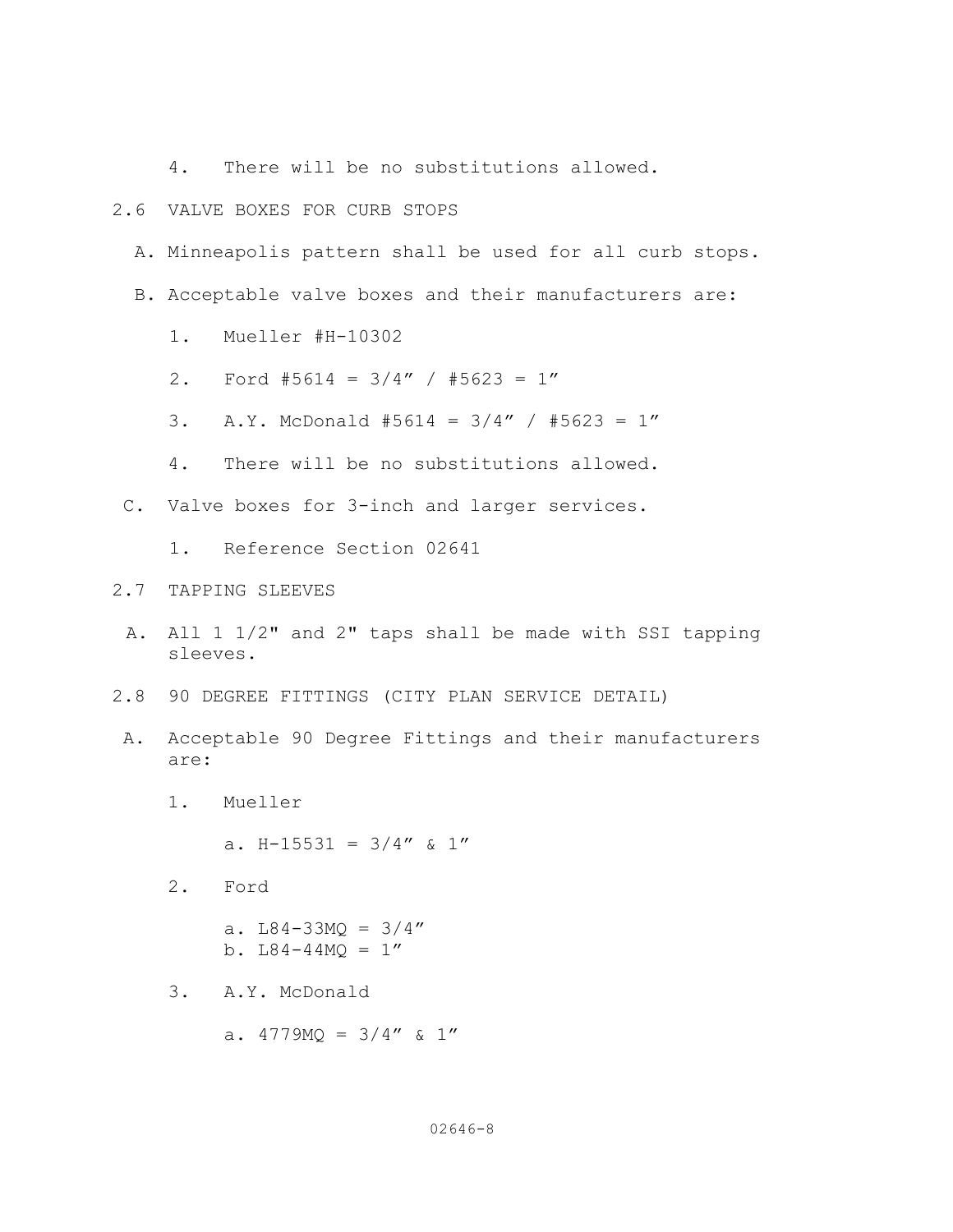4. There will be no substitutions allowed.

### PART 3 - EXECUTION

### 3.1 GENERAL

- A. The contractor shall not make any taps until the water main has been initially accepted, curb and gutter has been installed, and service locations and grades have been staked.
	- 1. There will be no exceptions made for water mains which are located in private roadways.
- B. The contractor shall obtain permission to tap, and scheduled an inspection of the tap, from the District's Operations Manager.
	- 1. A minimum of 24 hours notice is required on all tap inspections.
		- a. There will be no exceptions to the 24 hour notice requirement.
- C. The contractor shall adjust stop boxes to final grade as determined by the grade stake.
	- 1. Grade stakes shall be a placed a minimum of five feet from the location of the stop box.
	- 2. Grade stakes shall not be disturbed prior to inspection of the service by the District.
- D. The contractor shall mark the ending location of all water services with a wood or metal up-right.

## 3.2 CORPORATION STOPS

 A. Taps shall not be made within five (5) feet of any joint or fitting.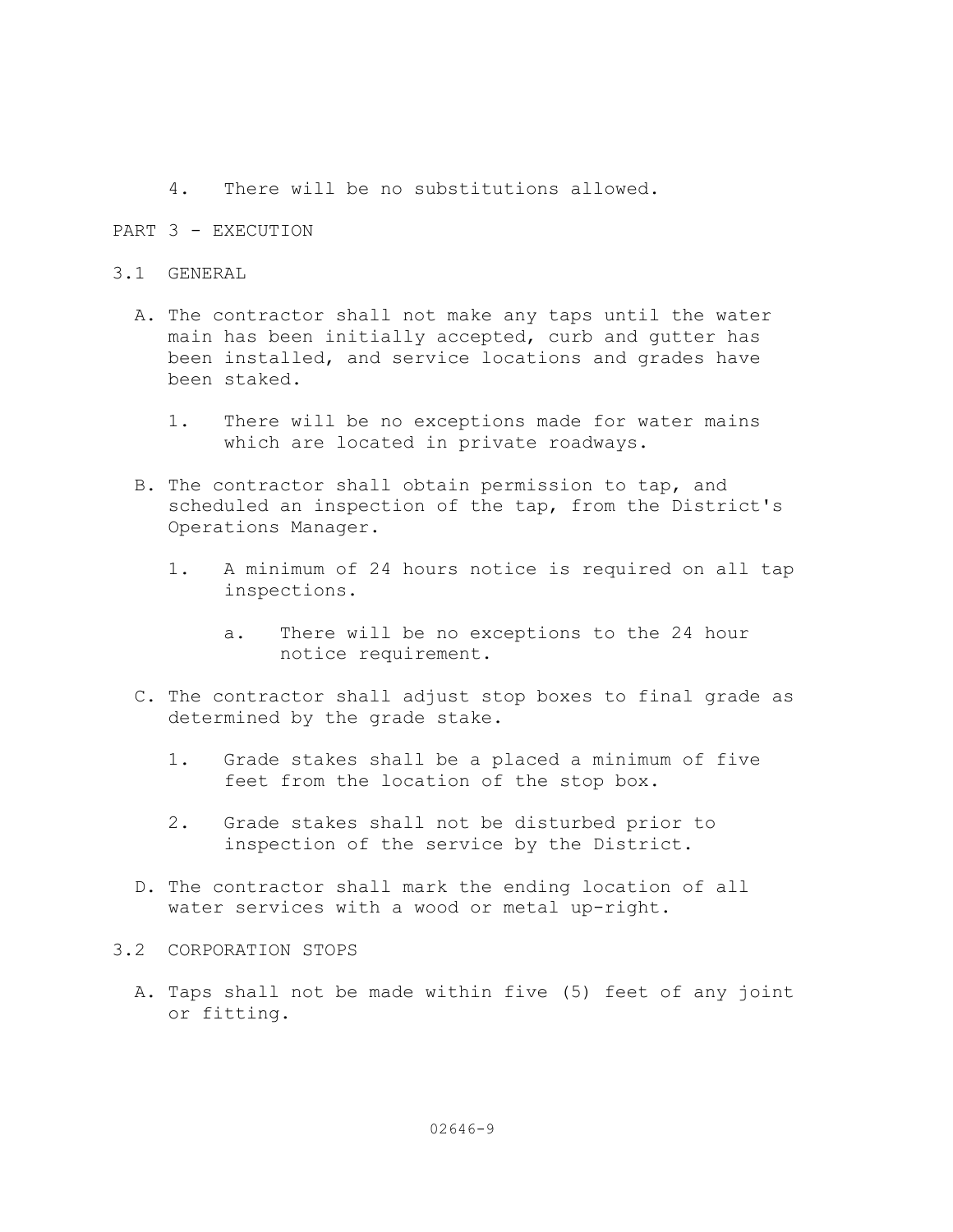B. Taps shall be separated by at least five (5) feet (measured along the pipe length), even when taps are made on opposite sides of pipe.

## 3.3 SERVICE LINES

- A. All service lines shall be a minimum of 54 inches and a maximum of 66 inches below the final grade.
- B. All service lines shall be installed as one continuous piece of line from water main to curb stop. No splices will be allowed.
	- 1. If at any time during the warranty period a service line is broken or requires repair the Contractor shall replace the entire service line such that no splices or repair couplings exist.
- C. When backfilling the service trench, care shall be taken so that no stones larger than 3" are resting against the service line.
- D. Service trenches shall be subject to compaction specifications.
	- 1. Reference Section 02221.
- 3.4 CURB STOPS
	- A. The contractor shall adjust the curb stop box to 1/2-inch above final grade prior to final inspection.
	- B. Curb stop box shall be fully extended to surface grade and screwed onto the curb stop.
	- C. Curb stop box shall be plumb, so that a shut-off key can be placed on the curb stop.
- 3.5 INSPECTION
	- A. The contractor shall ensure that the curb stop, corporation stop, and any couplings remain exposed until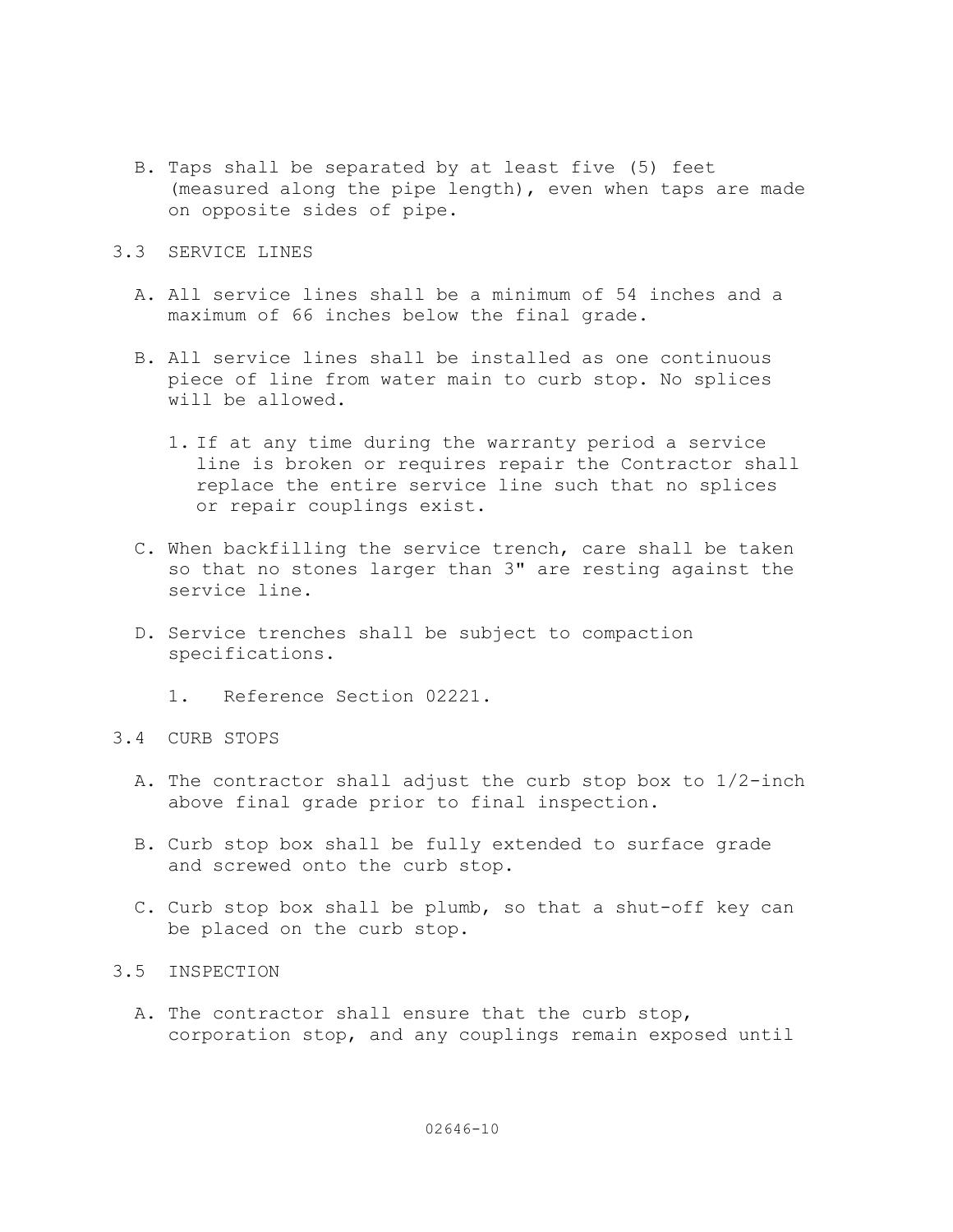after the inspection and the approval for backfill is given by the District.

- B. The contractor shall turn on water at the corporation stop when the service is ready for inspection.
	- 1. The packing nut on the back of the corporation stop shall be tightened, and water shall be flushed through the curb stop.
- C. All tap and service inspections shall be scheduled with the District's Operations Manager.
	- 1. A minimum of 24 hours notice is required on all tap and service inspections.
		- a. There will be no exceptions to the 24-hour notice requirement.
- D. The water shall be turned on at the curb stop by District personnel only.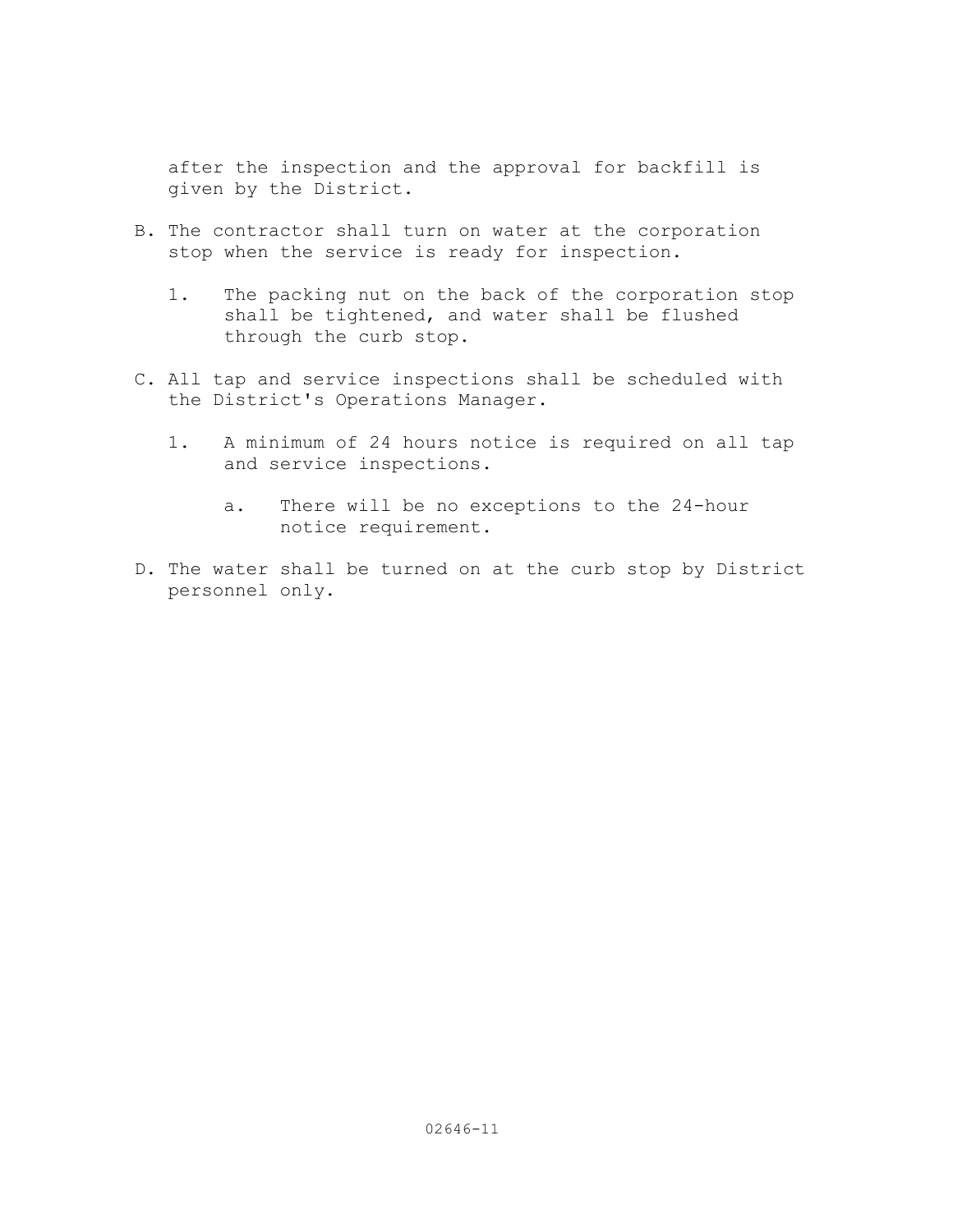#### SECTION 02713

#### WATER DISTRIBUTION SYSTEM

- PART 1 GENERAL
- 1.1 DESCRIPTION
	- A. This section covers the installation of water distribution lines.
- 1.2 QUALITY ASSURANCE
	- A. Water system installations shall conform to the regulations of the Colorado Department of Health, and the Water Quality Control Commission.
	- B. Construction staking.
		- 1. Reference Section 02221.
	- C. Horizontal alignment shall not deviate more than 6 inches.
	- D. Vertical alignment shall not deviate more than 3 inches, as measured from the pipe invert.
	- E. The minimum effective area of thrust blocks, shall be as specified in standard District detail.
- 1.3 PRODUCT DELIVERY, STORAGE AND HANDLING
	- A. Reference Sections 02615, 02622, 02641, 02644, and 02646.
- 1.4 JOB CONDITIONS
	- A. Foreign material, including trench water, shall not be permitted to enter the pipe.
	- B. Debris, tools, clothing, or other material shall not be permitted in the pipe.
	- C. In order to prevent water, debris, and animals from entering the pipe, the open ends of the pipe shall be plugged with a blocked, watertight plug when pipe laying is not in progress.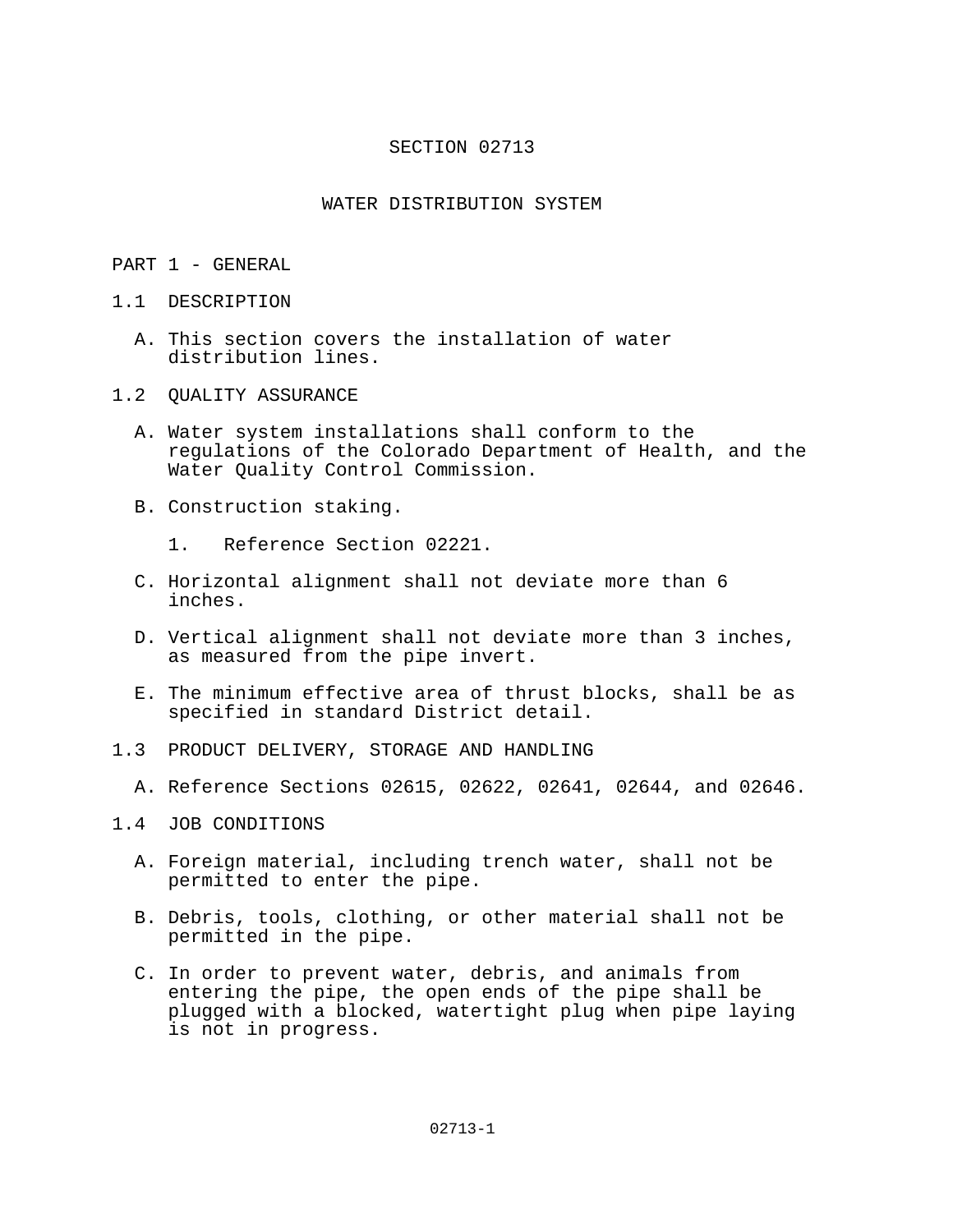- D. Effective measures shall be used to prevent uplifting or floating of the pipeline prior to completion of the backfilling operations.
- E. Pipe shall not be installed under the following conditions:
	- 1. When the trench contains water.
	- 2. When weather conditions are unsuitable.
		- a. Temperature is less than -5 degrees Fahrenheit.
		- b. Snowing.
		- c. Raining.
		- d. High winds.
	- 3. When the trench bottom is unstable.
- F. Pipe and appurtenances shall be protected against dropping and damage.
	- 1. Pipe and appurtenances shall not be used if they are damaged.
- PART 2 PRODUCTS
- 2.1 PIPE
	- A. The same type of pipe material shall be used for each size pipe.
		- 1. Pipe material shall not be interchanged, except where another type of pipe material is specifically indicated.
	- B. Reference Sections 02615 and 02622.
- 2.2 VALVES
	- A. Reference Section 02641.
- 2.3 HYDRANTS
	- A. Reference Section 02644.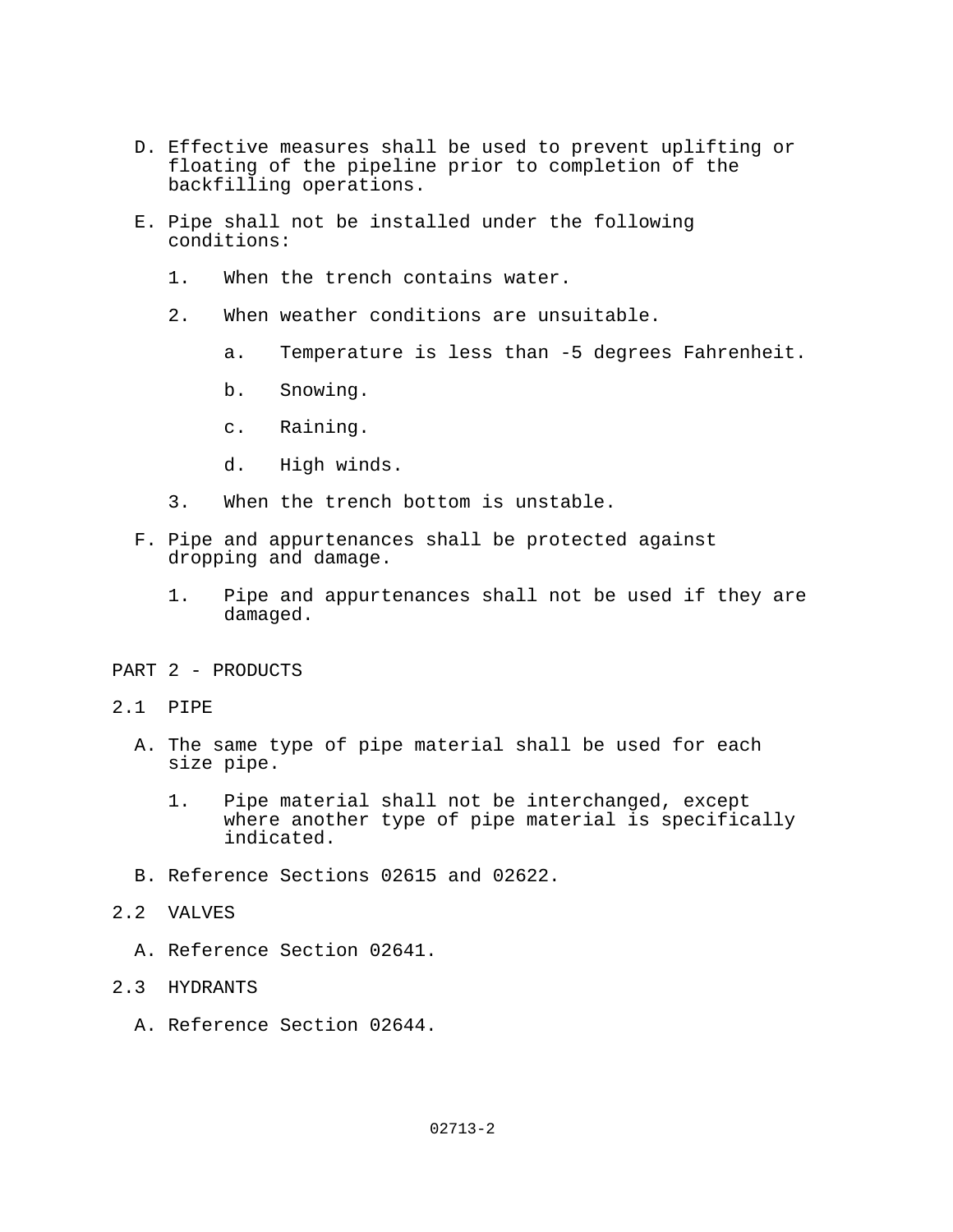- 2.4 SERVICE LINES, METERS, APPURTENANCES
	- A. Reference Section 02646.
- PART 3 EXECUTION
- 3.1 INSPECTION
	- A. Pipe barrel and fittings shall be free of dirt or other foreign objects prior to installation.
	- B. Pipe and fittings shall be inspected for cracks, dents, abrasions or other flaws prior to installation.
	- C. Pipe and fittings with damaged linings or coatings shall be rejected.
		- 1. Defective pipe shall be marked and removed from the site.
- 3.2 PREPARATION
	- A. Trenching, backfilling and compaction.
		- 1. Reference Section 02221.
	- B. Connections.
		- 1. The location and elevation of the existing pipe shall be verified prior to construction.
- 3.3 PIPE INSTALLATION
	- A. All pipe shall be installed with the bells pointing in the direction that the work is progressing.
	- B. The contractor shall employ effective measures to prevent the opening of joints during bedding and backfilling operations.
	- C. The joint shall be completed in accordance with the applicable pipe material specification and the pipe shall be adjusted to the correct line and grade as each length of pipe is placed in the trench.
	- D. The pipe shall be secured in place with the specified bedding tamped under and around the pipe.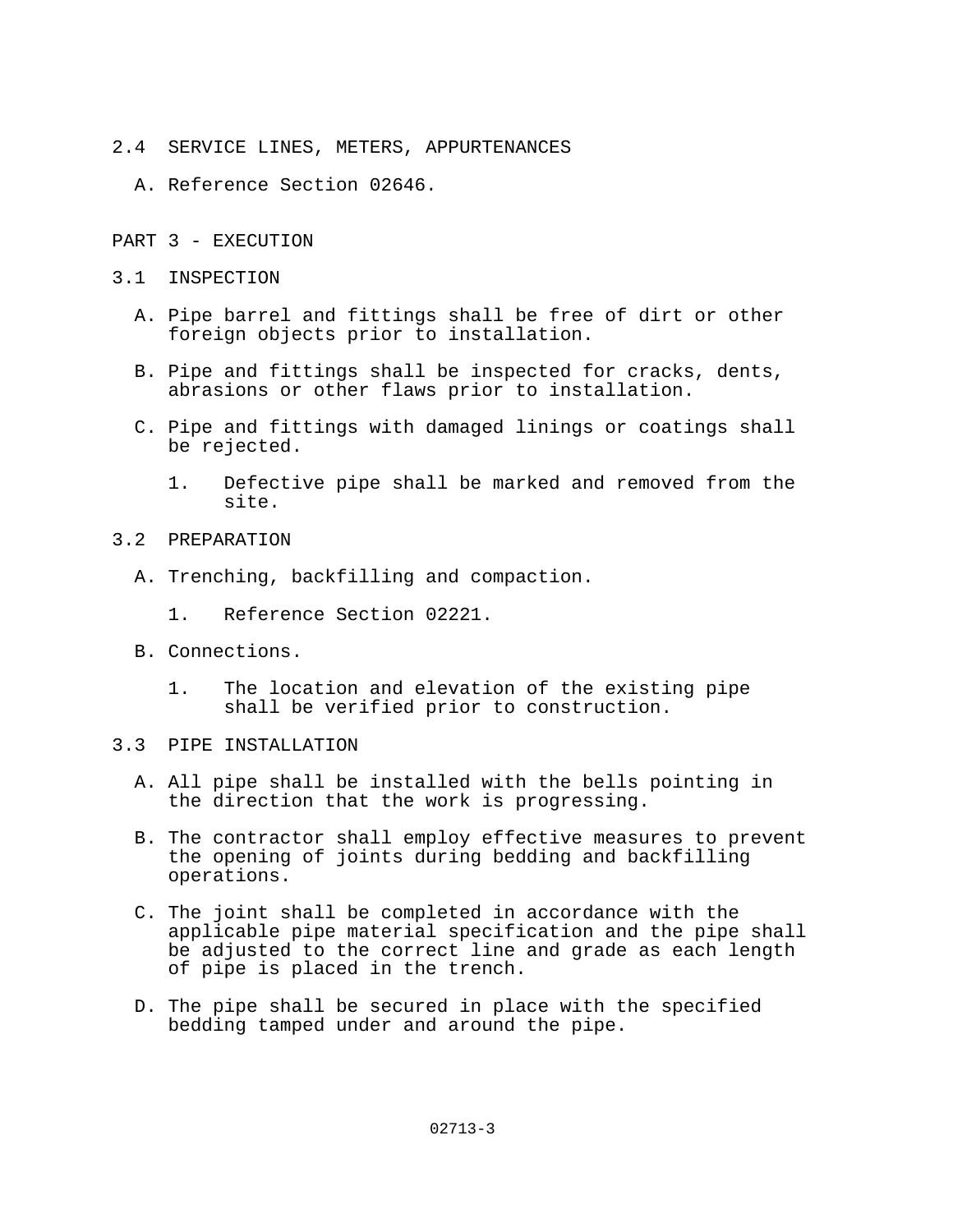- E. The pipeline shall be installed so that a uniform positive or negative grade is maintained between the designed high and low points.
- F. The minimum depth of cover shall be 4 1/2 feet from the finished grade to the top of the pipe, except as otherwise indicated on the Drawings.
- G. The maximum depth of cover shall be 5 1/2 feet from the finished grade to the top of the pipe, except as otherwise indicated on the Drawings.
- H. Concrete encasement of water mains shall not be allowed.
	- 1. At any location where water mains cross sewer lines and the sewer is above the water main or there is less than 18 inches of vertical clear distance below the water main, the crossing shall be constructed by casing of the main. The casing shall be PVC pipe of a larger diameter and extend 5 feet each way from the point of crossing. The ends of the casing pipe shall be sealed by means of prefabricated casing seals. No casing pipe fill material shall be used in such instance.
		- a. Reference Section 02224.
		- 3. Suitable backfill or other structural protection shall be provided to prevent settling or failure of the higher pipe.
- 3.4 THRUST RESTRAINT
	- A. Anchorage and Blocking.
		- 1. Reference District Details Typical Thrust Blocks and Typical Thrust Restraint.
		- 2. Concrete thrust blocks for preventing pipe movement shall be provided at all mechanical joint plugs, wyes, tees, crosses, bends that deflect 11-1/4 degrees or more, reducers and valves. Mechanical joint anchor coupling fittings shall be provided to restrain all valves to tees.
		- 3. The minimum size of thrust blocks shall be determined from the table in the standard District detail.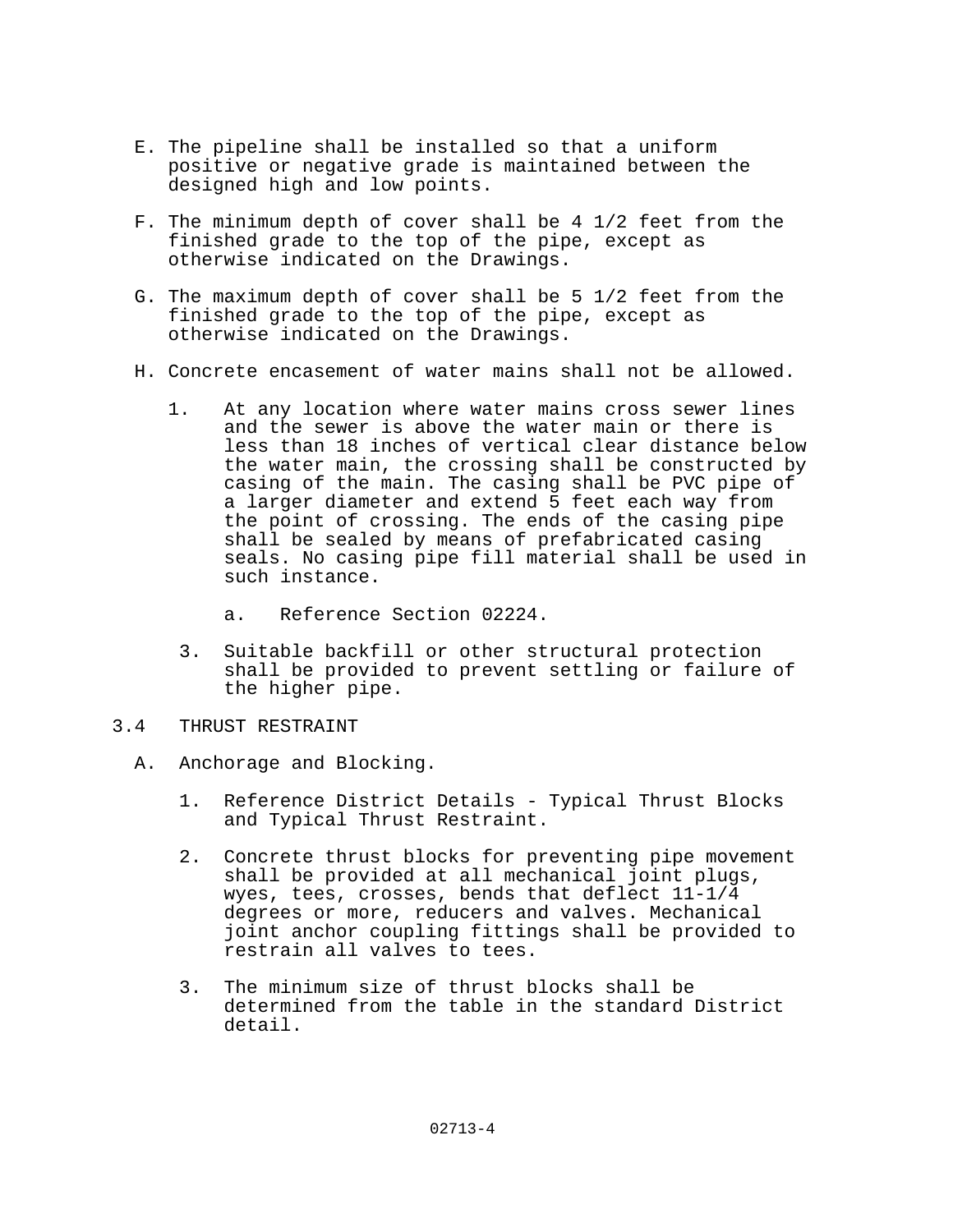- 4. Thrust block bearing shall be excavated into undisturbed soil.
	- a. All loose soil shall be disposed of, and the location where the thrust block is to be poured shall be carefully shaped to provide a uniform bearing surface of the required size.
	- b. Thrust block bottom shall be flat, and sides shall be vertical.
- 5. The thrust block shall be formed to provide access to fittings, valves and hydrants.
- 6. The thrust block shall be extended from the fitting or valve to be blocked, to solid undisturbed earth.
	- a. Thrust blocks shall be constructed so that joints and drain holes are clear and accessible.
- 7. Concrete shall be separated from fittings, valves and hydrants by an 8 mil polyethylene film.
	- a. Concrete shall not be poured directly on or over fittings.
- 8. The District shall be notified 24 hours before concrete is placed.
- 3.5 INSTALLATION OF PIPELINE APPURTENANCES
	- A. Valves, meters, hydrants and other appurtenances to the water distribution lines shall be installed at the locations shown on the Construction Drawings, or as approved by the District to accommodate field conditions.
		- 1. Measurements of the actual location of appurtenances shall be made prior to backfilling for recording in the Project Record Drawings.
	- B. All dead-end waterlines will be plugged and have a thrust block poured against the plug.
		- 1. Dead-end waterlines that will be extended in the future shall be installed a minimum distance of twenty feet (20'), unless less distance is authorized by the District due to property line constraints.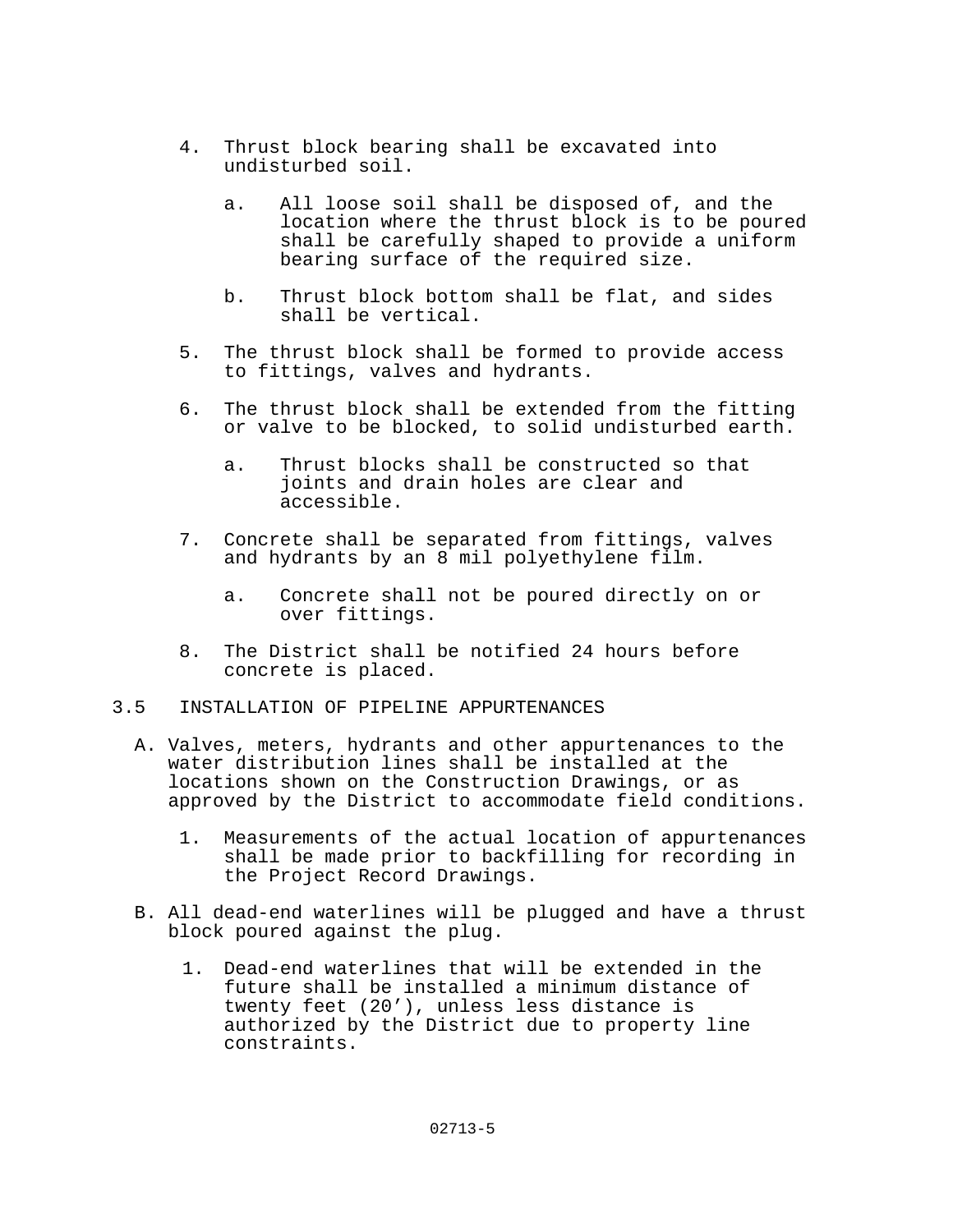- 2. Dead-end waterlines that will be extended in the future shall have the valve which controls that section of waterline left in the off position.
- 3. Dead-end waterlines shall be equipped with trace wire to the end of the piping. Said trace wire shall be brought to the surface and terminated with a trace wire box (blank valve box and cover).
- C. Blow-offs will not be allowed to be permanently installed on dead-end waterlines.
	- 1. Dead-end waterlines shall have a fire hydrant, air relief valve assembly or blow-off assembly installed at the end of the waterline to facilitate the discharge of air and water from the waterline.
		- a. If the waterline is to be extended in the future, a fire hydrant may be installed temporarily, until the extension occurs. In such case and when an air relief valve assembly is utilized in place of a fire hydrant or blowoff assembly, the air relief valve assembly shall be moved at the time of future extension of the main, to either the end of said extension or to the next high point of the line.
- D. Blow-offs which are installed by the contractor during construction shall be permanently sealed and abandoned at the main prior to acceptance of the waterline.
- 3.6 PROTECTION OF METAL SURFACES
	- A. All metal piping fittings shall be provided and installed with epoxy coating.
	- B. If the surface epoxy coating of any supplied fitting has been damaged by installation, the material shall be protected by the following method:
		- a. All exposed surface area shall be protected with coal tar paint.
	- C. All associated fasteners shall be protected by one of the following methods:
		- 1. Two coats of coal tar paint shall be applied to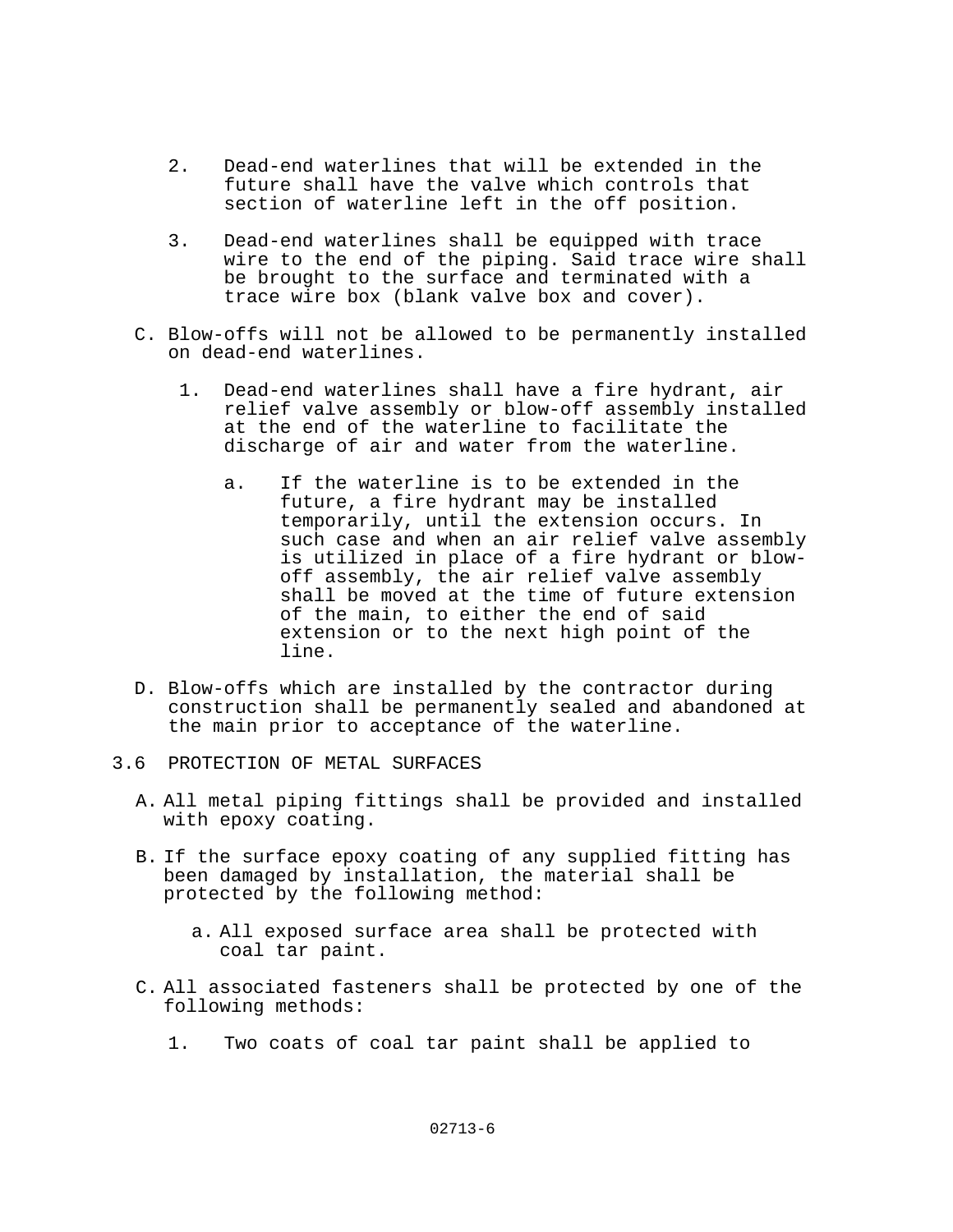ferrous metal rods, rebars, clamps, bolts, nuts and other accessories which are subject to submergence or contact with earth or fill material, and are not encased in concrete.

- a. The first coat of coal tar paint shall be applied to a dry, clean surface.
- b. The first coat of coal tar paint shall be allowed to dry before the second coat is applied.
- 2. Ferrous metal rods, rebars, clamps, bolts, nuts and other accessories which are subject to submergence or contact with earth or fill material, and are encased in concrete shall be protected with coal tar paint and with Protecto Wrap.

### 3.7 STORM DRAINAGE CULVERT CROSSING TREATMENT

A. Water mains installed over or under storm drainage culverts shall be freeze protected using 4'x8'x1/2" blueboard sheet insulation. In no event shall water main be installed with less than 1.5 feet clearance from culvert. Water mains installed over storm drainage culverts with less than minimum 4.5 feet cover from surface shall be blueboard insulated both above and below water main. In such event, blueboard insulation above water main shall extend each way until such point that minimum surface cover of 4.5 feet is again obtained.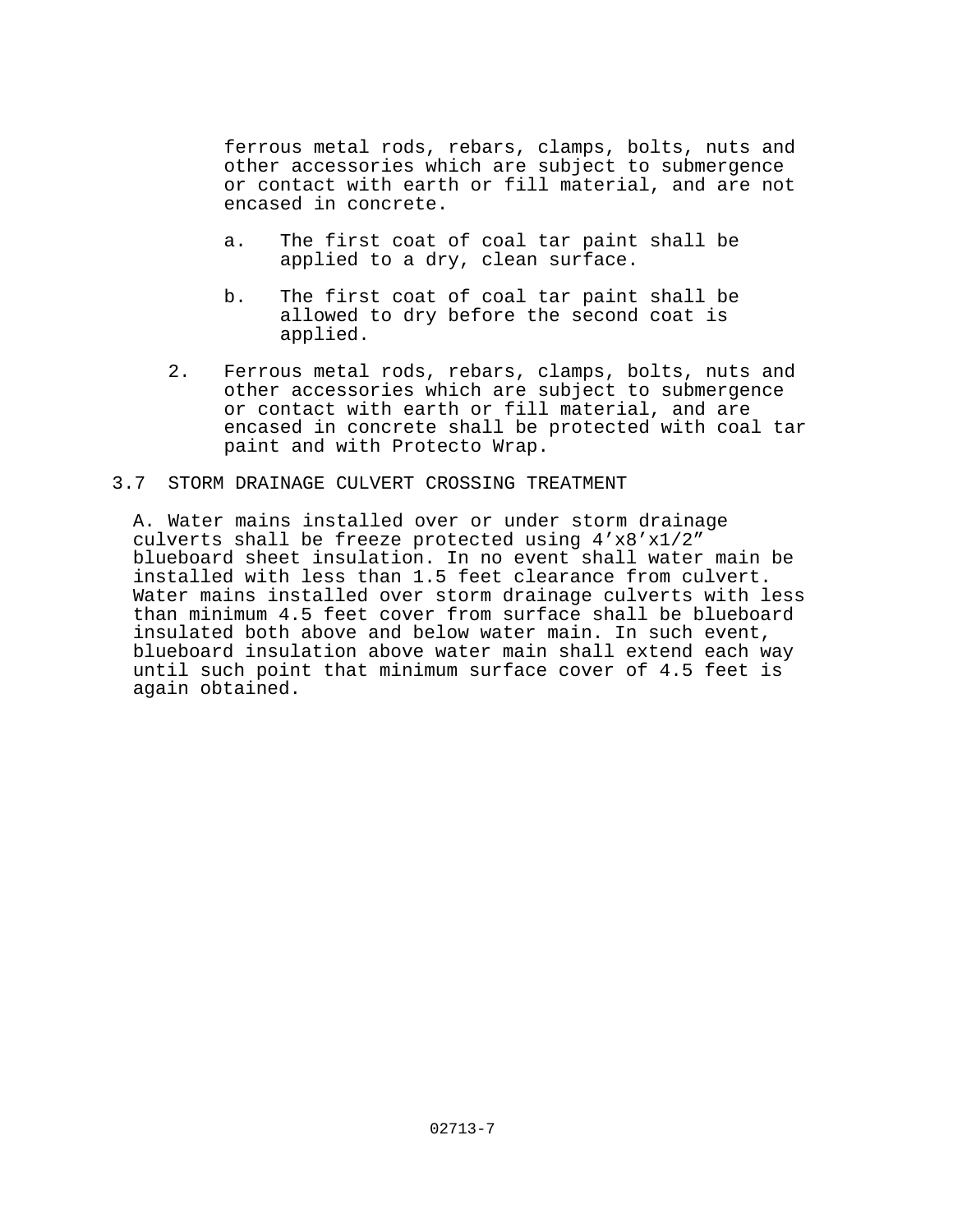#### SECTION 03300

#### CAST-IN-PLACE CONCRETE

### PART 1 - GENERAL

#### 1.1 DESCRIPTION

- A. This Section covers cast-in-place concrete for thrust restraints, encasements, and cut-off walls, including forms, reinforcing steel, finishing and curing, and other appurtenant work.
	- 1. Reference Section 02575 and the Standard Street Specifications.

### PART 2 - MATERIALS

- 2.1 CEMENT
	- A. All Cement shall be Portland Cement.
		- 1. Portland Cement shall conform to ASTM C150.
		- 2. Portland Cement shall be Type V.

### 2.2 AGGREGATES

- A. All fine and course aggregate shall conform to ASTM C33.
- 2.3 WATER
- A. All water shall be free from objectionable quantities of silt, organic matter, alkali, salts, and other impurities.

### 2.4 ADMIXTURES

- A. An air-entraining agent shall be used in all concrete.
	- 1. All air-entraining agents shall conform to ASTM C260.
- B. A water-reducing admixture may be used, if approved by the District.
	- 1. A water-reducing admixture shall conform to ASTM C494, for Type A or Type D chemical admixture.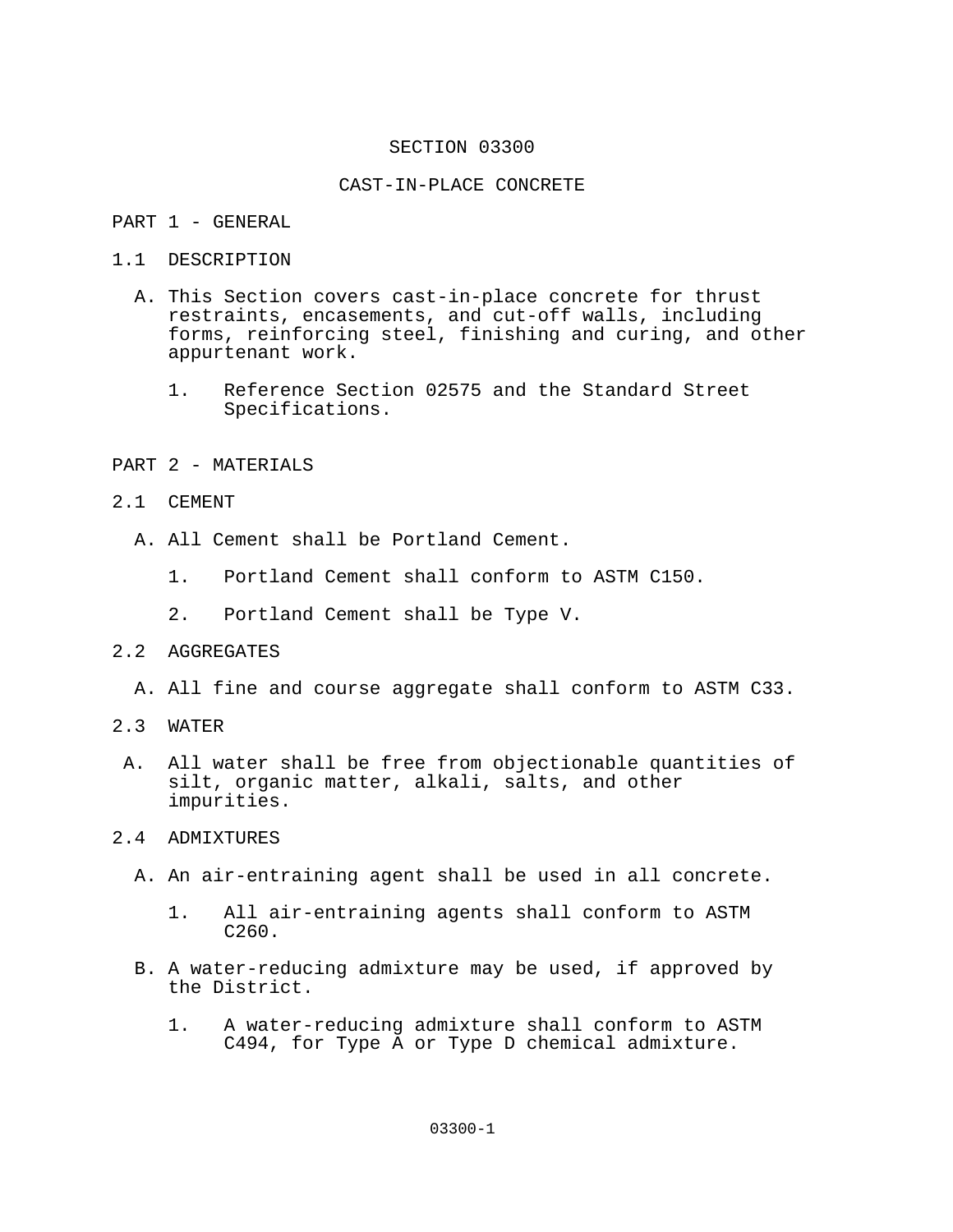- 2. The water-reducing admixture shall not contain any calcium chloride.
- 3. The water-reducing admixture shall be compatible with the cement being used.
- C. The contractor shall be responsible for any difficulties arising or damages occurring as a result of the selection and use of an admixture.
- 2.5 CONCRETE REINFORCEMENT
	- A. All deformed reinforcing bars shall conform to ASTM A615 or ASTM A617.
		- 1. All bars shall be either Grade 40 or 60.
	- B. All welded steel wire fabric shall conform to ASTM A185.
- PART 3 CONCRETE
- 3.1 GENERAL
	- A. All concrete shall be Class A.
	- B. Concrete shall not be placed if air temperature is less than 40 degrees Fahrenheit, or greater than 90 degrees Fahrenheit.
	- C. Finished concrete shall be protected for a minimum of three days after placement, and maintained at a minimum temperature of 50 degrees Fahrenheit during that period.
		- 1. Concrete shall be allowed to cure for a minimum of 24 hours after the concrete is placed.
		- 2. Backfill may be placed over thrust blocks as soon as the concrete has set, but compaction will not be allowed for a minimum of 24 hours after the concrete is placed.
	- D. Concrete shall have a minimum of 6 sacks per cubic yard, and shall be allowed to develop a minimum compressive strength of 3000 psi. at 28 days.
- 3.2 CLASS A CONCRETE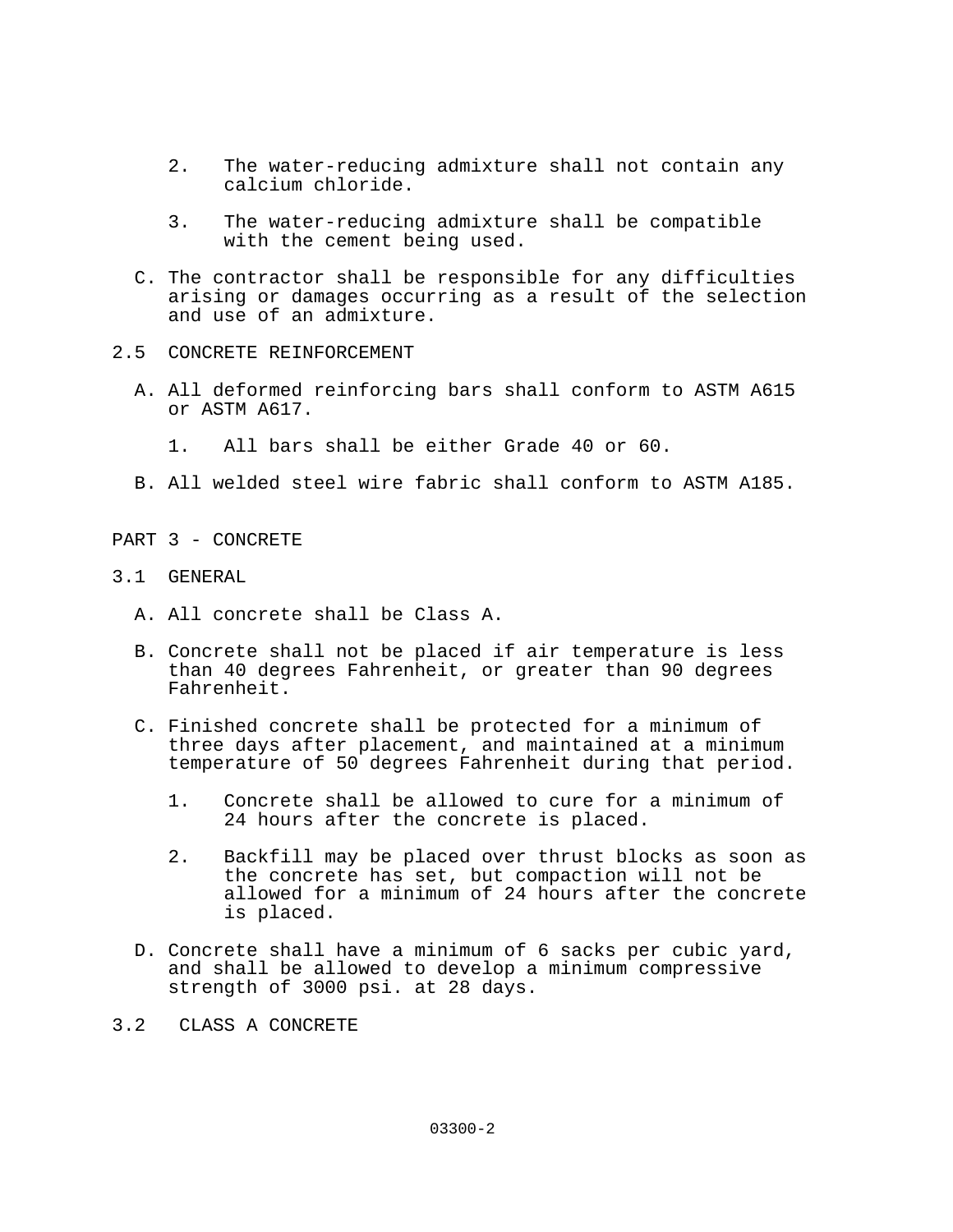- A. Class A concrete shall be used for all concrete structures, thrust blocks, protective pads, and concrete fills.
- B. Class A concrete shall have a maximum allowable water/cement ratio of 0.50, by weight.
	- 1. The water/cement ratio may be increased to 0.56, by weight, if a water-reducing agent is used.
		- a. Reference paragraph 2.4.B.
- C. Class A concrete shall have a minimum 28 day compressive strength of 3000 psi.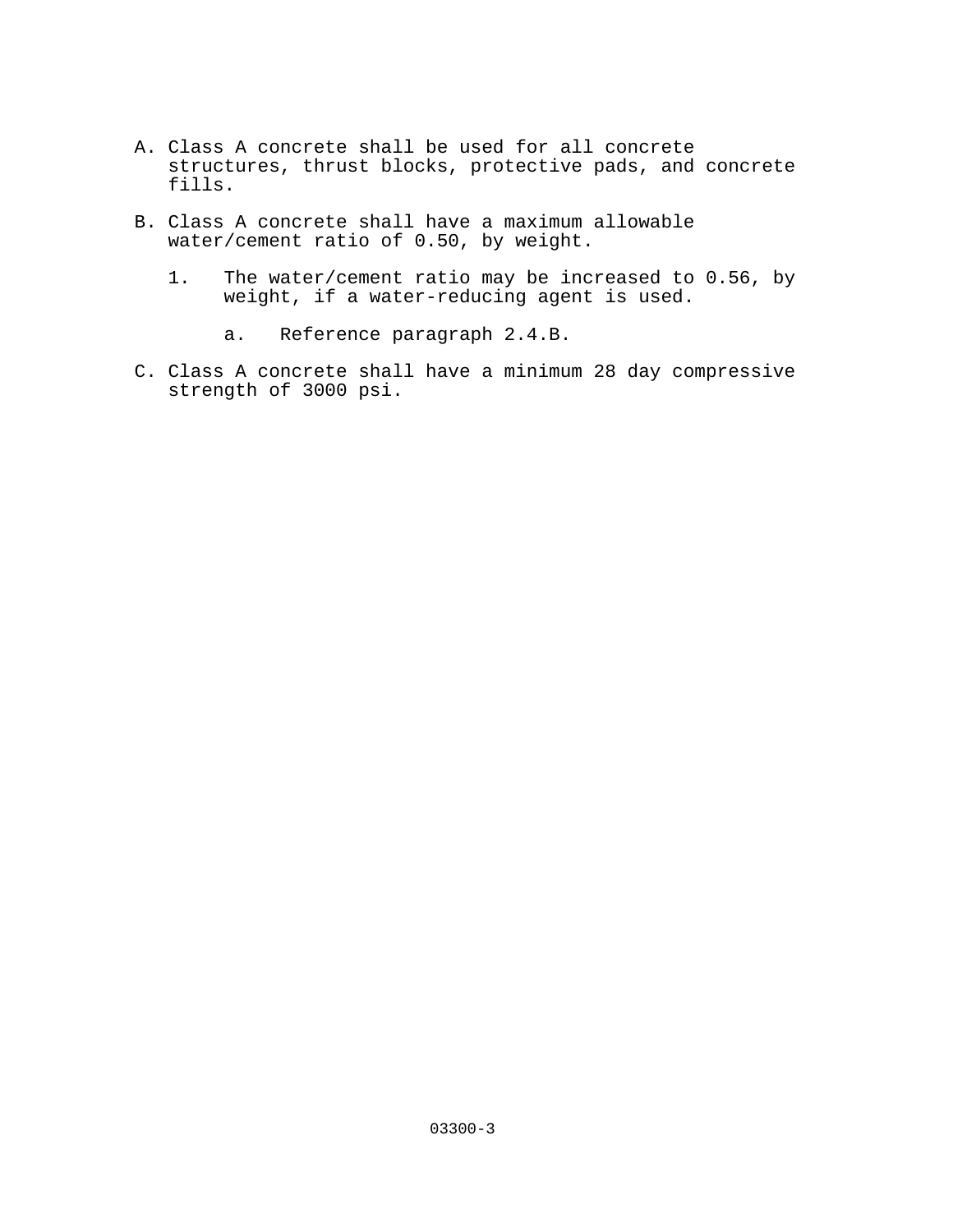#### SECTION 03400

#### PRECAST CONCRETE

#### PART 1 - GENERAL

- 1.1 DESCRIPTION
	- A. This section covers precast concrete products and accessories for meter pits, meter vaults, and vaults for air relief and vacuum relief valves.
- 1.2 PRODUCT DELIVERY, STORAGE AND HANDLING
	- A. All precast concrete parts shall be handled, stored, and protected in a manner which will prevent damage to materials.

#### PART 2 - PRODUCTS

- 2.1 PRECAST CONCRETE PRODUCTS
	- A. Barrels and flat slab tops of manholes and vaults shall conform to and be designated as ASTM C478, and shall be made with Type II Cement.
	- B. Concrete and Reinforcing Materials
		- 1. Reference Section 03300.
		- 2. Minimum reinforcement for bases of manholes and vaults shall consist of welded wire fabric, 4 x 4 - W4 x W4.
		- 3. Minimum reinforcement for base beams, supporting manholes or vaults, shall consist of 3 No. 5 bars longitudinally and No. 4 bars at twelve inch centers transversely.
	- C. Mortar shall be one of the following:
		- 1. Sand-Cement grout, using the following ratio of ingredients:
			- a. One part Portland Cement; conforming to ASTM C150, Type II.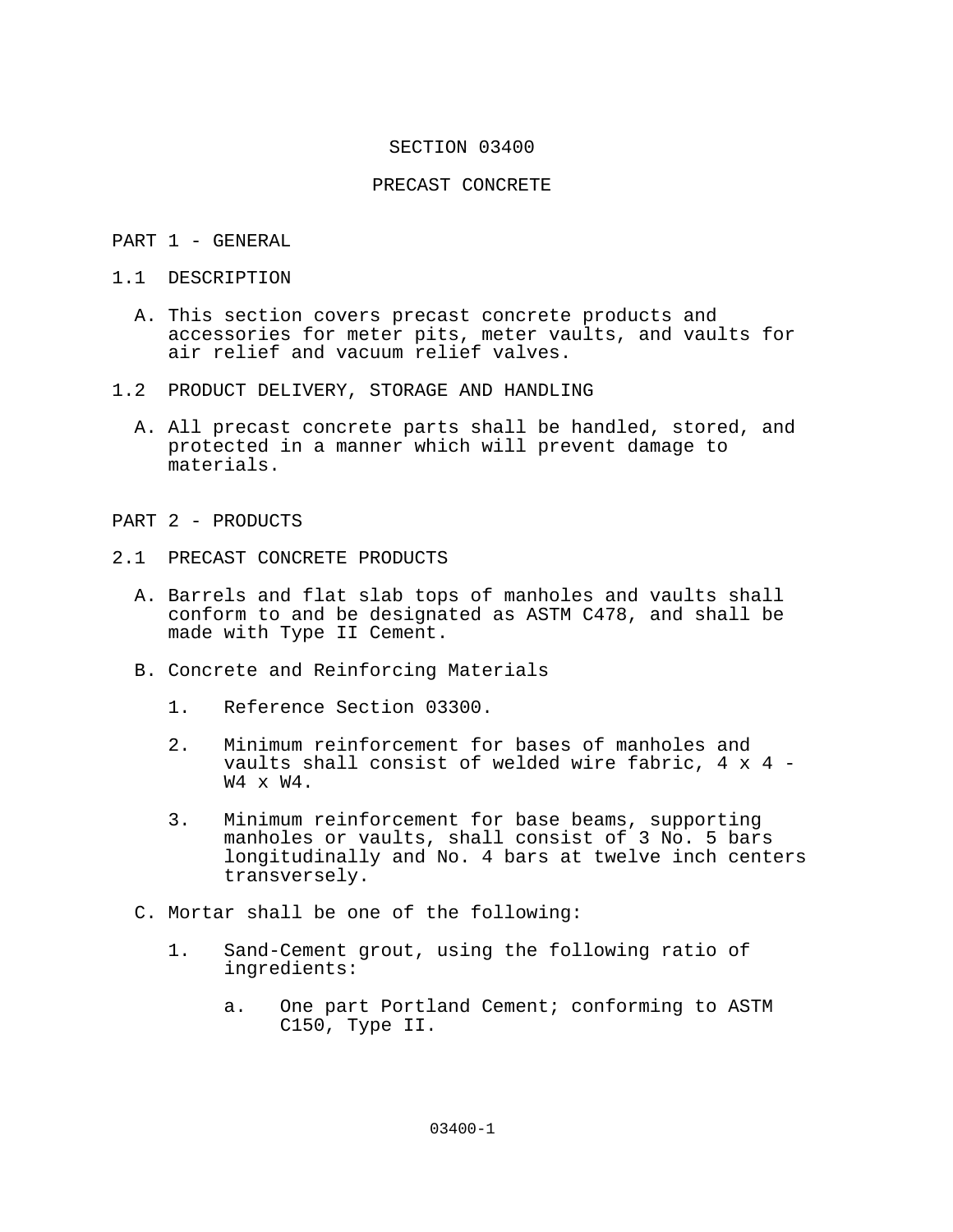- b. Two parts sand; conforming to ASTM C144.
- c. 1/2 part hydrated lime; conforming to ASTM C207, Type S.
- 2. Pre-mixed non-shrinking Grout; the acceptable types and manufacturers of which are listed below:
	- a. Master Builders; "Embeco Mortar".
	- b. Sonneborn; "Ferrolith G-D.S. Redi-Mixed".
	- c. Or an approved equal.
	- 3. Job-mixed grout, using the following ratio of ingredients:
		- a. One part Portland Cement; conforming to ASTM C207, Type II.
		- b. One part sand; conforming to ASTM C144.
		- c. One part shrinkage correcting aggregate; the acceptable types and manufacturers of which are listed below:
			- i. Master Builders; "Embeco Aggregate".
			- ii. Sonneborn; "Ferrolith G-D.S.".
			- iii. Or an approved equal.

### D. Ring and Cover.

- 1. Acceptable ring and covers are:
	- a. Neenah, R-1706.
	- b. Or an approved equal.
- E. Steps.
	- 1. All steps shall be made of one of the following materials.
		- a. Aluminum.
		- b. Copolymer polypropylene plastic, conforming to ASTM C478 and ASTM C497.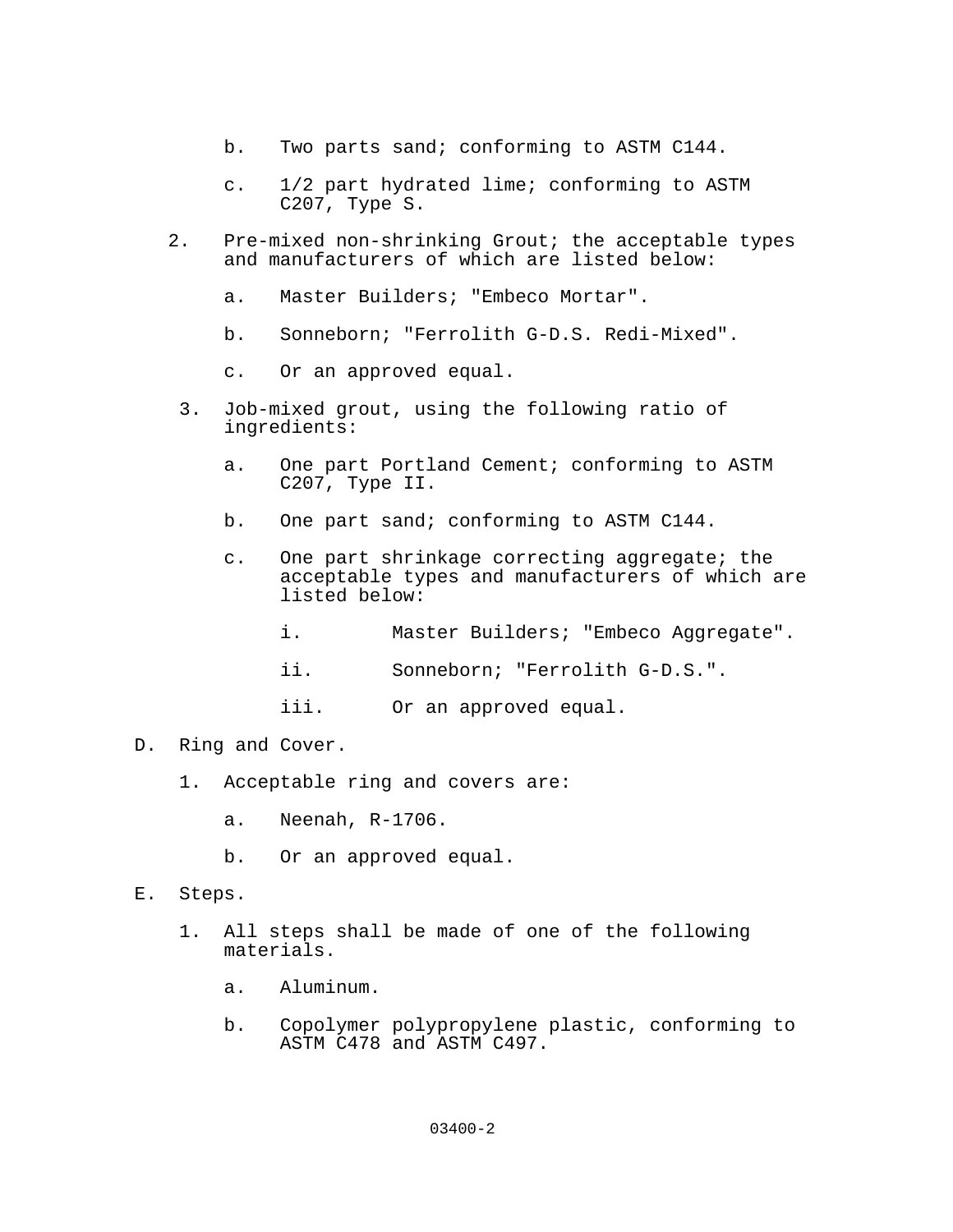- 2. Acceptable steps and their manufacturers are:
	- a. Comco; 12653B.
	- b. Neenah; R-1982-W.
	- c. M.A. Industries; PS-2-PFS.
	- d. Or an approved equal.
- 3. All steps shall be spaced 12" apart, (on center).
- F. Preformed Plastic Gaskets.
	- 1. All preformed plastic gaskets shall conform to AASHTO M198.
	- 2. The diameter of preformed plastic gaskets shall be 1 1/2-inches for a 48-inch diameter manhole.
	- 3. Acceptable preformed plastic gaskets and their manufacturers are:
		- a. "Ram-Nek"; K.T. Snyder Co.
		- b. "Rub'r-Nek"; K.T. Snyder Co.
		- c. "Kent Seal"; Hamilton-Kent Manufacturing Co.
		- d. Or an approved equal.
	- 4. Gaskets shall not be set if the outside air temperature is less than 10 degrees Fahrenheit.
		- a. Gaskets may be set when the air temperature is below the minimum allowable, if the gasket is preheated.

### PART 3 - EXECUTION

- 3.1 PREPARATION
	- A. Trenching, Backfilling, and Compaction.
		- 1. Reference Section 02221.
- 3.2 METER PIT MANHOLE AND VAULT CONSTRUCTION